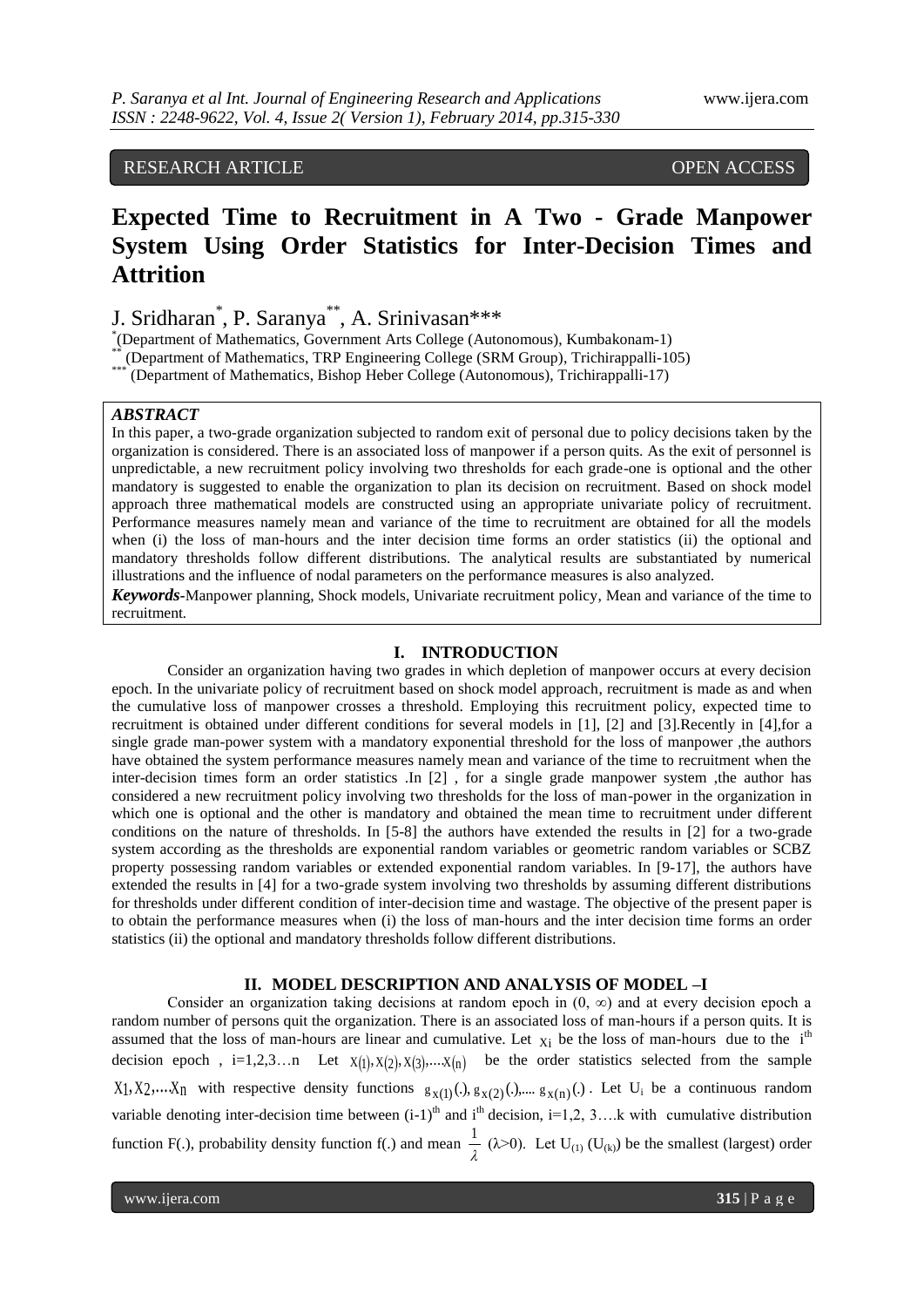$(3)$ 

statistic with probability density function.  $f_{u(l)}(.)$ ,  $(f_{u(k)}(.)$ . Let  $Y_1, Y_2$  ( $Z_1, Z_2$ ) denotes the optional (mandatory) thresholds for the loss of man-hours in grades 1 and 2, with parameters  $\theta_1, \theta_2, \alpha_1, \alpha_2$  respectively, where  $\theta_1$ ,  $\theta_2$ ,  $\alpha_1$ ,  $\alpha_2$  are positive. It is assumed that  $Y_1 < Z_1$  and  $Y_2 < Z_2$ . Write Y=Max  $(Y_1, Y_2)$  and Z=Max  $(Z_1, Z_2)$ , where Y (Z) is the optional (mandatory) threshold for the loss of man-hours in the organization. The loss of man- hours, optional and mandatory thresholds are assumed as statistically independent. Let T be the time to recruitment in the organization with cumulative distribution function L  $(.)$ , probability density function  $1(.)$ , mean E (T) and variance V (T). Let F<sub>k</sub>(.) be the k fold convolution of F(.). Let  $1^*$ (.) and  $f^*$ (.), be the Laplace transform of  $1$  (.) and f (.), respectively. Let  $V_k(t)$  be the probability that there are exactly k decision epochs in (0, t]. It is known from Renewal theory [18] that  $V_k(t) = F_k(t) - F_{k+1}(t)$  with  $F_0(t) = 1$ . Let p be the probability that the organization is not going for recruitment whenever the total loss of man-hours crosses optional threshold Y. The Univariate recruitment policy employed in this paper is as follows: If the total loss of manhours exceeds the optional threshold Y, the organization may or may not go for recruitment. But if the total loss of man-hours exceeds the mandatory threshold Z, the recruitment is necessary. *MAIN RESULTS* 

$$
P(T > t) = \sum_{k=0}^{\infty} \mathbf{V}_k(t) P\left(\sum_{i=1}^k \mathbf{X}_i \le Y\right) + p \sum_{k=0}^{\infty} \mathbf{V}_k(t) P\left(\sum_{i=1}^k \mathbf{X}_i > Y\right) \times P\left(\sum_{i=1}^k \mathbf{X}_i < Z\right) \tag{1}
$$

For n=1, 2, 3...k the probability density function of 
$$
X_{(n)}
$$
 is given by  $g_{x(n)}(t) = n k c_n [G(t)]^{n-1} g(t) [1 - G(t)]^{k-n}, n = 1, 2, 3..k$  (2)

If 
$$
g(t) = g_{x(1)}(t)
$$

In this case it is known that  

$$
g_{x(1)}(t) = kg(t)(1 - G(t))^{k-1}
$$
 (3)

By hypothesis 
$$
g(t) = ce^{-ct}
$$
 (4)  
Therefore from (3) and (4) we get,

$$
g_{x(1)}^{*}(\theta) = \frac{kc}{kc + \theta}
$$
 (5)

If 
$$
g(t) = g_{x(k)}(t)
$$

In this case it is known that

$$
g_{x(k)}(t) = k(G(t))^{k-1}g(t)
$$
  
Therefore from (4) and (6) we get

$$
g_{x(k)}^*(\theta) = \frac{k!c^k}{(\theta+c)(\theta+2c)...(\theta+kc)}
$$
(7)

For r=1, 2, 3...k the probability density function of 
$$
U_{(r)}
$$
 is given by  
\n
$$
f_{u(r)}(t) = r k c_r [F(t)]^{r-1} f(t)[1 - F(t)]^{k-r}, r = 1,2,3..k
$$
\n(8)

If 
$$
f(t) = f_{u(1)}(t)
$$

In this case it is known that

$$
f_{u(1)}(t) = kf(t)(1 - F(t))^{k-1}
$$
  
Therefore from (8) and (9) we get, (9)

$$
f_{u(1)}^*(s) = \frac{k\lambda}{k\lambda + s}
$$
  
\nIf  $f(t) = f_{u(k)}(t)$  (10)

In this case it is known that

$$
f_{u(k)}(t) = k(F(t))^{k-1} f(t)
$$
\n(11)

$$
f_{u(k)}^*(s) = \frac{k! \lambda^k}{(s + \lambda)(s + 2\lambda)...(s + k\lambda)}
$$
(12)

It is known that

$$
E(T) = -\frac{d(l^*(s))}{ds}\bigg|_{s=0}, E(T^2) = \frac{d^2(l^*(s))}{ds^2}\bigg|_{s=0} \text{ and } V(T) = E(T^2) - (E(T))^2 \tag{13}
$$

 C**ase (i)**: The distribution of optional and mandatory thresholds follow exponential distribution For this case the first two moments of time to recruitment are found to be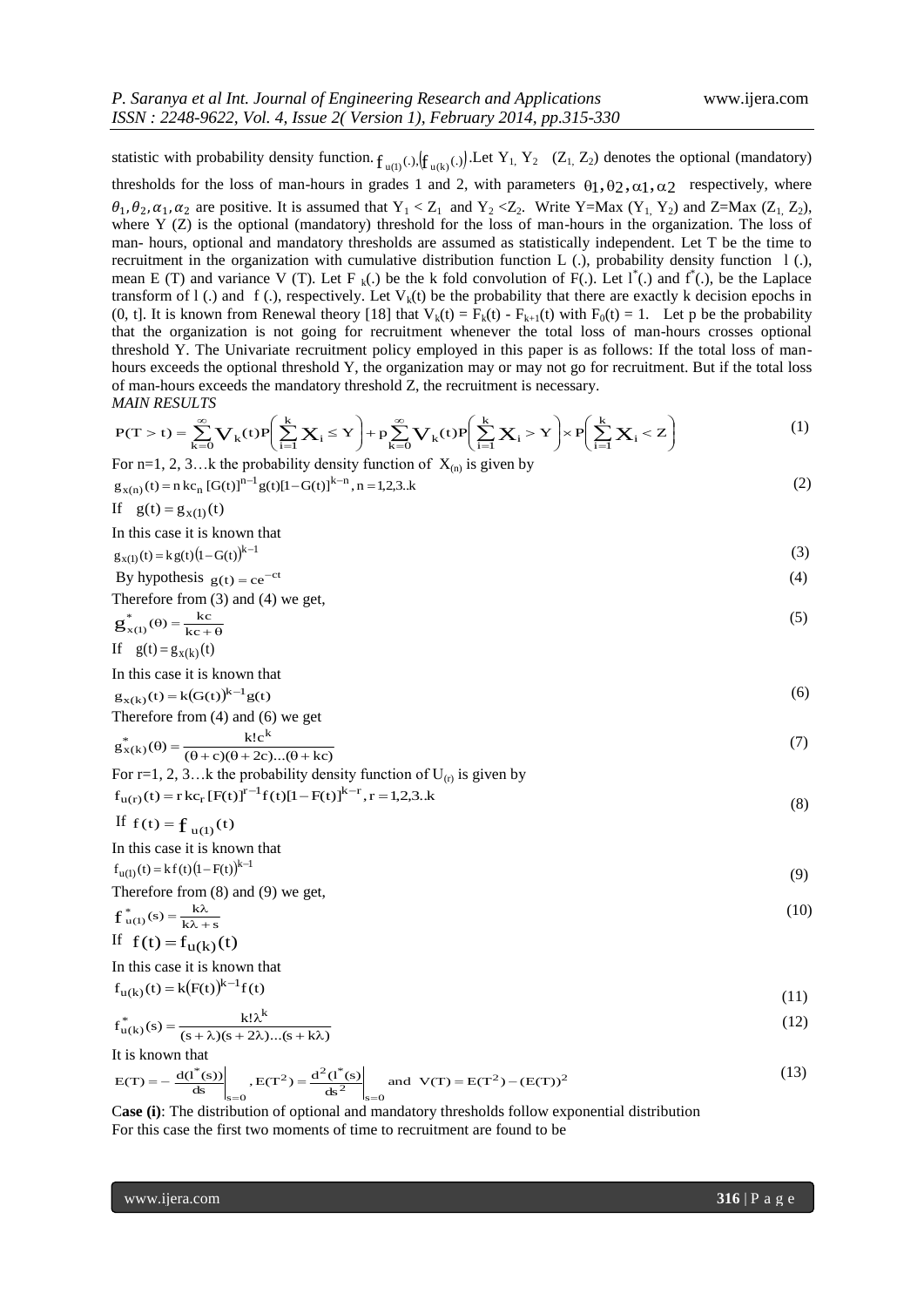If 
$$
g(t) = g_{x(1)}(t), f(t) = f_{u(1)}(t)
$$
  
\n
$$
E(T) = C_{11} + C_{12} - C_{13} + p(C_{14} + C_{15} - C_{16} - H_{11,4} - H_{11,5} + H_{11,6} - H_{12,4} - H_{12,5} + H_{12,6} + H_{13,4} + H_{13,5} - H_{13,6})
$$
\n
$$
E(T^{2}) = 2(C_{11}^{2} + C_{12}^{2} - C_{13}^{2} + p(C_{14}^{2} + C_{15}^{2} - C_{16}^{2} - H_{11,4}^{2} - H_{11,5}^{2} + H_{11,6}^{2} - H_{12,4}^{2} - H_{12,5}^{2} + H_{12,6}^{2} + H_{13,4}^{2} + H_{13,5}^{2} - H_{13,6}^{2})
$$
\nwhere for  $a = 1, 2...6, b = 1, 2, 3$  and  $d = 4, 5, 6$ .  
\n
$$
C_{1a} = \frac{1}{k\lambda(1 - D_{1a})} \text{and } H_{1b,d} = \frac{1}{k\lambda(1 - D_{1b} D_{1a})}
$$
\n
$$
D_{11} = g_{x(1)}^{*}(0)\lambda D_{12} = g_{x(1)}^{*}(0)\lambda D_{13} = g_{x(1)}^{*}(0)\lambda D_{14} = g_{x(1)}^{*}(0)\lambda D_{15} = g_{x(1)}^{*}(0)\lambda D_{16} = g_{x(1)}^{*}(0)\lambda D_{16} = g_{x(1)}^{*}(0)\lambda D_{17} = g_{x(1)}^{*}(0)\lambda D_{18} = g_{x(1)}^{*}(0)\lambda D_{19} = g_{x(1)}^{*}(0)\lambda D_{10} = g_{x(1)}^{*}(0)\lambda D_{11} = g_{x(1)}^{*}(0)\lambda D_{12} = g_{x(1)}^{*}(0)\lambda D_{13} = g_{x(1)}^{*}(0)\lambda D_{14} = g_{x(1)}^{*}(0)\lambda D_{15} = g_{x(1)}^{*}(0)\lambda D_{16} = g_{x(1)}^{*}(0)\lambda D_{17} = g_{x(1)}
$$

are given by (7)  
\nIf 
$$
g(t) = g_{x(k)}(t), f(t) = f_{u(k)}(t)
$$
 (21)

$$
E(T) = P_{K1} + P_{K2} - P_{K3} + p(P_{K4} + P_{K5} - P_{K6} - Q_{K1,4} - Q_{K1,5} + Q_{K1,6} - Q_{K2,4} - Q_{K2,5} + Q_{K2,6} + Q_{K3,4} + Q_{K3,5} - Q_{K3,6})
$$
\n
$$
(22)
$$

$$
{}_{E(T^2)=2}\left(p_{\kappa1}^2+p_{\kappa2}^2-p_{\kappa3}^2+p_{\kappa4}^2+p_{\kappa5}^2-p_{\kappa6}^2-Q_{\kappa1,4}^2-Q_{\kappa1,5}^2+Q_{\kappa1,6}^2-Q_{\kappa2,4}^2+Q_{\kappa2,6}^2+Q_{\kappa2,6}^2+Q_{\kappa3,4}^2+Q_{\kappa3,5}^2-Q_{\kappa3,6}^2\right)\right]-\frac{1}{\lambda^2}\left(N^2-M\left(\frac{1}{1-D_{\kappa1}}+\frac{1}{1-D_{\kappa2}}-\frac{1}{1-D_{\kappa3}}\right)\right),
$$
(23)

$$
-\frac{p}{\lambda^2}[N^2 - M] \left( \frac{1}{1-D_{K4}} + \frac{1}{1-D_{K5}} - \frac{1}{1-D_{K6}} - \frac{1}{1-D_{K1}D_{K4}} - \frac{1}{1-D_{K1}D_{K5}} + \frac{1}{1-D_{K1}D_{K6}} - \frac{1}{1-D_{K2}D_{K4}} - \frac{1}{1-D_{K2}D_{K5}} + \frac{1}{1-D_{K2}D_{K6}} + \frac{1}{1-D_{K3}D_{K4}} + \frac{1}{1-D_{K3}D_{K5}} - \frac{1}{1-D_{K3}D_{K6}} \right]
$$
\nwhere for  $a = 1, 2, \ldots, 6, b = 1, 2, 3, and d = 4, 5, 6.$ 

where for 
$$
a = 1, 2, \ldots, 0, 0-1, 2, 3
$$
 and  $d = 4, 3, 6$ .

\n
$$
\mathbf{P}_{\mathbf{K}a} = \frac{N}{\lambda(1 - \mathbf{D}_{\mathbf{K}a})}, \mathbf{Q}_{\mathbf{K}b,d} = \frac{N}{\lambda(1 - \mathbf{D}_{\mathbf{K}b}\mathbf{D}_{\mathbf{K}d})}, N = \sum_{n=1}^{k} \frac{1}{n} \text{ and } M = \sum_{n=1}^{k} \frac{1}{n^2}
$$
\n(24)

\n
$$
\text{If } g(t) = \mathbf{Q} \quad \text{(t).f (t) = f \quad g(t)}
$$

If 
$$
g(t) = g_{x(1)}(t), f(t) = f_{u(k)}(t)
$$

$$
E(T) = R_{11} + R_{12} - R_{13} + p(R_{14} + R_{15} - R_{16} - S_{11,4} - S_{11,5} + S_{11,6} - S_{12,4} - S_{12,5} + S_{12,6} + S_{13,4} + S_{13,5} - S_{13,6})
$$
\n(25)

$$
E(T^{2}) = 2\left(R_{11}^{2} + R_{12}^{2} - R_{13}^{2} + p(R_{14}^{2} + R_{15}^{2} - R_{16}^{2} - S_{11,4}^{2} - S_{11,5}^{2} + S_{11,6}^{2} - S_{12,4}^{2}S_{12,5}^{2} + S_{12,6}^{2} + S_{13,4}^{2} + S_{13,5}^{2} - S_{13,6}^{2}\right) - \frac{1}{\lambda^{2}}\left(N^{2} - M\left(\frac{1}{1 - D_{11}} + \frac{1}{1 - D_{12}} - \frac{1}{1 - D_{13}}\right)\right)
$$
(26)

$$
-\frac{p}{\lambda^2} [N^2 - M] \frac{1}{1 - D_{14}} + \frac{1}{1 - D_{15}} - \frac{1}{1 - D_{16}} - \frac{1}{1 - D_{11}D_{14}} - \frac{1}{1 - D_{11}D_{15}} + \frac{1}{1 - D_{11}D_{16}} - \frac{1}{1 - D_{12}D_{14}} - \frac{1}{1 - D_{12}D_{15}} + \frac{1}{1 - D_{12}D_{16}} + \frac{1}{1 - D_{13}D_{14}} + \frac{1}{1 - D_{13}D_{15}} - \frac{1}{1 - D_{13}D_{16}}]
$$
\nwhere for  $a = 1, 2, \ldots, 6, b = 1, 2, 3, and  $d = 4, 5$$ 

$$
\mathbf{R}_{\text{Ia}} = \frac{N}{\lambda(1 - \mathbf{D}_{\text{Ia}})}, \mathbf{S}_{\text{Ib,d}} = \frac{N}{\lambda(1 - \mathbf{D}_{\text{Ib}} \mathbf{D}_{\text{Id}})}, N = \sum_{n=1}^{k} \frac{1}{n} \text{ and } M = \sum_{n=1}^{k} \frac{1}{n^2}
$$
(27)

**Case (ii)**: The distributions of optional and mandatory thresholds follow extended exponential distribution with shape parameter 2.

If 
$$
g(t) = g_{x(1)}(t), f(t) = f_{u(1)}(t)
$$

- Snape parameter 2.<br>
If  $g(t) = g_{x(1)}(t)$ ,  $f(t) = f_{u(1)}(t)$ <br>  $g(t) = 2C_{u} + 2C_{u} + 2C_{u} + 2C_{u} C_{u0} C_{u1} 4C_{u} + v2C_{u} + 2C_{u} + 2C_{u2} + 2C_{u3} C_{u4} C_{u5} C_{u6} 4C_{u6} 4H_{u4} 4H_{u5} 4H_{u12} 4H_{u13}$ <br>  $+ 2H_{u14} + 2H_{u14} +$  $\begin{split} \mathbf{H}_{\text{H}_{14}} & = \mathbf{H}_{\text{H}_{14}} + 2\mathbf{H}_{\text{H}_{15}} + 2\mathbf{H}_{\text{H}_{16}} + 8\mathbf{H}_{\text{H}_{16}} - 4\mathbf{H}_{\text{H}_{16}} - 4\mathbf{H}_{\text{H}_{16}} - 4\mathbf{H}_{\text{H}_{16}} - 4\mathbf{H}_{\text{H}_{16}} - 4\mathbf{H}_{\text{H}_{16}} - 4\mathbf{H}_{\text{H}_{16}} - 4\mathbf{H}_{\text{H}_{16}} - 4\mathbf{H}_{\text{H}_{2$  $H_{19,14}$ –  $H_{19,15}$ –  $H_{19,16}$ – 4 $H_{19,6}$ + 2 $H_{10,4}$ + 2 $H_{10,12}$ + 2 $H_{10,13}$ –  $H_{110,14}$ –  $H_{10,15}$ –  $H_{110,16}$ – 4 $H_{110,6}$ + 2 $H_{11,4}$ + 2 $H_{11,12}$ + 2 $H_{11,12}$ + 2 $H_{11,13}$  $2H_{17,14} + 2H_{17,15} + 2H_{17,16} + 8H_{17,6} - 4H_{18,4} - 4H_{18,5} - 4H_{18,12} + 2H_{18,14} + 2H_{18,15} + 2H_{18,16} + 8H_{18,6} + 2H_{19,4} + 2H_{19,5} + 2H_{19,12} + 2H_{19,14} + 2H_{19,15} + 2H_{19,16} + 2H_{19,17} + 2H_{19,18} + 2H_{19,19} + 2H_{19,$ t) =  $\mathbf{g}_{\mathbf{x}(1)}(t)$ , f (t) =  $\mathbf{f}_{\mathbf{u}(1)}(t)$ <br>2C<sub>ll</sub> + 2C<sub>l2</sub> + 2C<sub>l7</sub> + 2C<sub>l8</sub> - C<sub>l9</sub> - C<sub>l0</sub> - C<sub>l11</sub> - 4C<sub>l3</sub> + p(2C<sub>l4</sub> + 2C<sub>l5</sub> + 2C<sub>l12</sub> + 2C<sub>l13</sub> - C<sub>l14</sub> - C<sub>l15</sub> - Q<sub>L6</sub> - 4C<sub>l6</sub> - 4H<sub>11,4</sub> - 4H<sub>11,5</sub> - 4  $H_{II,14}$  + 2H $_{II,15}$  + 2H $_{II,16}$  + 8H $_{II,6}$  – 4H $_{12,4}$  – 4H $_{12,5}$  – 4H $_{12,13}$  + 2H $_{12,14}$  + 2H $_{12,15}$  + 2H $_{12,16}$  + 8H $_{12,17}$ <br>  $H_{II,14}$  + 2H $_{I7,15}$  + 2H $_{I7,16}$  + 8H $_{I7,6}$  – 4H $_{18,4}$  – 4H $_{18,5}$ 21,14 22 1,15 - 22 1,16 - 23 1,16 - 24 1,16 - 24 1,16 - 24 1,16 - 24 1,16 - 24 1,16 - 24 1,16 - 24 1,16 - 24 1<br>1,14 + 2 2 1,15 + 2 1,1,16 + 8 1,1,6 - 4 1,12,4 - 4 1,12,5 - 4 1,12,1 - 4 1,12,1 + 2 1,12,1 + 2 1,12,1 + 2 1,<br>1  $\frac{1}{1}$  2  $\rm C_{12}$  +  $\rm 2C_{17}$  +  $\rm 2C_{18}$  –  $\rm C_{19}$  –  $\rm C_{10}$  –  $\rm C_{11}$  –  $\rm 4C_{13}$  +  $p^6$   $\rm 2C_{14}$  +  $\rm 2C_{15}$  +  $\rm 2C_{112}$  +  $\rm 2C_{113}$  –  $\rm C_{116}$  –  $\rm C_{116}$  –  $\rm 4H_{11,4}$  –  $\rm 4H_{11,5}$  $-H_{11,1,4}-H_{11,1,5}-H_{11,1,6}-4H_{11,6}+8H_{13,4}+8H_{13,5}+8H_{13,12}+8H_{13,13}-4H_{13,14}-4H_{13,15}-4H_{13,16}-16H_{13,6}$ +2H1214+2H1215+2H1216+8H126-4H126-4H126-4H1212-4H1212+2H1214+2H1215+2H1214+2H126+2H126+2H126+2H1212+ +2Hu14+2Hu15+2Hu16+8Hu4-4H124-4H125-4H1212-4H1213+2H1214+2H1215+2H1216+8H124-4H124-4H125-4H1212- $=2C_{11}+2C_{12}+2C_{17}+2C_{18}-C_{19}-C_{110}-C_{111}-4C_{13}+p\left(2C_{14}+2C_{15}+2C_{112}+2C_{13}-C_{114}-C_{115}-C_{116}-4C_{16}-4H_{11,4}-4H_{11,5}-4H_{11,12}-4H_{11,2}-4H_{11,3}-4H_{11,4}-4H_{11,4}-4H_{11,3}-4H_{11,4}-4H_{11,4}-4H_{11,3}-4H_{11,4}-4H_{11,4}-4H_{11,3$ (28) 2  $2H_1$ <sup>2</sup><br> $\frac{1}{11,12}$  $E(T^2) = 2[2C_{11}^2 + 2C_{12}^2 + 2C_{13}^2 - C_{19}^2 - C_{10}^2 - C_{111}^2 - 4C_{13}^2 + p[2C_{14}^2 + 2C_{15}^2 + 2C_{112}^2 + 2C_{113}^2 - C_{114}^2 - C_{115}^2 - C_{116}^2 - 4C_{16}^2 - 4H_{11,4}^2 - 4H_{11,5}^2 - C_{11}^2 - C_{11}^2 - C_{11}^2]$  $-4$ <br>  $-4$ <br>  $-6$ <br>  $-16$ <br>  $-16$ <br>  $-16$ , 1<br>- III<br>II 3<br>II5<br>I<sup>2</sup>  $0,15$ <br>  $13,15$ <br>  $14$ <br>  $114$  $\begin{bmatrix} -1 \\ -4 \\ \frac{2}{13} \end{bmatrix}$ ,<br>- Н<br>112<br>112<br>11<sup>2</sup>  $21 + 8$ <br> $21 + 11$  $\rm \frac{I_{110}}{I_{10}}$
- $\begin{aligned} &4H_{11,13}^{14} + H_{11,15}^{14} + H_{11,15}^{14} + H_{11,15}^{14} + H_{11,15}^{14} + H_{11,15}^{14} + H_{11,15}^{14} + H_{11,15}^{14} + H_{11,15}^{14} + H_{11,15}^{14} + H_{11,15}^{14} + H_{11,15}^{14} + H_{11,15}^{14} + H_{11,15}^{14} + H_{11,15}^{14} + H_{11,15}^{14} + H_{11,$  $2H_{19,5}^2 + 2H_{19,12}^2 + 2H_{19,13}^2 - H_{19,16}^2 - H_{19,16}^2 - 4H_{19,6}^2 + 2H_{10,6}^2 + 2H_{10,6}^2 + 2H_{10,13}^2 - H_{10,13}^2 - H_{10,14}^2 - H_{10,15}^2 - H_{10,16}^2 - 4H_{10,6}^2 + 2H_{11}^2$  $\begin{aligned} &4H_{17,12}^2-4H_{17,13}^2+2H_{17,14}^2+2H_{17,15}^2+2H_{17,16}^2+8H_{17,6}^2-4H_{18,4}^2-4H_{18,5}^2-4H_{18,13}^2+2H_{18,14}^2+2H_{18,15}^2+2H_{18,16}^2+8H_{18,6}^2+2H_{19,15}^2\\ &2H_{19,5}^2+2H_{19,13}^2-H_{19,15}^2-H_{19,16}^2-H_{19,16$  $-4H_{11,13}^2 + 2H_{11,14}^2 + 2H_{11,16}^2 + 8H_{11,6}^2 - 4H_{12,4}^2 - 4H_{12,5}^2 - 4H_{12,12}^2 - 4H_{12,13}^2 + 2H_{12,14}^2 + 2H_{12,15}^2 + 2H_{12,16}^2 + 8H_{12,6}^2 - 4H_{17,5}^2$ 2<br>II 1,4  $+2H_{19,5}^2+2H_{19,12}^2+2H_{19,13}^2-H_{19,14}^2-H_{19,15}^2-H_{19,6}^2+2H_{19,6}^2+2H_{10,4}^2+2H_{10,12}^2+2H_{10,13}^2-H_{10,14}^2-H_{10,15}^2-H_{10,15}^2-H_{10,16}^2-4H_{10,6}^2+2H_{10,7}^2$  $I_{II,15}^2 + 2H_{II,15}^2 + 2H_{II,16}^2 + 8H_{II,6}^2 - 4H_{12,4}^2 - 4H_{12,5}^2 - 4H_{12,12}^2 - 4H_{12,13}^2 + 2H_{12,15}^2 + 2H_{12,16}^2 + 8H_{12,6}^2 - 4H_{17,4}^2 - 4H_{17,4}^2$ <br>  $I_{II,15}^2 + 2H_{II,14}^2 + 2H_{II,15}^2 + 2H_{III,16}^2 + 8H_{II,6}^2 - 4H$  ${}^{2}_{18,16}$  +  $8H^{2}_{18,6}$  +  $2H^{2}_{19,4}$  $\int_{2,6}^{2}$ <br>  $\frac{2}{18,16}$ <br>  $\frac{1}{18}$ 2  ${4C_{16}^2}$ <br>  ${2,16}$ <br>  ${18,15}$ 2  $\sum_{2,15}^{1} C$ <br> $\frac{2}{18,14}$ 2  $\sum_{114}^{2}$ <br> $\frac{1}{18,13}$ <br> $\sum_{18,13}$ 2  $2C$ <br>  $\frac{1}{18,12}$ <br>  $\frac{2}{18,12}$  $^{2}_{17,16}$ + $8H^{2}_{17,6}$ – $4H^{2}_{18,4}$ – $4H^{2}_{18,5}$  $\frac{C_{\text{II}}^2}{6.6}$  = 4<br> $\frac{2}{17,16}$ 2  $\int_{0.16}^{9}$  - C<br>  $\frac{2}{17,15}$ 2  $2C_{18}^2$ <br> $^{1}_{1,15}$  +<br> $^{2}_{17,14}$ 2 + 2C<br>  $\frac{2}{17,14}$ <br>  $\frac{2}{17,13}$ 2  $\frac{1}{2}$ <br>  $\frac{2}{11,13}$ <br>  $\frac{2}{17,12}$ <br>  $\frac{2}{2}$  $I_{14} = H_{11,15} - H_{11,16} - 4H_{11,6} + 8H_{13,4} + 8H_{13,5} + 8H_{13,12} + 8H_{13,13} - 4H_{13,14} - 4H_{13,15} - 4H_{13,16} - 16H_{14} - 2H_{14} - 2H_{15} - 2H_{15} - 2H_{16} - 2H_{17} - 2H_{18} - 2H_{19} - 2H_{19} - 2H_{19} - 2H_{19} - 2H_{19} - 2H_{19} - 2H_{19$  $-4H_{1212}^2 - 4H_{1212}^2 + 2H_{1214}^2 + 2H_{1215}^2 + 2H_{1215}^2 + 8H_{125}^2 - 4H_{1235}^2 - 4H_{1235}^2 - 4H_{1212}^2 + 2H_{1214}^2 + 2H_{1214}^2 + 2H_{1215}^2 + 2H_{1225}^2 + 2H_{1235}^2$ (29)
	- $+2H_{11,5}^2+2H_{11,12}^2+2H_{11,13}^2-H_{11,14}^2-H_{11,15}^2-H_{11,16}^2+4H_{11,6}^2+8H_{13,4}^2+8H_{13,5}^2+8H_{13,12}^2+8H_{13,13}^2-4H_{13,14}^2-4H_{13,15}^2-4H_{13,16}^2-16H_{13,6}^2$

l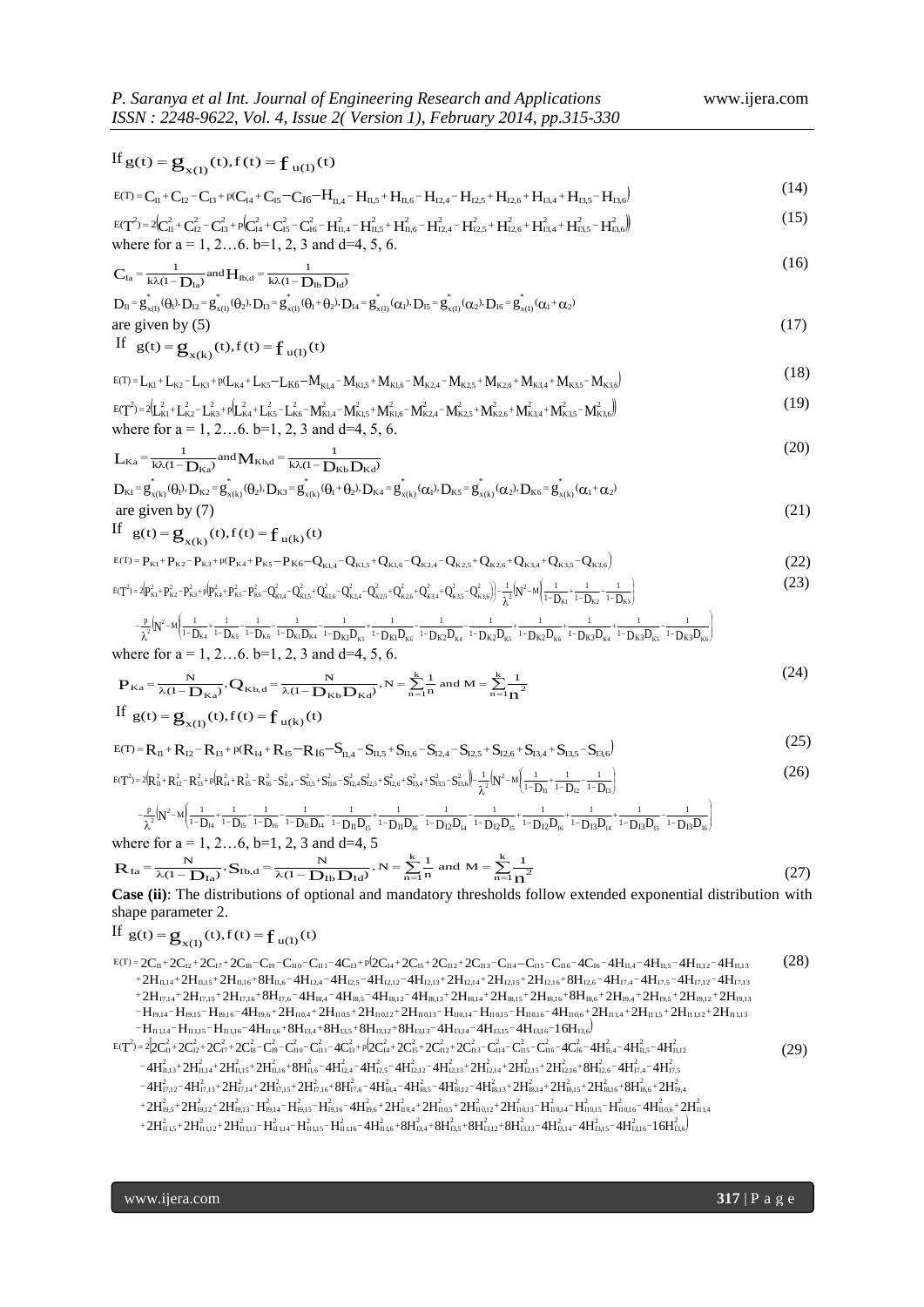where for a=1, 2, 3...16, b=1, 2, 3,7, 8, 9, 10,11 and d=4, 5, 6, 12, 13,14,15,16.  $C_{Ia}$ , H<sub>Ib,d</sub> are given by (16)  $D_{17} = g_{x(1)}^* (2\theta_1 + \theta_2) \cdot D_{18} = g_{x(1)}^* (\theta_1 + 2\theta_2) \cdot D_{19} = g_{x(1)}^* (2\theta_1) \cdot D_{110} = g_{x(1)}^* (2\theta_2) D_{111} = g_{x(1)}^* (2\theta_1 + 2\theta_2) \cdot D_{112} = g_{x(1)}^* (2\alpha_1 + \alpha_2) \cdot D_{113} = g_{x(1)}^* (2\alpha_2 + \alpha_1) \cdot D_{114} = g_{x(1)}^* (2\alpha_1) \cdot D_{115}$  $D_{112} = g_{x(1)}^*(2\alpha_1 + \alpha_2) \cdot D_{113} = g_{x(1)}^*(2\alpha_2 + \alpha_1) \cdot D_{114} = g_{x(1)}^*(2\alpha_1) \cdot D_{115} = g_{x(1)}^*(2\alpha_2) \cdot D_{116} = g_{x(1)}^*(2\alpha_1 + 2\alpha_2)$  $\int_{x(1)}^{x}(2\theta_1 + 2\theta_2)$  $1_2$ )  $D_{II1} = g_{x(1)}^*$ \*  $b_1$ ),  $D_{II}$ <sub>0</sub> =  $g_{x(1)}^*$  $\mathbf{g}_{\mathbf{x}(1)}^* = \mathbf{g}_{\mathbf{x}(1)}^* (2\theta_1 + \theta_2) \cdot \mathbf{D}_{18} = \mathbf{g}_{\mathbf{x}(1)}^* (\theta_1 + 2\theta_2) \cdot \mathbf{D}_{19} = \mathbf{g}_{\mathbf{x}(1)}^* (2\theta_1) \cdot \mathbf{D}_{110} = \mathbf{g}_{\mathbf{x}(1)}^* (2\theta_2) \cdot \mathbf{D}_{111} = \mathbf{g}_{\mathbf{x}(1)}^* (2\theta_1 + 2\theta_2)$  (30) If  $g(t) = g_{X(k)}(t), f(t) = f_{U(1)}(t)$  $K_{11,14} - M_{K1,1,15} - M_{K1,1,16} - 4M_{K1,16} + 8M_{K3,4} + 8M_{K3,5} + 8M_{K3,12} + 8M_{K3,13} - 4M_{K3,14} - 4M_{K3,15} - 4M_{K3,16} - 16M_{K3,16} - 4M_{K3,16} - 4M_{K3,16} - 4M_{K3,16} - 4M_{K3,16} - 4M_{K3,16} - 4M_{K3,16} - 4M_{K3,16} - 4M_{K3,16} - 4M$ 12  $\begin{array}{l} \mathsf{g}_{\mathsf{x}(1)} @_{\mathsf{2}\mathsf{1}} + \mathsf{2}\mathsf{1}_{\mathsf{2}} \mathsf{1}_{\mathsf{2}} \mathsf{1}_{\mathsf{3}} \mathsf{1}_{\mathsf{3}} \mathsf{1}_{\mathsf{4}} \mathsf{1}_{\mathsf{4}} \mathsf{1}_{\mathsf{5}} \mathsf{1}_{\mathsf{4}} \mathsf{1}_{\mathsf{5}} \mathsf{1}_{\mathsf{5}} \mathsf{1}_{\mathsf{6}} \mathsf{1}_{\mathsf{6}} \mathsf{1}_{\mathsf{7}} \mathsf{1}_{\mathsf{8}} \mathsf{1}_{\mathsf{7}} \$  $2\mathrm{M}_{\mathrm{K7,14}}$ + 2M $_{\mathrm{K7,15}}$ + 2M $_{\mathrm{K7,6}}$ + 3M $_{\mathrm{K8,4}}$  – 4M $_{\mathrm{K8,4}}$  – 4M $_{\mathrm{K8,5}}$  – 4M $_{\mathrm{K8,12}}$  – 4M $_{\mathrm{K8,13}}$ + 2M $_{\mathrm{K8,14}}$  + 2M $_{\mathrm{K8,15}}$ + 2M $_{\mathrm{K8,16}}$  +  $8\mathrm{M}_{\mathrm{K8,6}}$  +  $2\mathrm{M}_{\mathrm{K9,4}}$  +  $2$  $2\mathrm{M}_{\mathrm{K1,14}}$ +2M $_{\mathrm{K1,15}}$ +2M $_{\mathrm{K1,16}}$ +8M $_{\mathrm{K1,6}}$  -4M $_{\mathrm{K2,4}}$  -4M $_{\mathrm{K2,4}}$  -4M $_{\mathrm{K2,12}}$  -4M $_{\mathrm{K2,13}}$ +2M $_{\mathrm{K2,14}}$ +2M $_{\mathrm{K2,16}}$ +2M $_{\mathrm{K2,16}}$ +8M $_{\mathrm{K2,6}}$  -4M $_{\mathrm{K7,4}}$  -4M $_{\mathrm{K7,5}}$  -4M $_{\mathrm{$  $2L_{K1}+2L_{K2}+2L_{K3}+2L_{K8}-L_{K9}-L_{K10}-L_{K11}-4L_{K3}+p/2L_{K4}+2L_{K5}+2L_{K12}+2L_{K13}-L_{K15}-L_{K16}-4L_{K6}-4M_{K1,4}-4M_{K1,5}-4M_{K1,15}-4M_{K1,15}+2M_{K1,15}+2M_{K1,15}+2M_{K1,15}+2M_{K1,15}+2M_{K1,15}+2M_{K1,15}+2M_{K1,15}+2M_{K1,15}+2M_{K1$ K1<sup>+</sup>2LK2<sup>+</sup>2LK3<sup>+</sup>2LK8<sup>−L</sup>KB<sup>−</sup>LK10<sup>−</sup>LK11<sup>−4</sup>LK3<sup>+p(</sup>2LK4<sup>+</sup>2LK5<sup>+</sup>2LK12<sup>+</sup>2LK13<sup>−</sup>LK14<sup>−</sup>LK15<sup>−</sup>LK16<sup>−4</sup>LK6<sup>−4</sup>MK14<sup>−4</sup>MK14<sup>−4</sup>MK112<sup>−4</sup>MK113<br>Ak14<sup>+2</sup>MK115<sup>+</sup>2MK116<sup>+</sup>8MK16<sup>−4</sup>MK24<sup>−4</sup>MK25−<sup>4</sup>MK212−4MK213<sup>+</sup>2MK214<sup>+</sup>2MK  $\mathcal{P} = \mathbb{E}_{\mathbf{X}}(\mathbf{k}) \mathbf{U} \mathbf{U}, \mathbf{H} \mathbf{U} \mathbf{U} = \mathbf{I} \mathbf{u}(\mathbf{I}) \mathbf{U} \mathbf{U}$ <br>+2L<sub>K2</sub>+2L<sub>K7</sub>+2L<sub>K8</sub>-L<sub>KB</sub>-L<sub>KB</sub>-CL<sub>K10</sub>-L<sub>K11</sub>-4L<sub>K3</sub>+p(2L<sub>K4</sub>+2L<sub>K5</sub>+2L<sub>K12</sub>+2L<sub>K13</sub>-L<sub>K14</sub>-L<sub>K15</sub>-L<sub>K16</sub>-4L<sub>K6</sub>-4M<sub>K1.4</sub>-4M<sub>K1.4</sub>  $K_{1}+2L_{K2}+2L_{K7}+2L_{K8}-L_{K16}-L_{K10}-L_{K11}-4L_{K3}+p/2L_{K4}+2L_{K5}+2L_{K12}+2L_{K13}-L_{K14}-L_{K15}-L_{K16}-4L_{K6}-4M_{K1.4}-4M_{K1.5}-4M_{K1.12}-4M_{K1.13}+2M_{K1.14}+2M_{K1.15}+2M_{K1.15}+8M_{K1.6}-4M_{K2.4}-4M_{K2.5}-4M_{K2.15}-4M_{K2.13}+2M_{K2.1$  $\begin{array}{l} \displaystyle D_{112} = g_{x(1)}(2\alpha_1+\alpha_2) \cdot D_{113} = g_{x(1)}(2\alpha_2+\alpha_1) \cdot D_{114} = g_{x(1)}(2\alpha_1) \cdot D_{115} = g_{x(1)}(2\alpha_2) \cdot D_{116} = g_{x(1)}(2\alpha_1+\alpha_2) \ \end{array}$ <br>
If  $\displaystyle g(t) = g_{x(k)}(t) \text{, } f(t) = f_{u(1)}(t)$ <br>  $\displaystyle E^{(T)} = 2L_{K1} + 2L_{K2} + 2L_{K2} + 2L_{K3}$  $-W_{\rm K0M}$  – M  $_{\rm K0M}$  – M  $_{\rm K0M}$  – 2M  $_{\rm K0M}$  + 2M  $_{\rm K10M}$  + 2M  $_{\rm K10M}$  + 2M  $_{\rm K10M}$  – M  $_{\rm K0M}$  – M  $_{\rm K10M}$  – M  $_{\rm K10M}$  –  $4$ M  $_{\rm K10M}$  + 2M  $_{\rm K1M}$  + 2M  $_{\rm K1M}$  + 2M  $_{\rm K1M}$  + 2M  $_{\rm K1M$ +2Mrs11+2Mrs15+2Mrs16+8Mrsc=4Mrs1=4Mrs6=4Mrs13=4Mrs11+2Mrs11+2Mrs15+2Mrs16+8Mrs6+2Mrs6+2Mrs6+2Mrs15+ =2L<sub>K1</sub>+2L<sub>K2</sub>+2L<sub>K7</sub>+2L<sub>K8</sub>=L<sub>KB</sub>=L<sub>K10</sub>=L<sub>K11</sub>-4L<sub>K3</sub>+p(2L<sub>K4</sub>+2L<sub>K1</sub>+2L<sub>K12</sub>+2L<sub>K13</sub>=L<sub>K14</sub>=L<sub>K16</sub>=4L<sub>K6</sub>=4M<sub>K14</sub>=4M<sub>K14</sub>=4M<sub>K15</sub>=4M<sub>K114</sub>=AM<sub>K114</sub>=AM<sub>K114</sub>=AM<sub>K114</sub>=AM<sub>K114</sub>=AM<sub>K114</sub>=AM<sub>K114</sub>=AM<sub>K114</sub>=AM<sub>K114</sub>=AM<sub>K114</sub> (31)  $T^2 = 2 \left[ 2L_{K1}^2 + 2L_{K2}^2 + 2L_{K7}^2 + 2L_{K8}^2 - L_{K9}^2 - L_{K10}^2 - L_{K11}^2 - 4L_{K3}^2 + 9 \left( 2L_{K4}^2 + 2L_{K5}^2 + 2L_{K12}^2 + 2L_{K13}^2 - L_{K14}^2 - L_{K15}^2 - L_{K16}^2 - 4L_{K16}^2 - 4L_{K14}^2 - 4M_{K1,13}^2 + 2M_{K1,13}^2 + 2M_{K1,14}^2 +$  $\begin{aligned} &22L_{K1}^2+2L_{K2}^2+2L_{K3}^2+2L_{K3}^2-L_{K0}^2-L_{K10}^2-L_{K11}^2+4L_{K3}^2+p2L_{K4}^2+2L_{K12}^2+2L_{K12}^2+2L_{K13}^2-L_{K14}^2-L_{K15}^2-L_{K16}^2-4L_{K6}^2\\ &4M_{K14,4}^2-4M_{K14,2}^2-4M_{K14,13}^2+2M_{K14,14}^2+2M_{K14,16}^2+8M_{K1,16}$  $4M_{\rm K9,6}^2$  +  $2M_{\rm K10,4}^2$  +  $2M_{\rm K10,15}^2$  +  $2M_{\rm K10,13}^2$  –  $M_{\rm K10,14}^2$  –  $M_{\rm K10,15}^2$  –  $M_{\rm K10,16}^2$  –  $4M_{\rm K10,6}^2$  +  $2M_{\rm K11,4}^2$  +  $2M_{\rm K11,5}^2$  +  $2M_{\rm K11,12}^2$  +  $2M_{\rm K1}^2$  $4M_{\kappa_{8,12}}^2$  –  $4M_{\kappa_{8,13}}^2$  +  $2M_{\kappa_{8,14}}^2$  +  $2M_{\kappa_{8,15}}^2$  +  $2M_{\kappa_{8,16}}^2$  +  $8M_{\kappa_{8,6}}^2$  +  $2M_{\kappa_{9,4}}^2$  +  $2M_{\kappa_{9,12}}^2$  +  $2M_{\kappa_{9,13}}^2$  –  $M_{\kappa_{9,14}}^2$  –  $M_{\kappa_{9,14}}^2$  –  $M_{\kappa_{9,15}}^2$   $+2M_{R2,15}^2 + 2M_{R2,16}^2 + 8M_{R2,6}^2 - 4M_{K7,4}^2 - 4M_{R7,5}^2 - 4M_{R7,13}^2 - 4M_{R7,14}^2 + 2M_{R7,14}^2 + 2M_{R7,16}^2 + 2M_{R7,6}^2 - 4M_{R8,5}^2 - 4M_{R8,6}^2$  $4M_{\rm K1,4}^2 - 4M_{\rm K1,5}^2 - 4M_{\rm K1,12}^2 - 4M_{\rm K1,13}^2 + 2M_{\rm K1,14}^2 + 2M_{\rm K1,15}^2 + 2M_{\rm K1,16}^2 + 8M_{\rm K2,4}^2 - 4M_{\rm K2,4}^2 - 4M_{\rm K2,12}^2 - 4M_{\rm K2,13}^2 + 2M_{\rm K2,14}^2$  $-M_{K11,14}^2 - M_{K11,15}^2 - M_{K11,16}^2 - 4 M_{K11,6}^2 + 8 M_{K3,4}^2 + 8 M_{K3,5}^2 + 8 M_{K3,12}^2 + 8 M_{K3,13}^2 - 4 M_{K3,14}^2 - 4 M_{K3,15}^2 - 4 M_{K3,16}^2 - 16 M_{K3,6}^2$  $\mathcal{A}_{R3,12}^2 - 2\mathcal{M}_{R3,13}^2 + 2\mathcal{M}_{R3,14}^2 + 2\mathcal{M}_{R3,15}^2 + 2\mathcal{M}_{R3,16}^2 + 8\mathcal{M}_{R3,6}^2 + 2\mathcal{M}_{R3,4}^2 + 2\mathcal{M}_{R3,5}^2 + 2\mathcal{M}_{R3,12}^2 + 2\mathcal{M}_{R3,13}^2 + 2\mathcal{M}_{R3,13}^2 + 2\mathcal{M}_{R3,13}^2 + 2\mathcal{M}_{R3,13}^2 + 2\math$ 2 '<br>3,5<br>'K1 1,1 3 2  $K_{8,4}^2 -$ <br>  $K_{8,4}^2 -$ <br>  $K_{1,1,12}^2$ 2  $\frac{2}{K7,6}$ <br>  $\frac{1}{14}$  - 1<br>  $\frac{2}{K11,5}$ <br>  $-1.6$ 2  $\frac{2}{16}$ <br>
K7,16<br>
E9,13<br>
A11,4<br>  $\frac{2}{16}$  – 41 2 +<br>
2<br>
K7,15<br>  $x9,12$ <br>  $x10,6$ <br>  $-41$ 2  $\int_{K7,14}^{2}$ <br>  $\int_{K9,5}^{2}$ <br>  $\frac{2}{K10,16}$ <br>  $=-11$ 2  $k_{K7,13}^2 +$ <br> $k_{K9,4}^2 +$ <br> $k_{K10,15}^2 +$ 2  $\frac{1}{7,12}$  -  $\frac{1}{1}$ <br>  $\frac{1}{1}$   $\frac{2}{1}$   $\frac{2}{10,14}$ <br>  $\frac{1}{1}$   $\frac{1}{1}$   $\frac{2}{1}$ 2  $7.5 - 4$ <br>  $K8.16 + 2$ <br>  $K10.13 + 8$ 2  $\frac{2}{K7,4}$  –<br> $\left[\frac{2}{K8,15}\right]$ <br> $\frac{2}{K10,12}$ <br> $\left[-\frac{2}{K10,12}\right]$ 2  $\int_{R2,6}^{2}$ <br>  $\int_{R8,14}^{2}$ <br>  $\frac{2}{16,10,5}$ 2  $\mathbf{I}_{K2,16}^2$ <br> $\mathbf{I}_{K8,13}^2$ <br> $\mathbf{I}_{K10,4}^2$  $-4 M_{k\vartheta,6}^2 + 2 M_{k\vartheta,6}^2 + 2 M_{k\vartheta,6}^2 + 2 M_{k\vartheta,12}^2 + 2 M_{k\vartheta,13}^2 - M_{k\vartheta,14}^2 - M_{k\vartheta,15}^2 - M_{k\vartheta,16}^2 - 4 M_{k\vartheta,6}^2 + 2 M_{k\vartheta,14}^2 + 2 M_{k\vartheta,15}^2 + 2 M_{k\vartheta,12}^2 + M_{k\vartheta,14}^2$  $M_{K2,1}^2$ <br>4 $M_{H2,16}^2$ <br> $(6)$ <br> $(6)$ 2  $\frac{2}{15}$ <br>
K2,13<br>  $\cdot M_{K3}^2$ <br>
K9,15<br>  $\cdot M^2$ 2  $\mathbf{L}_{\mathbf{K1}}^{2}$ <br>  $\mathbf{M}_{\mathbf{K7}}^{2}$ <br>  $\mathbf{M}_{\mathbf{K7}}^{2}$ <br>  $\mathbf{M}_{\mathbf{A}^{2}}^{2}$ 2 4 L<br>  $5 - 4$ <br>  $\int_{R^2}^{2}$ <br>  $\int_{R^2}^{2}$ <br>  $\int_{R^2}^{2}$ 2  $\mathbf{L}_{\mathbf{K}13}^{2}$ <br>  $\mathbf{I}_{\mathbf{K}7,15}^{2}$ <br>  $\mathbf{K}9,12$  ${}^{2}_{K8,16}$  +  $8M^{2}_{K8,6}$  +  $2M^{2}_{K9,4}$  +  $2M^{2}_{K9,5}$  $R = \frac{1}{14} + \frac{2}{14}$ <br>  $R = \frac{2}{14}$ <br>  $R = \frac{2}{14}$ 2  $\frac{1}{13} + \frac{2}{2}$ <br>  $\frac{2}{13} + \frac{2}{2}$ <br>  $\frac{2}{15}$ <br>  $\frac{2}{15}$ 2  $5.12 - 4$ <br> $12 - 4$ <br> $K2.6 - 2$ <br> $K3.14$ <br> $K3.14$ 2  $2.1,5$ <br>  $2.1,5$ <br>  $2.16$ <br>  $2.18,13$ <br>  $2.13$ 2 K1<br>  $2$ <br>
K1,4<br>  $2$ <br>
K2,15<br>  $2$ <br>
K8,12<br>  $2$  $\frac{2}{16}$ K2,14  $-4M_{K1,4}^2 - 4M_{K1,5}^2 - 4M_{K1,12}^2 - 4M_{K1,13}^2 + 2M_{K1,14}^2 + 2M_{K1,15}^2 + 2M_{K1,16}^2 + 8M_{K1,6}^2 - 4M_{K2,4}^2 - 4M_{K2,5}^2 - 4M_{K2,12}^2 - 4M_{K2,13}^2 + 4M_{K2,14}^2 - 4M_{K2,14}^2 - 4M_{K2,14}^2 - 4M_{K2,14}^2 - 4M_{K2,14}^2 - 4M_{$ 2L<sup>2</sup><sub>ks</sub> - L<sup>2</sup><sub>k9</sub> - L<sup>2</sup><sub>k10</sub> - L<sup>2</sup><sub>k11</sub> - 4L<sup>2</sup><sub>ks</sub> + p<sup>6</sup>2L<sup>2</sup><sub>k4</sub> + 2L<sup>2</sup><sub>ks</sub> + 2L<sup>2</sup><sub>k12</sub> + 2L<sup>2</sup><sub>k13</sub> - L<sup>2</sup><sub>k14</sub> - L<sup>2</sup><sub>k15</sub> - L<sup>2</sup><sub>k16</sub> - 4L<sup>2</sup><sub>k6</sub><br>
k<sub>112</sub> - 4M<sup>2</sup><sub>k113</sub> + 2M<sup>2</sup><sub>k114</sub> + 2M<sup>2</sup><sub>k115</sub> + 2M<sup>2</sup><sub>k15</sub>  $\frac{2}{\text{K16}} - 4L_{\text{K6}}^2$  $2 \times 16$ <br> $-4$ 2  $\begin{bmatrix} 2 \\ 4.5 \end{bmatrix}$ <br>K15  $E(T^2) = 22E_{K1}^2 + 2E_{K2}^2 + 2E_{K3}^2 + 2E_{K8}^2 - E_{K9}^2 - E_{K10}^2 - E_{K11}^2 - 4E_{K3}^2 + p(2E_{K4}^2 + 2E_{K5}^2 + 2E_{K12}^2 + 2E_{K13}^2 - E_{K14}^2 - E_{K15}^2 - E_{K16}^2 - E_{K17}^2)$  $-4M_{\nu_{212}}^2 - 4M_{\nu_{212}}^2 + 2M_{\nu_{214}}^2 + 2M_{\nu_{216}}^2 + 2M_{\nu_{216}}^2 + 8M_{\nu_{216}}^2 + 2M_{\nu_{214}}^2 + 2M_{\nu_{212}}^2 + 2M_{\nu_{212}}^2 + 2M_{\nu_{212}}^2 - M_{\nu_{214}}^2 - M_{\nu_{214}}^2 = 0$  (32) where for a=1,2,3,4,5,....16,b=1,2,...8 and d=9,10.....16.  $L_{Ka}$ ,  $M_{Kb,d}$  are given by (20). If  $g(t) = g_{x(k)}(t), f(t) = f_{u(1)}(t)$  $\begin{aligned} &-2\mathbf{P}_{K1}+2\mathbf{P}_{K2}+2\mathbf{P}_{K3}+2\mathbf{P}_{K40}-\mathbf{P}_{K10}-\mathbf{P}_{K11}-4\mathbf{P}_{K3}+p(2\mathbf{P}_{K4}+2\mathbf{P}_{K5}+2\mathbf{P}_{K12}+2\mathbf{P}_{K13}-\mathbf{P}_{K14}-\mathbf{P}_{K15}-\mathbf{P}_{K16}-4\mathbf{Q}_{K1,4}-4\mathbf{Q}_{K1,5}-4\mathbf{Q}_{K1,12}\\ &-4\mathbf{Q}_{K1,13}+2\mathbf{$  $+2Q_{\kappa1,1,5}+2Q_{\kappa1,1,2}+2Q_{\kappa1,1,3}-Q_{\kappa1,1,4}-Q_{\kappa1,1,5}-Q_{\kappa1,1,6}+4Q_{\kappa1,6}+8Q_{\kappa3,4}+8Q_{\kappa3,5}+8Q_{\kappa3,12}+8Q_{\kappa3,13}-4Q_{\kappa3,14}-4Q_{\kappa3,15}-4Q_{\kappa3,16}-16Q_{\kappa3,6}$  $2Q_{\kappa_{9,5}} + 2Q_{\kappa_{9,12}} + 2Q_{\kappa_{9,14}} - Q_{\kappa_{9,15}} - Q_{\kappa_{9,16}} - 4Q_{\kappa_{9,6}} + 2Q_{\kappa_{10,4}} + 2Q_{\kappa_{10,5}} + 2Q_{\kappa_{10,12}} - Q_{\kappa_{10,14}} - Q_{\kappa_{10,15}} - Q_{\kappa_{10,16}} - 4Q_{\kappa_{10,6}} + 2Q_{\kappa_{10,16}} - 4Q_{\kappa_{10,16}} - 2Q_{\kappa_{10,16}} - 2$  $-4Q_{\kappa712}-4Q_{\kappa713}+2Q_{\kappa714}+2Q_{\kappa715}+2Q_{\kappa716}+8Q_{\kappa76}-4Q_{\kappa84}-4Q_{\kappa85}-4Q_{\kappa812}-4Q_{\kappa814}+2Q_{\kappa814}+2Q_{\kappa816}+2Q_{\kappa86}+2Q_{\kappa86}$  $-4Q_{\kappa_{113}}+2Q_{\kappa_{114}}+2Q_{\kappa_{115}}+2Q_{\kappa_{116}}+8Q_{\kappa_{16}}-4Q_{\kappa_{24}}-4Q_{\kappa_{24}}-4Q_{\kappa_{217}}-4Q_{\kappa_{218}}+2Q_{\kappa_{214}}+2Q_{\kappa_{215}}+2Q_{\kappa_{216}}+8Q_{\kappa_{26}}-4Q_{\kappa_{24}}-4Q_{\kappa_{24}}$  $\begin{aligned} &g(t)=\mathbf{g}_{\mathbf{x}(k)}(t),f(t)=\mathbf{\dot{I}}_{\mathbf{u}(1)}(t)\\ &{}^{2P_{K^1}+2P_{K^2}+2P_{K^3}+2P_{K^5}-P_{K^{10}}-P_{K^{11}}-4P_{K^3}+p_{2P_{K^4}+2P_{K^5}+2P_{K^{12}}+2P_{K^{13}}-P_{K^{14}}-P_{K^{15}}-P_{K^{16}}-4P_{K^6}-4Q_{K^{1,4}}-4Q_{K^{1,5}}-4Q_{K^{1,12}}-4Q_{K^{1,14}}+2Q_{K$  $K_{1,13}$  + 2 K<sub>9</sub>, 2 K<sub>9</sub>, 2 K<sub>6</sub>, 2 K<sub>6</sub>, 2 K<sub>6</sub>, 2 K<sub>6</sub>, 2 K<sub>6</sub>, 2 K<sub>6</sub>, 2 K<sub>6</sub>, 2 K<sub>6</sub>, 2 K<sub>6</sub>, 2 K<sub>6</sub>, 2 K<sub>6</sub>, 2 K<sub>6</sub>, 2 K<sub>6</sub>, 2 K<sub>6</sub>, 2 K<sub>6</sub>, 2 K<sub>6</sub>, 2 K<sub>6</sub>, 2 K<sub>6</sub>, 2 K<sub>6</sub>, 2 K<sub>6</sub>, 2 K<sub>6</sub>, 2 K<sub>6</sub>, 2 K<sub>6</sub>, 2 K<sub>6</sub>, 2  $\mathcal{L}_{11} = \mathbf{g}_{\mathbf{x}(k)}(t), f(t) = \mathbf{f}_{\mathbf{u}(1)}(t)$ <br>  $\mathbf{g}_{\mathbf{x}(k)}(t) = \mathbf{f}_{\mathbf{u}(1)}(t)$ <br>  $\mathbf{g}_{\mathbf{x}(k)}(t) = \mathbf{f}_{\mathbf{x}(k)}(t) - \mathbf{F}_{\mathbf{x}(k)}(t) - \mathbf{F}_{\mathbf{x}(k)}(t) - \mathbf{F}_{\mathbf{x}(k)}(t) - \mathbf{F}_{\mathbf{x}(k)}(t) - \mathbf{F}_{\mathbf{x}(k)}(t) - \mathbf{F}_{\mathbf{x}(k$ WHELE 101 a 1,2,3,4,3,...10,0 1,2,....0 and a 3,10.....10. L<sub>Ka</sub>, M<sub>Kb,d</sub> are given by (2d<br>
If  $g(t) = g_{x(k)}(t)$ ,  $f(t) = f_{u(1)}(t)$ <br>  $g(t) = 2P_{K1} + 2P_{K2} + 2P_{K3} + P_{K9} - P_{K10} - P_{K11} - 4P_{K3} + p(2P_{K4} + 2P_{K5} + 2P_{K12} + 2P_{K13} - P$  (33)  $E(T^2) = 2[2P_{K1}^2 + 2P_{K2}^2 + 2P_{K3}^2 - P_{K9}^2 - P_{K10}^2 - P_{K10}^2 - P_{K10}^2 + 2P_{K3}^2 + 2P_{K12}^2 + 2P_{K13}^2 - P_{K14}^2 - P_{K15}^2 - P_{K16}^2 - 4P_{K6}^2 - 4Q_{K14}^2 - 4Q_{K15}^2 - 4Q_{K112}^2 - 4Q_{K113}^2 + 2Q_{K116}^2 + 2Q_{K116}^2 + 2Q_{K16}$  $+\frac{8}{1-D_{K3}D_{K4}}+\frac{8}{1-D_{K3}D_{K5}}+\frac{8}{1-D_{K3}D_{K12}}+\frac{8}{1-D_{K3}D_{K13}}-\frac{4}{1-D_{K3}D_{K14}}-\frac{4}{1-D_{K3}D_{K15}}-\frac{4}{1-D_{K3}D_{K16}}-\frac{16}{1-D_{K3}D_{K6}}$ λ  $-\frac{1}{1-D_{K10}D_{K15}} - \frac{1}{1-D_{K10}D_{K16}} - \frac{1}{1-D_{K10}D_{K6}} + \frac{1}{1-D_{K11}D_{K4}} + \frac{1}{1-D_{K11}D_{K5}} + \frac{1}{1-D_{K11}D_{K12}} + \frac{1}{1-D_{K11}D_{K13}} - \frac{1}{1-D_{K11}D_{K14}} - \frac{1}{1-D_{K11}D_{K15}} - \frac{1}{1-D_{K11}D_{K16}} - \frac{1}{1-D_{K11}D_{K16}}$  $+\frac{1}{1-P_{R9}D_{R12}} + \frac{1}{1-P_{R9}D_{R13}} + \frac{1}{1-P_{R9}D_{R14}} - \frac{1}{1-P_{R9}D_{R15}} - \frac{1}{1-P_{R9}D_{R16}} + \frac{1}{1-P_{R9}D_{R6}} + \frac{1}{1-P_{R10}D_{R4}} + \frac{1}{1-P_{R10}D_{R5}} + \frac{1}{1-P_{R10}D_{R12}} + \frac{1}{1-P_{R10}D_{R13}} + \frac{1}{1-P_{R10}D_{R13}} - \frac{1}{1-P_{R10}D_{R13}}$  $+\frac{1}{1-1} \frac{1}{\sqrt{2N}} \frac{1}{\sqrt{2N}} \frac{1}{\sqrt{2N}} \frac{1}{\sqrt{2N}} \frac{1}{\sqrt{2N}} \frac{1}{\sqrt{2N}} \frac{1}{\sqrt{2N}} \frac{1}{\sqrt{2N}} \frac{1}{\sqrt{2N}} \frac{1}{\sqrt{2N}} \frac{1}{\sqrt{2N}} \frac{1}{\sqrt{2N}} \frac{1}{\sqrt{2N}} \frac{1}{\sqrt{2N}} \frac{1}{\sqrt{2N}} \frac{1}{\sqrt{2N}} \frac{1}{\sqrt{2N}} \frac{1}{\sqrt{2N}} \frac{1}{\sqrt{2N}} \frac$  $+\frac{2}{1-D_{K2}D_{K14}}+\frac{1-D_{K2}D_{K15}}{1-D_{K3}D_{K4}}+\frac{4}{1-D_{K2}D_{K15}}+\frac{4}{1-D_{K2}D_{K15}}+\frac{4}{1-D_{K2}D_{K15}}+\frac{4}{1-D_{K3}D_{K15}}+\frac{4}{1-D_{K3}D_{K15}}+\frac{4}{1-D_{K3}D_{K15}}+\frac{4}{1-D_{K3}D_{K15}}+\frac{4}{1-D_{K3}D_{K15}}+\frac{4}{1-D_{K3}D_{K15}}+\frac{4}{1-D_{K3}D_{K15}}+\frac{4}{1$  $-\frac{4}{1-D_{K1}D_{K2}}-\frac{4}{1-D_{K1}D_{K12}}-\frac{4}{1-D_{K1}D_{K13}}+\frac{2}{1-D_{K1}D_{K14}}+\frac{2}{1-D_{K1}D_{K15}}+\frac{2}{1-D_{K1}D_{K16}}+\frac{8}{1-D_{K2}D_{K6}}-\frac{4}{1-D_{K2}D_{K4}}-\frac{4}{1-D_{K2}D_{K2}}-\frac{4}{1-D_{K2}D_{K12}}-\frac{4}{1-D_{K2}D_{K12}}-\frac{4}{1-D_{K2}D_{K12}}-\frac{4}{1-D_{K2}D_{K12}}-\frac{$  $\frac{\frac{2}{1-D_{K4}} + \frac{2}{1-D_{K5}} + \frac{2}{1-D_{K12}} + \frac{2}{1-D_{K13}}}{1-D_{K14}} - \frac{1}{1-D_{K15}} - \frac{1}{1-D_{K16}} - \frac{1}{1-D_{K16}} - \frac{4}{1-D_{K6}} - \frac{1}{1-D_{K7}}$ ſ  $-\frac{p}{\lambda^2}(N^2-M)\frac{2}{1-D_{K4}}+\frac{1}{1-I}$ λ  $+\frac{2}{1-D_{K8}}-\frac{1}{1-D_{K9}}-\frac{1}{1-D_{K10}}-\frac{1}{1-D_{K11}}-\frac{1}{1-D_{K8}}-\frac{1}{\lambda^{2}}(N^{2}-M)\left[\frac{2}{1-D_{K4}}+\frac{2}{1-D_{K5}}+\frac{2}{1-D_{K12}}+\frac{2}{1-D_{K13}}-\frac{1}{1-D_{K14}}-\frac{1}{1-D_{K15}}-\frac{1}{1-D_{K16}}-\frac{1}{1-D_{K1}}-\frac{1}{1-D_{K1}}-\frac{1}{1-D_{K1}}-\frac{1}{1-D_{K1}}-\frac{1}{1-D_{K1}}-\frac{1}{1-D_{$  $\frac{2}{1-D_{K1}} + \frac{2}{1-D_{K2}} + \frac{2}{1-1}$ ſ  $-Q_{K1114}^2-Q_{K1115}^2-Q_{K1116}^2-4Q_{K116}^2+8Q_{K34}^2+8Q_{K35}^2+8Q_{K312}^2+8Q_{K313}^2-4Q_{K314}^2-4Q_{K315}^2-4Q_{K316}^2-16Q_{K36}^2\bigg)\bigg]-\frac{1}{\lambda^2}(N^2-M)\bigg[\frac{2}{1-D_{K1}}+\frac{2}{1-D_{K2}}+\frac{2}{1-D_{K2}}+\frac{2}{1-D_{K2}}+\frac{2}{1-D_{K2}}+\frac{2}{1-D_{K2}}+\frac{$  $-Q_{k_{2,14}}^2-Q_{k_{3,15}}^2-Q_{k_{4,6}}^2+2Q_{k_{10,4}}^2+2Q_{k_{10,5}}^2+2Q_{k_{10,2}}^2+2Q_{k_{10,13}}^2-Q_{k_{10,14}}^2-Q_{k_{10,15}}^2-Q_{k_{10,16}}^2+4Q_{k_{10,6}}^2+2Q_{k_{11,4}}^2+2Q_{k_{11,5}}^2+2Q_{k_{11,2}}^2+2Q_{k_{12,2}}^2+2Q_{k_{12,2}}^2+2Q_{k_{12,2}}^2+2Q_{k_{12$  $+2Q_{\kappa_{7}+s}^2 + 2Q_{\kappa_{7}+s}^2 + 2Q_{\kappa_{7}+s}^2 + 8Q_{\kappa_{7}+s}^2 - 4Q_{\kappa_{8}+s}^2 - 4Q_{\kappa_{8}+s}^2 + 2Q_{\kappa_{8}+s}^2 + 2Q_{\kappa_{8}+s}^2 + 2Q_{\kappa_{8}+s}^2 + 8Q_{\kappa_{8}+s}^2 + 2Q_{\kappa_{9}+s}^2 + 2Q_{\kappa_{9}+s}^2 + 2Q_{\kappa_{9}+s}^2 + 2Q_{\kappa_{9}+s$  $+2Q_{\rm K1,14}^2+2Q_{\rm K1,15}^2+2Q_{\rm K1,6}^2+8Q_{\rm K1,6}^2-4Q_{\rm K2,4}^2-4Q_{\rm K2,12}^2-4Q_{\rm K2,13}^2+2Q_{\rm K2,14}^2+2Q_{\rm K2,15}^2+2Q_{\rm K2,16}^2+8Q_{\rm K2,6}^2-4Q_{\rm K7,4}^2-4Q_{\rm K7,5}^2-4Q_{\rm K7,12}^2-4Q_{\rm K7,14}^2-4Q_{\rm K7,15}^2+2$ **EXELUS SETTLES**<br>
SETTLES SETTLES SETTLES SETTLES SETTLES SETTLES SETTLES SETTLES SETTLES SETTLES SETTLES SETTLES SETTLES SETTLES SETTLES SETTLES SETTLES SETTLES SETTLES SETTLES SETTLES SETTLES SETTLES SETTLES SETTLES SET  $rac{1}{k_{10}D_{K15}}$   $rac{1}{1-D_{K10}D_{K16}}$   $rac{1}{1-D_{K10}D_{K16}}$   $rac{1}{1-D_{K10}D_{K16}}$   $rac{1}{1-D_{K11}D_{K1}}$   $rac{1}{1-D_{K11}D_{K1}}$   $rac{1}{1-D_{K11}D_{K1}}$   $rac{1}{1-D_{K11}D_{K12}}$   $rac{1}{1-D_{K11}D_{K13}}$   $rac{1}{1-D_{K11}D_{K13}}$   $rac{1}{1-D_{K11}D_{K13}}$   $rac{1}{1$  $\frac{1}{K^2 D_{K3}}$   $\frac{1 - D_{K3}D_{K4}}{1 - D_{K9}D_{K13}}$   $\frac{1 - D_{K9}D_{K15}}{1 - D_{K9}D_{K15}}$   $\frac{1 - D_{K9}D_{K16}}{1 - D_{K9}D_{K16}}$   $\frac{1 - D_{K9}D_{K16}}{1 - D_{K9}D_{K16}}$   $\frac{1 - D_{K9}D_{K16}}{1 - D_{K9}D_{K16}}$   $\frac{1 - D_{K9}D_{K16}}{1 - D_{K9}D_{K16}}$   $\frac{1 - D_{$  $\frac{2}{(2 \times 10^{-15} \text{J})(10^{-15} \text{J})(10^{-15} \text{J})(10^{-15} \text{J})(10^{-15} \text{J})(10^{-15} \text{J})(10^{-15} \text{J})(10^{-15} \text{J})(10^{-15} \text{J})(10^{-15} \text{J})(10^{-15} \text{J})(10^{-15} \text{J})(10^{-15} \text{J})(10^{-15} \text{J})(10^{-15} \text{J})(10^{-15} \text{J})(10^{-15} \text{J})(10^{-15} \text{J})(10^{-15} \text{J})(1$  $K_{12}K_{12} + K_{13} + K_{14} + K_{15} + K_{16} + K_{17} + K_{18} + K_{19} + K_{10} + K_{10} + K_{11} + K_{10} + K_{11} + K_{10} + K_{11} + K_{10} + K_{11} + K_{10} + K_{11} + K_{10} + K_{11} + K_{10} + K_{11} + K_{10} + K_{11} + K_{10} + K_{11} + K_{10} + K_{11} + K_{10} + K_{11} + K_{10} + K_{11} + K_{11} + K_{10} + K_{11}$  $\frac{1}{\kappa_8}$   $-\frac{1}{1-D_{K9}}$   $-\frac{1}{1-D_{K10}}$   $-\frac{1}{1-D_{K11}}$   $-\frac{4}{1-D_{K4}}$   $-\frac{1}{1-D_{K4}}$   $+\frac{2}{1-D_{K5}}$   $+\frac{2}{1-D_{K12}}$   $+\frac{2}{1-D_{K13}}$   $-\frac{1}{1-D_{K14}}$   $-\frac{1}{1-D_{K15}}$   $-\frac{1}{1-D_{K16}}$   $-\frac{4}{1-D_{K1}}$   $-\frac{4}{1-D_{K1}D_{K14}}$   $+\frac{2}{1-D_{K1}$  $\frac{R_{R3,13}^2 - 4Q_{R3,14}^2 - 4Q_{R3,15}^2 - 4Q_{R3,16}^2 - 16Q_{R3,6}^2)}{R_{R4}^2 + 1 - D_{R5}^2} + \frac{2}{1 - D_{R12}} + \frac{2}{1 - D_{R13}} - \frac{1}{1 - D_{R14}} - \frac{1}{1 - D_{R15}} - \frac{1}{1 - D_{R16}} - \frac{4}{1 - D_{R6}} - \frac{4}{1 - D_{R1}} - \frac{2}{1 - D_{R1}} - \frac{2}{1 - D_{R1}} - \frac{2}{1 - D_{R1$ 2  $Q_{K11,5}^2 - Q_{K11,6}^2 - 4Q_{K11,6}^2 + 8Q_{K3,4}^2 + 8Q_{K3,5}^2$ <br>  $\frac{1}{1-\mathbf{D}_{K9}} - \frac{1}{1-\mathbf{D}_{K10}} - \frac{1}{1-\mathbf{D}_{K11}} - \frac{4}{1-\mathbf{D}_{K3}} - \frac{p}{\lambda^2}$  $K1$  W $K2$  W $K7$  $\left|-\frac{2}{5,25}\right|^{2}-16Q_{K3,6}^{2}\left|\frac{1}{2,2}(N^{2})\right|$  $2Q_{K8}^2$ <br> $\frac{10,16}{K3,16}$ 2  $2Q_{K3}^2$ <br>
K10,15<br>
K3,15 2  $2Q_{K8}^2$ <br>  $\frac{2}{K10,14}$ <br>  $\frac{2}{K3,14}$ 2  ${4Q}^2_{K8}$ <br> $Q^2_{K10,1}$ <br> $Q^2_{K3,13}$ 2  $4Q_{K8}^2$ <br>  $\frac{2}{K10,12}$ <br>  $\frac{2}{K3,12}$  $R_{K11,6}^{2}$  + 8 $Q_{K3,4}^{2}$  + 8 $Q_{K3,5}^{2}$  .  $8Q_{K}^{2}$ <br> $R_{0,6}^{+2}$ <br> $R_{K11,6}^{2}$ 2  $2Q_{K}^2$ <br>  $\frac{9,16}{K11,16}$ 2  $2Q_{K7,1}^{2}$ <br>  $(59,15)^{-1}$ <br>  $(11,15)^{-1}$ 2  $\begin{array}{l} \mathbf{2}(\mathbf{x}_{1,1,4}+\mathbf{2}\mathbf{Q}_{\kappa,1,5}+\mathbf{2}\mathbf{Q}_{\kappa,1,6}+\mathbf{8}\mathbf{Q}_{\kappa,7,6}+\mathbf{4}\mathbf{Q}_{\kappa,8,4}+\mathbf{2}\mathbf{Q}_{\kappa,8,1,2}^2-\mathbf{4}\mathbf{Q}_{\kappa,8,1,4}^2+\mathbf{2}\mathbf{Q}_{\kappa,8,1,4}^2+\mathbf{2}\mathbf{Q}_{\kappa,8,1,5}^2+\mathbf{2}\mathbf{Q}_{\kappa,8,6}^2+\mathbf{2}\math$  $Q_{k1,i4}^2 + 2Q_{k1,i5}^2 + 2Q_{k1,i6}^2 + 8Q_{k1,6}^2 - 4Q_{k2,4}^2 - 4Q_{k2,5}^2 - 4Q_{k2,13}^2 + 2Q_{k2,14}^2 + 2Q_{k2,16}^2 + 8Q_{k2,6}^2 - 4Q_{k7,4}^2 - 4Q_{k7,15}^2 - 4Q_{k7,15}^2 - 4Q_{k8,15}^2 + 2Q_{k9,15}^2 + 2Q_{k9,15}^2 + 2Q_{k9,15}^2 + 2Q_{k9,15$  ${}^2_{1,14}$ +2 $Q^2_{1,15}$ +2 $Q^2_{1,16}$ +8 $Q^2_{1,6}$ -4 $Q^2_{1,8,4}$ -4 $Q^2_{1,8,5}$ -4 $Q^2_{1,8,12}$ +2 $Q^2_{1,8,13}$ +2 $Q^2_{1,8,14}$ +2 $Q^2_{1,8,15}$ +2 $Q^2_{1,8,16}$ +8 $Q^2_{1,8,6}$ +2 $Q^2_{1,8,4}$ +2 $Q^2_{1,8,5}$ +2 $Q^2_{1,8,12}$ +2 $Q^2_{1,8,1$  $K_{R14} + 2Q_{K1142} + 2Q_{K1143} - Q_{K1144} - Q_{K1145} - Q_{K1146} + 8Q_{K34} + 8Q_{K34} + 8Q_{K342} + 8Q_{K343} - 4Q_{K344} - 4Q_{K345} - 4Q_{K345} - 16Q_{K345} - 4Q_{K345} - 4Q_{K345} - 4Q_{K345} - 4Q_{K345} - 4Q_{K345} - 4Q_{K345} - 4Q_{K345} - 4Q_{K345} - 4Q_{K$  $R_{K10,16}$ <sup>-4Q</sup><sub>K10</sub><br>
4Q<sub>K3,16</sub>-160<br>  $R_{K1,12}^2$ -4Q<sup>2</sup><sub>K1,13</sub><br>
4O<sup>2</sup>  $R_{\rm K16}^{12}$ <br> $R_{\rm K16}^{2}$ 0,12<br>K3,1<br> $^{2}_{K15}$ <br> $\gamma^{2}$ 2Q<br> $x_1 + 8$ <br> $x_2$ <br> $x_1 + 4$  $R_{10,2}$ <br> $R_{13}^2$ <br> $R_{13}^2$  $(4)^{4}$ <br>  $(4)^{2}$ <br>  $(6)^{2}$ <br>  $(6)^{2}$  $\sum_{K11}^{9,15}$ <br> $\sum_{K11}^{2}$  $-C$ <sub>3.14</sub> –<br> $\frac{2}{\kappa}$ <sub>K10</sub> –  $\frac{1}{\sqrt{\frac{1}{1} - \prod_{\substack{16 \ k3}}}$  $\frac{1}{1-\left|\mathbf{p}_{v10}\right|\mathbf{p}_{v1c}}-\frac{1}{1-\left|\mathbf{p}_{v10}\right|\mathbf{p}_{v1c}}-\frac{4}{1-\left|\mathbf{p}_{v10}\right|\mathbf{p}_{v2}}+\frac{2}{1-\left|\mathbf{p}_{v11}\right|\mathbf{p}_{v2}}+\frac{2}{1-\left|\mathbf{p}_{v11}\right|\mathbf{p}_{v1c}}+\frac{2}{1-\left|\mathbf{p}_{v11}\right|\mathbf{p}_{v1c}}-\frac{1}{1-\left|\mathbf{p}_{v11}\right|\mathbf{p}_{v1c}}-\frac{1}{1-\left|\mathbf{p}_{v11}\right$ 1 2 2 2 2 4 1 1 1 2 2  $\frac{2}{1-P_{\nu2}P_{\nu11}}+\frac{2}{1-P_{\nu2}P_{\nu12}}+\frac{2}{1-P_{\nu2}P_{\nu12}}+\frac{8}{1-P_{\nu2}P_{\nu2}}-\frac{4}{1-P_{\nu2}P_{\nu2}}-\frac{4}{1-P_{\nu2}P_{\nu2}}-\frac{4}{1-P_{\nu2}P_{\nu12}}-\frac{4}{1-P_{\nu2}P_{\nu12}}+\frac{2}{1-P_{\nu2}P_{\nu12}}+\frac{2}{1-P_{\nu2}P_{\nu12}}+\frac{2}{1-P_{\nu2}P_{\nu12}}+\frac{2}{1-P_{\nu2}P_{$  $\frac{2}{1-P_{0.0}}-\frac{1}{1-P_{1.0}}-\frac{1}{1-P_{1.0}}-\frac{1}{1-P_{1.0}}-\frac{4}{1-P_{1.0}}-\frac{1}{2}(N^2-M)\left(\frac{2}{1-P_{1.0}}+\frac{2}{1-P_{1.0}}+\frac{2}{1-P_{1.0}}+\frac{2}{1-P_{1.0}}-\frac{1}{1-P_{1.0}}-\frac{1}{1-P_{1.0}}-\frac{1}{1-P_{1.0}}-\frac{4}{1-P_{1.0}}-\frac{4}{1-P_{1.0}}-\frac{4}{1-P_{1.0}}-\frac{4}{1-P_{1.0}}-\frac{4}{1-P_{1.0}}-\frac{$  (34) where for a=1,2,3,4,5,....16,b=1,2,...8 and d=9,10.....16.  $P_{Ka}$ , Q<sub>Kb,d</sub> are given by (24).

If 
$$
g(t) = g_{x(1)}(t), f(t) = f_{u(k)}(t)
$$

 $2R_{11} + 2R_{12} + 2R_{17} + 2R_{18} - R_{19} - R_{110} - R_{111} - 4R_{13} + 9(2R_{14} + 2R_{15} + 2R_{112} + 2R_{113} - R_{114} - R_{115} - R_{116} - 4R_{16} - 4S_{11,4} - 4S_{11,5} - 4S_{11}$ <br>  $4S_{11,13} + 2S_{17,14} + 2S_{17,15} + 2S_{17,16} + 8S_{17,6} - 4S_{12,4} - 4$ (t) =  $\mathbf{g}_{\mathbf{x}(1)}(t)$ , f (t) =  $\mathbf{f}_{\mathbf{u}(k)}(t)$ <br>  $2R_{\mathbf{n}}$ + 2 $R_{\mathbf{l}2}$ + 2 $R_{\mathbf{l}7}$ + 2 $R_{\mathbf{l}8}$  -  $R_{\mathbf{l}9}$  -  $R_{\mathbf{n}0}$  -  $R_{\mathbf{n}1}$  -  $4R_{\mathbf{l}3}$ +  $p(2R_{\mathbf{l}4}$ + 2 $R_{\mathbf{l}5}$ + 2 $R_{\mathbf{l}12}$ + 2 $R_{\mathbf{l}1$  $-4S_{11,13} + 2S_{11,14} + 2S_{11,15} + 2S_{11,16} + 8S_{11,6} - 4S_{12,4} - 4S_{12,5} - 4S_{12,12} - 4S_{12,13} + 2S_{12,14} + 2S_{12,15} + 2S_{12,16} + 8S_{12,6} - 4S_{17,4} - 4S_{17,5} - 4S_{17,6} - 4S_{17,6} - 4S_{17,6} - 4S_{17,6} - 4S_{17,7} - 4S_{17,8} -$ 19,13 + 28,11,1 + 28,11,1 + 28,11,1 + 28,11,1 + 28,11,2 + 48,21,2 + 48,21,2 + 28,21,1 + 20,21,1 + 20,21,1 + 20,21,1 + 28,11,1 + 28,11,1 + 28,11,1 + 28,11,1 + 28,11,1 + 28,11,1 + 28,11,1 + 28,11,1 + 28,11,1 + 28,11,1 + 28,1  $\begin{aligned} & \mathbf{B}_{\mathbf{X}(1)}(\mathbf{t}),\mathbf{f}(\mathbf{t})=\mathbf{f}_{\mathbf{u}(\mathbf{k})}(\mathbf{t})\\ & \mathbf{u}^2 + 2\mathbf{R}_{12} + 2\mathbf{R}_{13} + \mathbf{R}_{19} - \mathbf{R}_{10} - \mathbf{R}_{11} - 4\mathbf{R}_{13} + \mathfrak{p}'(2\mathbf{R}_{14} + 2\mathbf{R}_{15} + 2\mathbf{R}_{112} + 2\mathbf{R}_{113} - \mathbf{R}_{114} - \mathbf{R}_{115} - \math$ If  $g(t) = g_{x(1)}(t), f(t) = f_{u(k)}(t)$ <br>  $g(t) = 2R_{11} + 2R_{12} + 2R_{17} + 2R_{18} - R_{19} - R_{110} - R_{111} - 4R_{13} + p(2R_{14} + 2R_{15} + 2R_{112} + 2R_{113} - R_{114} - R_{115} - R_{116} - 4R_{114} - 4S_{11,5} - 4S_{11,12} - 4S_{11,14} + 2S_{11,14} + 2S_{11,14} + 2S_{1$ (35)

 $-4S_{{17,13}}+2S_{{17,14}}+2S_{{17,15}}+2S_{{17,16}}+8S_{{17,6}}-4S_{{18,4}}-4S_{{18,5}}-4S_{{18,12}}-4S_{{18,13}}+2S_{{18,14}}+2S_{{18,15}}+2S_{{18,16}}+8S_{{18,6}}+2S_{{19,4}}+2S_{{19,5}}+2S_{{18,6}}+2S_{{18,6}}+2S_{{18,6}}+2S_{{18,6}}+2S_{{18,6}}+2S_{{18,6}}+$ 11,13 - X1,14 - X1,15 - X1,16 - X81,16 - X81,4 - X813,4 - X813,1 - X813,13 - X813,14 - X13,15 - X812,16 - X912,<br>17,13 - X87,14 + 2S17,15 + 2S17,16 + 8S17,6 - 4S18,4 - 4S18,5 - 4S18,12 - 4S18,13 + 2S18,14 + 2S18,15 + 2S18,1

 $2S_{19,13}-S_{19,14}-S_{19,15}-S_{19,16}-4S_{19,6}+2S_{110,4}+2S_{110,5}+2S_{110,12}+2S_{110,13}-S_{110,14}-S_{110,15}-S_{110,16}-4S_{111,6}+2S_{111,4}+2S_{111,5}+2S_{111,6}+2S_{111,6}+2S_{111,6}+2S_{111,6}+2S_{111,6}+2S_{111,6}+2S_{111,6}+2S_{111,6}+$  $+2S_{10,12}-S_{10,14}-S_{10,15}-S_{10,16}-4S_{10,6}+2S_{10,6}+2S_{110,15}+2S_{110,12}-S_{110,14}-S_{110,15}-S_{110,16}-4S_{110,6}+2S_{11,14}+2S_{11,15}+2S_{11,16}+2S_{11,16}+2S_{11,17}+2S_{11,18}+2S_{11,18}+2S_{11,18}+2S_{11,18}+2S_{11,18}+2S_{11,18}+$ 

 $+2S_{11,13}-S_{11,14}-S_{11,15}-S_{11,16}-4S_{11,16}+8S_{13,4}+8S_{13,5}+8S_{13,12}+8S_{13,13}-4S_{13,14}-4S_{13,15}-4S_{13,16}-16S_{13,6}$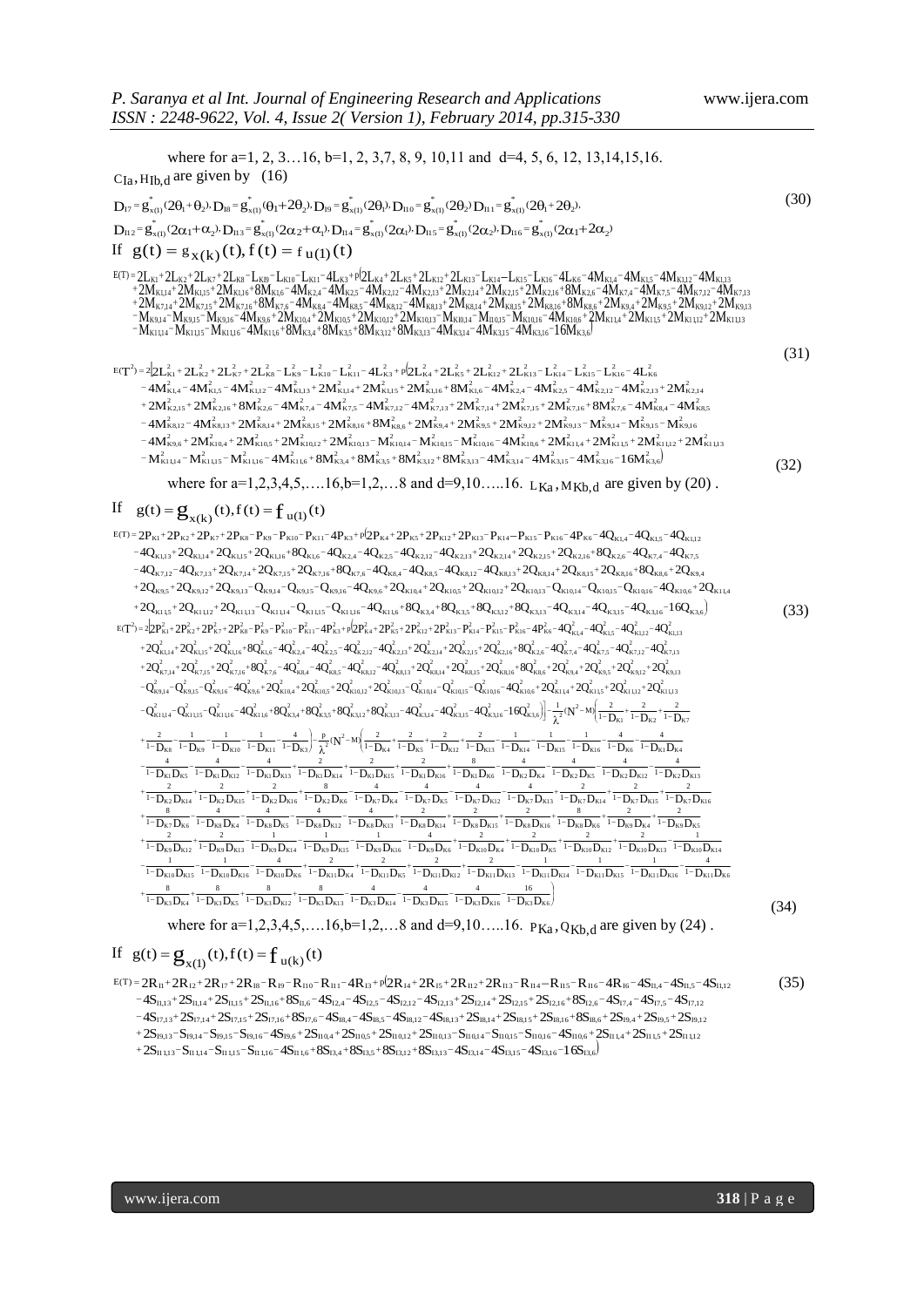$\left\|-\frac{1}{\lambda^2}(N^2-M)\right\|^2\frac{2}{1-D_{11}}+\frac{2}{1-D_{12}}+\frac{2}{1-D_{13}}+\frac{2}{1-D_{18}}-\frac{1}{1-D_{19}}-\frac{1}{1-D_{110}}-\frac{1}{1-D_{111}}-\frac{4}{1-D_{13}}\right\}$  $+ \frac{2}{1-D_{11}D_{14}} + \frac{2}{1-D_{11}D_{15}} + \frac{2}{1-D_{11}D_{15}} + \frac{2}{1-D_{11}D_{13}} + \frac{2}{1-D_{11}D_{13}} + \frac{2}{1-D_{11}D_{13}} + \frac{2}{1-D_{11}D_{15}} + \frac{2}{1-D_{11}D_{15}} + \frac{2}{1-D_{11}D_{15}} + \frac{2}{1-D_{11}D_{15}} + \frac{2}{1-D_{11}D_{15}} + \frac{2}{1-D_{11}D_{15}} + \frac{2}{1-D_{11}D_{15$ λ  $\frac{2}{D_{11}D_{14}} + \frac{2}{1-D_{11}D_{15}} + \frac{2}{1-D_{11}D_{112}} + \frac{2}{1-D_{11}D_{113}} - \frac{1}{1-D_{11}D_{114}} - \frac{1}{1-D_{11}D_{115}} - \frac{1}{1-D_{11}D_{116}} - \frac{4}{1-D_{11}D_{16}} + \frac{8}{1-D_{13}D_{14}} + \frac{8}{1-D_{13}D_{15}} + \frac{8}{1-D_{13}D_{15}} + \frac{8}{1-D_{13}D_{15}} + \frac{8}{1-D_{13}D$  $+\frac{1}{1-1}$  $+\frac{1}{1-1}$  $-\frac{1}{1-D_{19}D_{115}}-\frac{1}{1-D_{19}D_{116}}-\frac{1}{1-D_{19}D_{16}}+\frac{1}{1-D_{10}D_{14}}+\frac{1}{1-D_{10}D_{15}}+\frac{1}{1-D_{10}D_{112}}+\frac{1}{1-D_{10}D_{113}}-\frac{1}{1-D_{10}D_{114}}-\frac{1}{1-D_{10}D_{115}}-\frac{1}{1-D_{10}D_{116}}-\frac{1}{1-D_{10}D_{116}}-\frac{1}{1-D_{10}D_{116}}-\frac{1}{1-D_{10}D_{116}}-\frac$  $\frac{4}{10}$   $\frac{4}{10}$   $\frac{4}{10}$   $\frac{2}{10}$   $\frac{2}{10}$   $\frac{2}{10}$   $\frac{2}{10}$   $\frac{2}{10}$   $\frac{2}{10}$   $\frac{8}{10}$   $\frac{8}{10}$   $\frac{2}{10}$   $\frac{2}{10}$   $\frac{2}{10}$   $\frac{2}{10}$   $\frac{2}{10}$   $\frac{2}{10}$   $\frac{2}{10}$   $\frac{2}{10}$   $\frac{2}{10}$   $\frac{1}{1}$  $+\frac{1}{1-D_{12}D_{16}}-\frac{1}{1-D_{17}D_{14}}-\frac{1}{1-D_{17}D_{15}}-\frac{1}{1-D_{17}D_{112}}-\frac{1}{1-D_{17}D_{113}}+\frac{2}{1-D_{17}D_{114}}+\frac{2}{1-D_{17}D_{115}}+\frac{2}{1-D_{17}D_{116}}+\frac{1}{1-D_{17}D_{16}}-\frac{1}{1-D_{18}D_{14}}-\frac{1}{1-D_{18}D_{15}}-\frac{1}{1-D_{18}D_{15}}-\frac{1}{1-D_{18}D_{15}}-\frac{1}{1-D$  $+\frac{2}{1-D_{\rm B}D_{\rm B4}}+\frac{2}{1-D_{\rm B}D_{\rm BS}}+\frac{2}{1-D_{\rm B}D_{\rm B6}}+\frac{8}{1-D_{\rm B}D_{\rm B6}}-\frac{4}{1-D_{\rm B}D_{\rm B4}}-\frac{4}{1-D_{\rm B}D_{\rm bs}}-\frac{4}{1-D_{\rm B}D_{\rm bs}}-\frac{4}{1-D_{\rm B}D_{\rm bs}}+\frac{2}{1-D_{\rm B}D_{\rm B4}}+\frac{2}{1-D_{\rm B}D_{\rm bs}}+\frac{2}{1-D_{\rm B}D_{\rm bs}}+\frac{2}{1-D_{\rm B}D_{\rm bs$  $\frac{2}{1-D_{14}}+\frac{2}{1-D_{15}}+\frac{2}{1-D_{12}}+\frac{2}{1-D_{113}}-\frac{1}{1-D_{114}}-\frac{1}{1-D_{115}}-\frac{1}{1-D_{116}}-\frac{4}{1-D_{16}}-\frac{4}{1-D_{11}D_{14}}-\frac{4}{1-D_{11}D_{15}}-\frac{4}{1-D_{11}D_{12}}-\frac{4}{1-D_{11}D_{12}}-\frac{4}{1-D_{11}D_{13}}-\frac{4}{1-D_{11}D_{13}}-\frac{4}{1-D_{11}D_{12}}-\frac{4}{1-D_{11}D_{13}}$ ſ  $-\frac{1}{1-D_{14}}+\frac{1}{1-D_{15}}+\frac{1}{1-D_{113}}+\frac{1}{1-D_{113}}-\frac{1}{1-D_{114}}-\frac{1}{1-D_{115}}-\frac{1}{1-D_{116}}-\frac{1}{1-D_{11}}-\frac{1}{1-D_{11}}-\frac{1}{1-D_{11}}-\frac{1}{1-D_{11}}-\frac{1}{1-D_{11}}-\frac{1}{1-D_{11}}-\frac{1}{1-D_{11}}-\frac{1}{1-D_{11}}-\frac{1}{1-D_{11}}-\frac{1}{1-D_{11}}-\frac{1}{1-D_{11}}-\frac{1}{1-D_{11}}-\frac{1}{1$  $-\frac{P}{r}$  (N<sup>2</sup>-1 Ι  $\frac{2}{1-D_{11}}+\frac{2}{1-D_{12}}+\frac{2}{1-D_{17}}+\frac{2}{1-D_{18}}-\frac{1}{1-D_{19}}-\frac{1}{1-D_{10}}-\frac{1}{1-D_{11}}-\frac{1}{1-1}$ ſ  $+8S_{13,12}^2+8S_{13,13}^2-4S_{13,14}^2-4S_{13,15}^2-4S_{13,16}^2-16S_{13,6}^2-\frac{1}{\lambda^2}(N^2-M)\left(\frac{2}{1-D_{11}}+\frac{2}{1-D_{12}}+\frac{2}{1-D_{17}}+\frac{2}{1-D_{18}}-\frac{1}{1-D_{19}}-\frac{1}{1-D_{10}}-\frac{1}{1-D_{11}}-\frac{1}{1-D_{13}}\right)$  $+2S_{10,9}^2+2S_{10,0,12}^2+2S_{10,0,13}^2-S_{10,0,4}^2-S_{10,0,5}^2+S_{10,0,6}^2+S_{10,16}^2+S_{11,14}^2+S_{11,12}^2+2S_{11,13}^2-S_{11,14}^2-S_{11,15}^2-S_{11,16}^2+S_{11,16}^2+S_{13,4}^2+S_{13,5}^2+S_{12,6}^2+S_{12,6}^2+S_{12,6}^2+S_{12,6}^2+S_{12,6}^2+S_{1$  $+2\mathrm{S}_{17,16}^2+\mathrm{8S}_{17,6}^2-\mathrm{4S}_{18,4}^2-\mathrm{4S}_{18,5}^2-\mathrm{4S}_{18,13}^2+\mathrm{2S}_{18,13}^2+\mathrm{2S}_{18,14}^2+\mathrm{2S}_{18,16}^2+\mathrm{2S}_{18,16}^2+\mathrm{8S}_{18,6}^2+\mathrm{2S}_{19,4}^2+\mathrm{2S}_{19,5}^2+\mathrm{2S}_{19,13}^2-\mathrm{S}_{19,14}^2-\mathrm{S}_{19,15}^2-\mathrm{S}_{19,16}^2-\mathrm{8$  $+2S_{0,14}^2+2S_{1,15}^2+2S_{1,16}^2+S_{2,16}^2+S_{12,4}^2-S_{12,5}^2+S_{12,12}^2+S_{12,13}^2+S_{12,15}^2+S_{12,16}^2+S_{12,16}^2+S_{12,16}^2+S_{17,4}^2+S_{17,12}^2+S_{17,13}^2+S_{17,14}^2+S_{17,15}^2+S_{17,16}^2+S_{17,17}^2+S_{17,18}^2+S_{17,19}^2+S_{17,19}^2+S$  $T^2$  = 2 $2R_1^2$  +  $2R_2^2$  +  $2R_{17}^2$  +  $2R_{18}^2$  –  $R_{19}^2$  –  $R_{10}^2$  –  $R_{10}^2$  –  $R_{11}^2$  –  $4R_{15}^2$  +  $p_4^2R_{15}^2$  +  $2R_{18}^2$  +  $2R_{113}^2$  –  $R_{14}^2$  –  $R_{15}^2$  –  $R_{16}^2$  –  $4R_{16}^2$  –  $4R_{16}^2$  $\lambda^2$  $\mathbf{N}^2$  $225_{10,14}^{2}+2R_{12}^{2}+2R_{17}^{2}+2R_{18}^{2}-R_{10}^{2}-R_{110}^{2}-R_{111}^{2}+4R_{13}^{2}+p(2R_{14}^{2}+2R_{15}^{2}+2R_{112}^{2}+2R_{113}^{2}-R_{14}^{2}-R_{15}^{2}-R_{16}^{2}-4R_{16}^{2}-4S_{14}^{2}-4S_{14}^{2}-4S_{14}^{2}-4S_{14}^{2}-4S_{14}^{2}-4S_{14}^{2}-8_{14}^{2}-8_{$  $\frac{1}{1000}$ <br>  $\frac{1}{1000}$ <br>  $\frac{1}{1000}$ <br>  $\frac{2}{1000}$ <br>  $\frac{2}{1000}$ <br>  $\frac{2}{1000}$ <br>  $\frac{2}{1000}$ <br>  $\frac{2}{1000}$ <br>  $\frac{2}{1000}$ <br>  $\frac{2}{1000}$ <br>  $\frac{2}{1000}$ <br>  $\frac{2}{1000}$ <br>  $\frac{2}{1000}$ <br>  $\frac{2}{1000}$ <br>  $\frac{2}{1000}$ <br>  $\frac{2}{1000}$  $\frac{4}{15}$ <br>  $\frac{4}{15}$ <br>  $\frac{1}{15}$ <br>  $\frac{1}{15}$ <br>  $\frac{1}{15}$ <br>  $\frac{1}{15}$ <br>  $\frac{1}{15}$ <br>  $\frac{1}{15}$ <br>  $\frac{1}{15}$ <br>  $\frac{1}{15}$ <br>  $\frac{1}{15}$ <br>  $\frac{1}{15}$ <br>  $\frac{1}{15}$ <br>  $\frac{1}{15}$ <br>  $\frac{1}{15}$ <br>  $\frac{1}{15}$ <br>  $\frac{1}{15}$ <br>  $\frac{1}{15}$ <br>  $\frac{1$  $\frac{1}{18}$   $\frac{1}{18}$   $\frac{1}{18}$   $\frac{1}{18}$   $\frac{1}{18}$   $\frac{1}{18}$   $\frac{1}{18}$   $\frac{1}{18}$   $\frac{1}{18}$   $\frac{1}{18}$   $\frac{1}{18}$   $\frac{1}{18}$   $\frac{1}{18}$   $\frac{1}{18}$   $\frac{1}{18}$   $\frac{1}{18}$   $\frac{1}{18}$   $\frac{1}{18}$   $\frac{1}{18}$   $\frac{1}{18}$   $\frac{2}{10}$ <br>  $\frac{2}{10}$ <br>  $\frac{1}{10}$ <br>  $\frac{8}{10}$ <br>  $\frac{4}{10}$ <br>  $\frac{1}{10}$ <br>  $\frac{1}{10}$ <br>  $\frac{1}{10}$ <br>  $\frac{1}{10}$ <br>  $\frac{1}{10}$ <br>  $\frac{1}{10}$ <br>  $\frac{1}{10}$ <br>  $\frac{1}{10}$ <br>  $\frac{1}{10}$ <br>  $\frac{1}{10}$ <br>  $\frac{1}{10}$ <br>  $\frac{1}{10}$ <br>  $\frac{1}{10}$ <br>  $\frac{1$  $\begin{array}{l} \displaystyle N^2-M\Bigg(\frac{2}{1-D_{14}}+\frac{2}{1-D_{13}}+\frac{2}{1-D_{113}}+\frac{2}{1-D_{113}}-\frac{1}{1-D_{114}}-\frac{1}{1-D_{116}}-\frac{1}{1-D_{116}}-\frac{4}{1-D_{11}}\frac{4}{1-D_{11}D_{115}}-\frac{4}{1-D_{11}D_{115}}-\frac{4}{1-D_{11}D_{112}}-\frac{4}{1-D_{11}D_{113}}\\ \displaystyle \frac{2}{1-D_{11}D_{115}}+\frac{2}{1-D_{11}D_{115}}+\frac{8$  $S_{13,14}^2 - 4S_{13,15}^2 - 4S_{13,16}^2 - 16S_{13,6}^2$ <br>  $\frac{1}{\lambda^2}(N^2 - M) \left( \frac{2}{1 - D_{11}} + \frac{2}{1 - D_{12}} + \frac{2}{1 - D_{13}} - \frac{1}{1 - D_{10}} - \frac{1}{1 - D_{11}} - \frac{1}{1 - D_{11}} - \frac{1}{1 - D_{11}} - \frac{1}{1 - D_{11}} \right)$ <br>  $\frac{1}{1 - D_{11}} + \frac{2}{1 - D_{112}} + \frac{2}{1 - D_{11$ 2 2  $\left[2\atop{13,16} - 16S_{13,6}^2\right] - \frac{1}{2}N^2$  $12^{-2}$ <br>2<br>II0,15<br>2<br>I3,16 2  $8,5 - 4$ <br>  $12$ <br>  $110,1$ <br>  $2$ <br>  $13,15$ 2  $\frac{1}{18,4} - \frac{1}{13,14}$ 2  $\frac{1}{17,6}$ <br>  $\frac{1}{10,1}$ <br>  $\frac{2}{13,13}$ 2  $\begin{aligned} &\frac{2}{1716}+88_{17,6}^2-48_{18,4}^2-48_{18,5}^2-48_{18,12}^2-48_{18,13}^2+28_{18,14}^2+28_{18,15}^2+28_{18,16}^2+88_{18,6}^2+28_{19,4}^2+28_{19,5}^2+28_{19,12}^2+28_{19,13}^2-8_{19,13}^2-8_{19,15}^2-8_{19,15}^2-8_{19,15}^2-8_{19,15}^$ I1 1,6 I1 1,1 6 I1 1,1 5 I1 1,1 4 I1 1,1 3 I1 1,1 2 I1 1,5 I1 1,4 I1 0,6 I1 0,1 6 I1 0,1 5 I1 0,1 4 I1 0,1 3 I1 0,1 2 I1 0,5 2 5<br>2<br>II10,4  $\frac{2}{19,16}$  –  $4S_{19,6}^2$ .  $4S_{II}^{2}$ <br>+ 25<br> $2$ <br> $(19,16)$ <br>+ 81 2  ${4S_{11,2}^2}$ <br>  ${4S_{17}^2}$ <br>  ${2.19,15}$ <br>  $+85$ 2  $\frac{1}{\sqrt{5}}\sum_{17,11}^{2}$ <br>  $\frac{2}{19,14}$ 2  $R_{16}^2$ <br> $R_{17,5}^2$ <br> $R_{19,13}^2$ <br> $R^2$ 2  $R_{11}^2$ <br>  $S_{17,4}^2$ <br>  $(19,12)$ <br>  $\cdot S^2$  $^{2}_{18,16}$  +  $8S_{18,6}^{2}$  +  $2S_{19,4}^{2}$  +  $2S_{19,5}^{2}$  $\frac{2}{15} + \frac{2}{2}$ <br>2,14<sup>+</sup><br>2<br>18,16<sup>-</sup> 2  $R_{14}^{2}$  +<br>2,13<sup>+</sup><br>18,15<sup>-</sup><br> $R^2$ 2  $R_{13}^{2}$  +<br>2,12 -<br>18,14  $R_{2}^{2}$ 2  $R_{\text{II}}^2$ <br>  $R_{\text{II}}^2$ <br>  $R_{\text{II}}^2$ <br>  $R_{\text{II}}^2$ 2  $R_1^2$ <br> $R_2^2$ <br> $R_3$ ,12<br> $R_4$ <br> $R_5$  $^{2}_{17,16}$  +  $8S^2_{17,6}$  –  $4S^2_{18,4}$  –  $4S^2_{18,5}$  .  $R_{II}^2$ <sup>+</sup><br> $R_{II,14}^2$ <sup>+</sup><br> $R_{II,16}^2$ <sup>-</sup>  $\frac{13}{17,15}$ <br> $2\sqrt{17,15}$  ${}^{2}_{11,14}$  +  $2S^{2}_{11,15}$  +  $2S^{2}_{11,16}$  +  $8S^{2}_{11,6}$  –  $4S^{2}_{12,5}$  –  $4S^{2}_{12,12}$  –  $4S^{2}_{12,13}$  +  $2S^{2}_{12,14}$  +  $2S^{2}_{12,15}$  +  $2S^{2}_{12,16}$  +  $8S^{2}_{12,6}$  –  $4S^{2}_{17,4}$  –  $4S^{2}_{17,5}$  –  $4S^{2}_{17,12}$  –  $4S$  $R_{11}^2 + 2R_{12}^2 + 2R_{17}^2 + 2R_{18}^2 - R_{19}^2 - R_{10}^2 - R_{11}^2 - 4R_{13}^2 + p(2R_{14}^2 + 2R_{15}^2 + 2R_{112}^2 + 2R_{113}^2 - R_{114}^2 - R_{115}^2 - R_{116}^2 - 4R_{16}^2 - 4S_{14}^2 - 4S_{145}^2 - 4S_{145}^2 + 2S_{145}^2 + 2S_{145}^2 + 2S_{145}^2 + 2S$ 2  $\frac{2}{11,13}$ 2  $\frac{2}{11,12}$ <br> $\sqrt{S^2}$  $E(T^2) = 2[2R_H^2 + 2R_{12}^2 + 2R_{17}^2 + 2R_{18}^2 - R_{19}^2 - R_{10}^2 - R_{11}^2 - 4R_{13}^2 + p(2R_{14}^2 + 2R_{15}^2 + 2R_{112}^2 + 2R_{113}^2 - R_{114}^2 - R_{115}^2 - R_{116}^2 - 4R_{16}^2 - 4S_{14}^2 - 4S_{15}^2]$  $\frac{2}{\pi}$ <br> $\frac{2}{\pi}$  $\frac{1}{2}$ <br> $\frac{2}{115}$ <br> $= 4$  $\frac{2}{114}$  $\frac{a_1}{a_2}$  $\frac{1}{2}$ <sup>2</sup><br> $\frac{1}{2}$ <sub>2</sub>  $\frac{e}{\frac{2}{11}}$  $\frac{I_{S}}{I_{\text{no}}}$ <br>= 4  $\frac{8}{1-D_{12}D_{112}} - \frac{4}{1-D_{12}D_{114}} - \frac{4}{1-D_{12}D_{115}} - \frac{4}{1-D_{12}D_{115}} - \frac{4}{1-D_{12}D_{116}} - \frac{4}{1-D_{12}D_{115}}$  $\frac{2}{\rho_{\rm 110}}$ <br> $\frac{1}{\rho_{\rm 110}}$ <br> $\frac{16}{\rho_{\rm 13}}$ 2 2  $\frac{1}{1-\text{Diag D}_{100}} - \frac{1}{1-\text{Diag D}_{100}} - \frac{4}{1-\text{Diag D}_{100}} + \frac{2}{1-\text{Diag D}_{100}} + \frac{2}{1-\text{Diag D}_{100}} + \frac{2}{1-\text{Diag D}_{100}} + \frac{2}{1-\text{Diag D}_{100}} - \frac{1}{1-\text{Diag D}_{100}} - \frac{1}{1-\text{Diag D}_{100}} - \frac{1}{1-\text{Diag D}_{100}} - \frac{1}{1-\text{Diag D}_{100}} - \frac{4}{1-\text{Diag D}_{100}} - \frac{1$ 4  $\frac{8}{1-\sum_{12}\left|\sum_{13}\right|_{16}}-\frac{4}{1-\sum_{12}\left|\sum_{13}\right|_{16}}-\frac{4}{1-\sum_{12}\left|\sum_{13}\right|_{12}}-\frac{4}{1-\sum_{12}\left|\sum_{13}\right|_{16}}+\frac{2}{1-\sum_{12}\left|\sum_{14}\right|_{16}}+\frac{2}{1-\sum_{12}\left|\sum_{15}\right|_{16}}+\frac{8}{1-\sum_{12}\left|\sum_{16}\right|_{16}}-\frac{4}{1-\sum_{13}\left|\sum_{15}\right|_{16}}-\frac{4}{1-\sum_{15}\left|\sum_{15}\right$  $\frac{2}{1-\mathbf{D}_{14}}+\frac{2}{1-\mathbf{D}_{15}}+\frac{2}{1-\mathbf{D}_{112}}+\frac{2}{1-\mathbf{D}_{113}}-\frac{1}{1-\mathbf{D}_{114}}-\frac{1}{1-\mathbf{D}_{116}}-\frac{1}{1-\mathbf{D}_{116}}-\frac{4}{1-\mathbf{D}_{16}}-\frac{4}{1-\mathbf{D}_{11}}-\frac{4}{1-\mathbf{D}_{11}}-\frac{4}{1-\mathbf{D}_{11}}-\frac{4}{1-\mathbf{D}_{11}}-\frac{4}{1-\mathbf{D}_{11}}-\frac{4}{1-\mathbf{D}_{11}}-\frac{4}{$  $(N^2-M)$ p (36)

where for a=1,2,3...16, b=1, 2, 3, 7, 8, 9, 10,11 and d=4, 5, 6, 12, 13,14,15,16.  $R_{Ia}$ ,  $S_{Ib}$ , are given by (27).

# **Case (iii)**: The distributions of optional and mandatory thresholds possess SCBZ property.

If  $g(t) = g_{x(1)}(t), f(t) = f_{u(1)}(t)$ 

**P EVALUE ASSESS EXECUTION C EVALUE ASSESS EXECUTION C EVALUE ASSESS EXECUTION C EVALUE ASSESS** EXECUTION **C EVALUE ASSESS** EXECUTION **C EVALUE ASSESS** EXECUTION **C EVALUE ASSESS** EXECUTION **C EVAL**  $+q_{\mathrm{i}}q_{\mathrm{2}}p_{\mathrm{3}}H_{\mathrm{18,11}}-q_{\mathrm{1}}q_{\mathrm{2}}p_{\mathrm{3}}p_{\mathrm{4}}H_{\mathrm{18,12}}-q_{\mathrm{i}}q_{\mathrm{2}}p_{\mathrm{3}}q_{\mathrm{4}}H_{\mathrm{18,13}}+q_{\mathrm{i}}q_{\mathrm{2}}q_{\mathrm{3}}H_{\mathrm{18,14}}-q_{\mathrm{i}}q_{\mathrm{2}}p_{\mathrm{4}}q_{\mathrm{3}}H_{\mathrm{18,15}}-q_{\mathrm{i}}q_{\mathrm{2}}q_{\mathrm{3}}q_{\mathrm{4}}H_{\mathrm{18,16$  $-q_1p_2p_3p_4H_{17,12}-q_1p_2p_3q_4H_{17,13}+q_1p_2q_3H_{17,14}-q_1p_2p_4q_3H_{17,15}-q_1p_2q_3q_4H_{17,16}+q_1q_2p_4H_{18,6}+q_1q_2q_4H_{18,6}$  $\begin{aligned} +&\,p_{1}p_{2}p_{3}H_{44,11}-p_{1}p_{2}p_{3}p_{4}H_{14,12}-p_{1}p_{2}p_{3}q_{4}H_{45,13}+p_{1}p_{2}q_{3}H_{45,14}-p_{1}p_{2}p_{4}q_{3}H_{14,15}-p_{1}p_{2}q_{3}q_{4}H_{44,16}+p_{1}q_{2}p_{4}H_{15,9}\\ +&\,p_{1}q_{2}p_{3}H_{45,11}-p_{1}q_{2}p_{3}p_{4}H_{15,12}-p_{1}q_{$  $+p_1q_2p_3H_{15,11}-p_1q_2p_3p_4H_{15,12}-p_1q_2p_3q_4H_{15,13}+p_1q_2q_3H_{15,14}-p_1q_2p_4q_4H_{15,15}-p_1q_2q_3q_4H_{15,16}-q_1p_4H_{16,9}-q_1q_4H_{16,10}-q_1p_3H_{16,10}-q_1p_4H_{16,10}-q_1p_4H_{16,10}-q_1p_4H_{16,10}-q_1p_4H_{16,10}-q_1p_4H_{$  $p_1 p_2 p_3 H_{14,11} - p_1 p_2 p_3 p_4 H_{14,12} - p_1 p_2 p_3 q_4 H_{14,13} + p_1 p_2 q_3 H_{14,14} - p_1 p_2 p_4 q_3 H_{14,15} - p_1 p_2 q_3 q_4 H_{14,16} + p_1 q_2 p_4 H_{15,16} + p_1 q_2 q_4 H_{15,16}$  $p_1q_4H_{13,10}-p_1p_3H_{13,11}+p_1p_3p_4H_{13,12}+p_1p_3q_4H_{13,13}-p_1q_3H_{13,14}+p_1p_4q_3H_{13,15}+p_1q_3q_4H_{13,16}+p_1p_2p_4H_{14,0}+p_1p_2q_4H_{14,16}+p_1p_3p_4H_{15,16}+p_1p_4p_4H_{15,16}+p_1p_3p_4H_{15,16}+p_1p_4p_4H_{15,16$  $-q_2p_4H_{_{12,9}}-q_2q_4H_{_{12,10}}-q_2p_3H_{_{12,11}}+q_2p_3p_4H_{_{12,12}}+q_2p_3q_4H_{_{12,13}}-q_2q_3H_{_{12,14}}+q_2p_4q_3H_{_{12,15}}+q_2q_3q_4H_{_{12,16}}-p_1p_4H_{_{13,9}}-q_3P_4H_{_{13,16}}-q_3P_4H_{_{13,16}}-q_3P_4H_{_{13,16}}-q_3P_4H_{_{13,16}}-q_$  $p_{4}q_{3}C_{115}-q_{3}q_{4}C_{116}-p_{2}p_{4}H_{119}-p_{2}q_{4}H_{11,10}-p_{2}p_{3}H_{11,11}+p_{2}p_{3}p_{4}H_{11,12}+p_{2}p_{3}q_{4}H_{11,13}-p_{2}q_{3}H_{11,14}+p_{2}p_{4}q_{3}H_{11,15}+p_{2}q_{3}q_{4}H_{11,14}+p_{3}p_{4}q_{4}H_{11,15}+p_{3}p_{4}q_{4}H_{11,15}+p_{4$ Case (iii): The distributions of optional and mandatory thresholds possess SCBZ property.<br>
If  $g(t) = g_{x(1)}(t)$ ,  $f(t) = f_{u(1)}(t)$ <br>  $g(t) = g_{y(1)}(t)$ ,  $f(t) = f_{u(1)}(t)$ <br>  $g(t) = g_{y(1)}(t)$ ,  $f(t) = f_{u(1)}(t)$ <br>  $g(t) = g_{y(1)}(t)$ ,  $g_{y(1)}($  $\begin{aligned} \n\frac{1}{1}P_3P_4H_{16,12} + q_1P_3q_4H_{16,13} - q_1q_3H_{16,14} + q_1P_4q_3H_{16,15} + q_1q_3q_4H_{16,16} + q_1P_2P_4H_{17,9} + q_1P_2q_4H_{17,16} + q_1P_2q_4H_{17,16} + q_1P_2P_3P_4H_{17,12} - q_1P_2P_3q_4H_{17,13} + q_1P_2q_3H_{17,14} - q_1P_2P_4$  $\begin{split} &\frac{1}{1}q_{2}p_{3}H_{15,11}-p_{1}q_{2}p_{3}p_{4}H_{15,13}-p_{1}q_{2}p_{3}q_{4}H_{15,13}+p_{1}q_{2}q_{3}H_{15,14}-p_{1}q_{2}p_{4}q_{3}H_{15,15}-p_{1}q_{2}q_{3}q_{4}H_{15,16}-q_{1}p_{4}H_{16,9}-q_{11}q_{3}p_{4}H_{16,15}+q_{1}p_{4}q_{3}H_{16,15}+q_{1}q_{3}q_{4}H_{16$  $q_2p_4H_{_{15,9}}+1$ <br>  $p_4H_{_{16,9}}-q_1q_{_{11}}$ <br>  $q_1p_2p_3H_{_{17,11}}$ 4  $H_{13,10} - p_1 p_3 H_{13,11} + p_1 p_3 p_4 H_{13,12} + p_1 p_3 q_4 H_{13,13} - p_1 q_3 H_{13,14} + p_1 p_4 q_3 H_{13,15} + p_1 q_3 q_4 H_{13,16} + p_1 p_2 p_4 H_{14,9} + p_1 p_2 q_4 H_{14,10}$ <br>  ${}_{2}p_3 H_{14,11} - p_1 p_2 p_3 p_4 H_{14,12} - p_1 p_2 p_3 q_4 H_{14,13} + p_1 p_2 q_3 H_{1$  $\begin{split} &\frac{1}{1}q_{4}H_{13,10}-p_{1}p_{3}H_{13,11}+p_{1}p_{3}p_{4}H_{13,12}+p_{1}p_{3}q_{4}H_{13,13}-p_{1}q_{3}H_{13,14}+p_{1}p_{4}q_{3}H_{13,15}+p_{1}q_{3}q_{4}H_{13,16}+p_{1}p_{2}p_{4}H_{14,19}+p_{1}p_{2}q_{4}H_{14,16}\\ &\frac{1}{1}p_{2}p_{3}H_{14,11}-p_{1}p_{2}p_{3}p$  $\begin{split} &\mathcal{L}_4H_{12,9}-q_2q_4H_{12,10}-q_2P_3H_{12,11}+q_2P_3P_4H_{12,13}+q_2P_3q_4H_{12,14}+q_2P_4q_3H_{12,15}+q_2q_3q_4H_{12,16}-p_1P_4H_{13,9}\ &\mathcal{L}_4H_{13,10}-p_1p_3H_{13,11}+p_1p_3p_4H_{13,12}+p_1p_3q_4H_{13,13}-p_1q_3H_{13,14}+p_1p_4$  ${}_{2}P_{4}H_{12,9} - q_{2}q_{4}H_{12,10} - q_{2}p_{3}H_{12,11} + q_{2}p_{3}p_{4}H_{12,12} + q_{2}p_{3}q_{4}H_{12,13} - q_{2}q_{3}H_{12,14} + q_{2}p_{4}q_{3}H_{12,15} + q_{2}q_{4}q_{4}q_{5}$ <br>  ${}_{1}q_{4}H_{13,10} - p_{1}p_{3}H_{13,11} + p_{1}p_{3}p_{4}H_{13,12} + p_{1}p_{3}q_{4}H_{1$  $\begin{aligned} &\mathcal{L}_4\mathbf{q}_3\mathbf{C}_{115}-\mathbf{q}_3\mathbf{q}_4\mathbf{C}_{116}-\mathbf{p}_2\mathbf{p}_4\mathbf{H}_{119}-\mathbf{p}_2\mathbf{q}_4\mathbf{H}_{11,11}+\mathbf{p}_2\mathbf{p}_3\mathbf{p}_4\mathbf{H}_{11,12}+\mathbf{p}_2\mathbf{p}_3\mathbf{q}_4\mathbf{H}_{11,13}-\mathbf{p}_2\mathbf{q}_3\mathbf{H}_{11,14}+\mathbf{p}_2\mathbf{p}_4\mathbf{q}_4\mathbf$  $\begin{aligned} &\frac{1}{2}C_{12}+p_1C_{13}-p_1p_2C_{14}-p_1q_2C_{15}+q_1C_{16}-p_2q_1C_{17}-q_1q_2C_{18}+p(p_4C_{19}+q_4C_{10}+p_3C_{11}-p_3p_4C_{112}-p_3s_{15}-q_3q_4C_{116}-p_2p_4H_{11,9}-p_2q_4H_{11,10}-p_2p_3H_{11,11}+p_2p_3p_4H_{11,12}+p_2p_3q_4H_{11,13}-p_2$  $\mathbf{B} = \mathbf{g}_{\mathbf{x}(1)}(t), f(t) = \mathbf{f}_{\mathbf{u}(1)}(t)$ <br>  $C_{\mathbf{u}} + q_2 C_{\mathbf{u}} + p_1 C_{\mathbf{I}5} - p_1 p_2 C_{\mathbf{u}} - p_1 q_2 C_{\mathbf{I}5} + q_1 C_{\mathbf{I}6} - p_2 q_1 C_{\mathbf{I}7} - q_1 q_2 C_{\mathbf{I}8} + p(p_4 C_{\mathbf{I}9} + q_4 C_{\mathbf{I}10} + p_3 C_{\mathbf{I}11} - p_3 p_4 C_{\mathbf{$  (37)  $T^2 = 2(p_2C_0^2 + q_2C_2^2 + p_1C_0^2 - p_2p_4H_{0.9}^2 - p_2q_4H_{0.10}^2 - p_2q_1C_0^2 - q_1q_2C_0^2 + p_1p_4C_0^2 + q_4C_{10}^2 + p_3C_{01}^2 - p_3p_4C_{02}^2 - p_3q_4C_{03}^2 + q_3C_{01}^2 - p_4q_3C_{03}^2 - q_2q_4H_{0.9}^2 - p_2q_4H_{0.10}^2 - p_2p_3H_{0.11}^$  $-q_1q_2p_4q_3H_{18,15}^2-q_1q_2q_3q_4H_{18,16}^2$  ${}^+q_1P_2q_3H_{\text{7,14}}^2 - q_1P_2P_4q_3H_{\text{7,15}}^2 - q_1P_2q_3q_4H_{\text{17,16}}^2 + q_1q_2P_4H_{\text{18,9}}^2 + q_1q_2q_4H_{\text{18,10}}^2 + q_1q_2P_3H_{\text{18,11}}^2 - q_1q_2P_3P_4H_{\text{18,12}}^2 - q_1q_2P_3q_4H_{\text{18,13}}^2 + q_1q_2q_3H_{\text{18,14}}^2 - q$  $+q_{_{1}}p_{_{3}}q_{_{4}}H_{16,13}^{2}-q_{_{1}}q_{_{3}}H_{16,14}^{2}+q_{_{1}}p_{4}q_{_{3}}H_{16,15}^{2}+q_{_{1}}q_{_{3}}q_{_{4}}H_{16,16}^{2}+q_{_{1}}p_{_{2}}p_{_{4}}H_{17,9}^{2}+q_{_{1}}p_{2}q_{_{4}}H_{17,10}^{2}+q_{_{1}}p_{2}p_{_{3}}H_{17,11}^{2}-q_{1}p_{_{2}}p_{_{3}}p_{_{4}}H_{17,12}^{2}-q_{_{1}}p_{_{2}}p$  $\begin{aligned} &-\mathbf{p}_1\mathbf{q}_2\mathbf{p}_3\mathbf{p}_4\mathbf{H}^2_{16,12}-\mathbf{p}_1\mathbf{q}_2\mathbf{p}_3\mathbf{q}_4\mathbf{H}^2_{16,13}+\mathbf{p}_1\mathbf{q}_2\mathbf{q}_3\mathbf{H}^2_{16,14}-\mathbf{p}_1\mathbf{q}_2\mathbf{p}_4\mathbf{q}_3\mathbf{H}^2_{16,15}-\mathbf{p}_1\mathbf{q}_2\mathbf{p}_3\mathbf{q}_4\mathbf{H}^2_{16,16}-\mathbf{q}_$  $-p_1p_2p_3p_4H_{\rm 14,12}^2-p_1p_2p_3q_4H_{\rm 14,13}^2+p_1p_2q_3H_{\rm 14,14}^2-p_1p_2p_4q_3H_{\rm 14,15}^2-p_1p_2q_3q_4H_{\rm 14,16}^2+p_1q_2p_4H_{\rm 15,9}^2+p_1q_2q_4H_{\rm 15,10}^2+p_1q_2p_3H_{\rm 15,16}^2+p_1q_2p_4H_{\rm 15,16}^2+p_1q_2p_4H_{$  ${}^-\mathsf{p}_1\mathsf{p}_3\mathsf{H}_{13,1}^2 + \mathsf{p}_1\mathsf{p}_3\mathsf{p}_4\mathsf{H}_{13,13}^2 - \mathsf{p}_1\mathsf{q}_3\mathsf{H}_{13,14}^2 + \mathsf{p}_1\mathsf{p}_4\mathsf{q}_3\mathsf{H}_{13,15}^2 + \mathsf{p}_1\mathsf{q}_3\mathsf{q}_4\mathsf{H}_{13,16}^2 + \mathsf{p}_1\mathsf{p}_2\mathsf{p}_4\mathsf{H}_{14,9}^2 + \mathsf{p}_1\mathsf{p}_2\mathsf{$  $\begin{aligned} &-q_2p_4H_{12,9}^2-q_2q_4H_{12,10}^2-q_2p_3H_{12,11}^2+q_2p_3p_4H_{12,12}^2+q_2p_3q_4H_{12,13}^2-q_3q_3H_{12,14}^2+q_2p_4q_3H_{12,15}^2+q_2q_3q_4H_{12,16}^2-p_1p_4H_{13,9}^2-p_1q_4H_{13,16}^2\\ &-p_1p_3H_{13,11}^2+p_1p_3p_4H_{13,12}^2+p$  $-p_4 q_3 C_{115}^2 - q_3 q_4 C_{116}^2 - p_2 p_4 H_{11,9}^2 - p_2 q_4 H_{11,10}^2 - p_2 p_3 H_{11,11}^2 + p_2 p_3 p_4 H_{11,12}^2 + p_2 p_3 q_4 H_{11,13}^2 - p_2 q_3 H_{11,14}^2 + p_2 p_4 q_3 H_{11,15}^2 + p_2 q_3 q_4 H_{11,15}^2$  ${}_{1}P_{3}q_{4}H_{16,13}^{2}-q_{1}q_{3}H_{16,14}^{2}+q_{1}p_{4}q_{1}$ <br>  ${}_{1}P_{2}q_{3}H_{17,14}^{2}-q_{1}p_{2}p_{4}q_{3}H_{17,15}^{2}-q_{1}$ <br>  ${}_{1}q_{2}p_{4}q_{3}H_{18,15}^{2}-q_{1}q_{2}q_{3}q_{4}H_{18,16}^{2}$ 2  $\frac{1}{16,12}$ <br> $\frac{1}{17,13}$ <br> $\frac{1}{11}$   $\frac{1}{12}$   $\frac{1}{18,14}$  ${}^2_{17,14}$  –  $\mathrm{q}_1\mathrm{p}_2\mathrm{p}_4\mathrm{q}_3\mathrm{H}_{17,15}^2$  –  $\mathrm{q}_1\mathrm{p}_2\mathrm{q}_3\mathrm{q}_4\mathrm{H}_{17,16}^2$  +  $\mathrm{q}_1\mathrm{q}_2\mathrm{p}_4\mathrm{H}_{18,9}^2$  +  $\mathrm{q}_1\mathrm{q}_2\mathrm{q}_4\mathrm{H}_{18,10}^2$  +  $\mathrm{q}_1\mathrm{q}_2\mathrm{p}_3\mathrm{H}_{18,11}^2$  –  $\mathrm{q}_1\mathrm{q}_2\mathrm$  $\begin{aligned} &1 & P_2P_3P_4H_{14,12}^2-P_1P_2P_3q_4H_{14,13}^2+P_1P_2q_3H_{14,14}^2-P_1P_2P_4q_3H_{14,15}^2-P_1P_2q_3q_4H_{14,6}^2+P_1q_2P_4H_{15,9}^2+P_1q_2q_4H_{15,10}^2+P_1q_2P_3H_{15,11}^2\\ &1 &P_3P_4H_{15,12}^2-P_1q_2P_3q_4H_{15,13}^2+P_1q_2$ 2 <sup>1</sup><br><sup>4</sup>  $H_{16,12}^2$ <br> $H_{26,12}^2$ 2  $P_1 P_2 P_3$ <br>  $P_3 + P_1 Q_2$ <br>  $P_3 H_{16,11}^2$ 2  $P_2P_4H$ <br> $P_1P_2P_4$ <br> $^4H_{16,10}^2$  $^{2}_{15,16} - q_1 p_4 H_{16,9}^{2}$  $p_1 q_3 q_4 H_{13,16}^{2} + 1$ <br>  $p_1 p_2 q_3 q_4 H_{14,16}^{2}$ <br>  $p_1 q_2 q_3 q_4 H_{15,16}^{2}$ 2  $I_4 + P_1 P_4 Q_3 H_{13,1;1}^2$ <br>  $P_1 P_2 P_4 Q_3 H_{14,15}^2$ <br>  $P_1 Q_2 P_4 Q_3 H_{15,15}^2$ 2  $\frac{1}{13,13}$  –  $P_1 Q_3 H_1$ <br>  $P_1 P_2 Q_3 H_{14,14}^2$ <br>  $P_1 Q_2 Q_3 H_{15,14}^2$ 2  ${}_{1}H_{13,12}^{2} + P_{1}P_{3}Q_{4}$ <br>  ${}_{1}P_{2}P_{3}Q_{4}H_{14,13}^{2}$ <br>  ${}_{1}P_{2}P_{3}Q_{4}H_{15,13}^{2}$ 2  $\begin{aligned} &\frac{1}{12} \sum_{i} H_{\text{IM},i}^2 + P_{i} P_{3} P_{4} H_{\text{IM},i}^2 + P_{1} P_{3} q_{4} H_{\text{IM},i}^2 - P_{1} q_{3} H_{\text{IM},i}^2 + P_{1} q_{3} q_{4} H_{\text{IM},i}^2 + P_{1} P_{2} P_{4} H_{\text{IM},i}^2 + P_{1} P_{2} q_{4} H_{\text{IM},i}^2 + P_{1} P_{2} P_{3} H_{\text{IM},i}^2 + P_{1} P_{2} P_{3} H_{\text{IM},i}^2 + P$  $I_3C_{13}^2 - q_3q_4C_{16}^2 - p_2p_4H_{11,9}^2 - p_2q_4H_{11,10}^2 - p_2p_3H_{11,11}^2 + p_2p_3p_4H_{11,12}^2 + p_2p_3q_4H_{11,13}^2 - p_2q_3H_{11,14}^2 + p_2p_4q_3H_{11,15}^2 + p_2q_3q_4H_{11}^2$ <br>  $I_4H_{12,9}^2 - q_2q_4H_{12,10}^2 - q_2p_3H_{12,11}^2 + q$ 2 2<br>|14<br>|1,16<br>|4  $\text{H}^2_{13,10}$  ${}_{2}P_{4}H_{12,9}^2$  –  $\mathrm{q}_{2}\mathrm{q}_{4}H_{12,10}^2$  –  $\mathrm{q}_{2}\mathrm{p}_{3}\mathrm{H}_{12,11}^2$  +  $\mathrm{q}_{2}\mathrm{p}_{3}\mathrm{p}_{4}\mathrm{H}_{12,12}^2$  +  $\mathrm{q}_{2}\mathrm{p}_{3}\mathrm{q}_{4}\mathrm{H}_{12,13}^2$  –  $\mathrm{q}_{2}\mathrm{q}_{3}\mathrm{H}_{12,14}^2$  +  $\mathrm{q}_{2}\mathrm{p}_{4}\mathrm{q}_{3}\mathrm{H}_{12,15}^2$  +  $\mathrm$  $\frac{1}{12}P_3H_{18,11} - q_1q_2p_3p_4H_{18,12} - q_1q_2p_3q_4H_{18,13} + q_1q_2q_3H_{18,14} - q_1q_2p_4q_3H_{18,15} - q_1q_2q_3q_4H_{18,16}$ <br>  $\frac{1}{12}C_{11}^2 + q_2C_{12}^2 + p_1C_{13}^2 - p_1p_2C_{14}^2 - p_1q_2C_{15}^2 + q_1C_{16}^2 - p_2q_1C_{17}^2 - q_1q$ 2  $\frac{1}{3} C_{114}^2$ 2  $q_4H_1$ <br> $q_4C_{113}^2$ 2  $\begin{bmatrix} 1_{18,9} + 6 \\ 1_{18,16} \end{bmatrix}$ <br>4  $\begin{bmatrix} 1_{12} & 1_{18} \\ 1_{12} & 1_{18} \end{bmatrix}$ 2  $q_1 q_2$ <br> $q_2 q_3 q_3$ <br> $q_3 C_{111}^2$ 2  $_4$  H<sub>17,1</sub><br>  $_{18,15}$  – (<br>  $_4$  C<sub>110</sub><sup>-</sup>  $E(T^2) = 2[p_2C_{11}^2 + q_2C_{12}^2 + p_1C_{13}^2 - p_1p_2C_{14}^2 - p_1q_2C_{15}^2 + q_1C_{16}^2 - p_2q_1C_{17}^2 - q_1q_2C_{18}^2 + p_1p_4C_{19}^2 + q_4C_{110}^2 + p_3C_{111}^2 - p_3p_4C_{12}^2 - p_3qC_{18}^2 - p_4qC_{19}^2]$ (38)

where for a=1,2...16, b=1,2,3,4,5,6,7,8 and d=9,10,11,12,13,14,15,16.

$$
C_{1a} = \frac{1}{k\lambda(1-B_{1a})} \text{ and } H_{1b,d} = \frac{1}{k\lambda(1-B_{1b}B_{1d})}
$$
\n
$$
P_{1} = \frac{(\delta_{1} - \eta_{1})}{(\mu_{1} + \delta_{1} - \eta_{1})}, P_{2} = \frac{(\delta_{2} - \eta_{2})}{(\mu_{2} + \delta_{2} - \eta_{2})}, P_{3} = \frac{(\delta_{3} - \eta_{3})}{(\mu_{3} + \delta_{3} - \eta_{3})}, P_{4} = \frac{(\delta_{4} - \eta_{4})}{(\mu_{4} + \delta_{4} - \eta_{4})}
$$
\n
$$
q_{1} = 1 - p_{1}, q_{2} = 1 - p_{2}, q_{3} = 1 - p_{3}, q_{4} = 1 - p_{4}
$$
\n
$$
B_{11} = g_{x(1)}^{*}(\delta_{2} + \mu_{2}), B_{12} = g_{x(1)}^{*}(\eta_{2}), B_{13} = g_{x(1)}^{*}(\delta_{1} + \mu_{1}), B_{14} = g_{x(1)}^{*}(\delta_{1} + \mu_{1} + \delta_{2} + \mu_{2}),
$$
\n
$$
B_{15} = g_{x(1)}^{*}(\delta_{1} + \eta_{2} + \mu_{2}), B_{16} = g_{x(1)}^{*}(\eta_{1}), B_{17} = g_{x(1)}^{*}(\eta_{1} + \delta_{2} + \mu_{2}), B_{18} = g_{x(1)}^{*}(\eta_{1} + \eta_{2}),
$$
\n
$$
B_{19} = g_{x(1)}^{*}(\delta_{4} + \mu_{4}), B_{110} = g_{x(1)}^{*}(\eta_{4}), B_{111} = g_{x(1)}^{*}(\delta_{3} + \mu_{3}), B_{12} = g_{x(1)}^{*}(\delta_{3} + \mu_{3} + \delta_{4} + \mu_{4}),
$$
\n
$$
B_{113} = g_{x(1)}^{*}(\delta_{3} + \eta_{4} + \mu_{3}), B_{114} = g_{x(1)}^{*}(\eta_{3}), B_{115} = g_{x(1)}^{*}(\eta_{3} + \delta_{4} + \mu_{4}), B_{116} = g_{x(1)}^{*}(\eta_{3} + \eta_{4})
$$

 $(39)$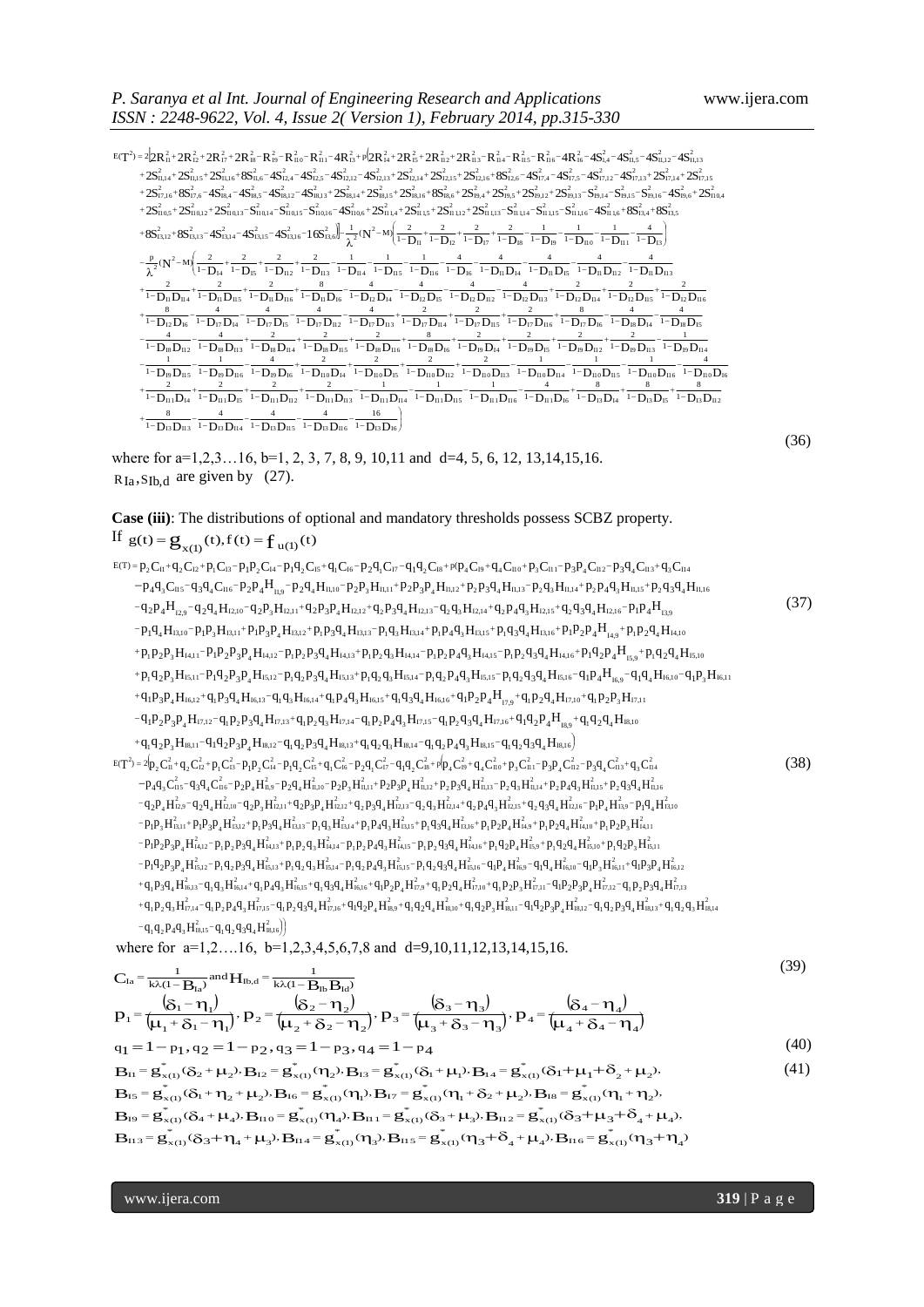# If  $g(t) = g_{X(k)}(t), f(t) = f_{U(1)}(t)$

- $= p_2 L_{\text{K1}} + q_2 L_{\text{K2}} + p_1 L_{\text{K3}} p_1 p_2 L_{\text{K4}} p_1 q_2 L_{\text{K5}} + q_1 L_{\text{K6}} p_2 q_1 L_{\text{K7}} q_1 q_2 L_{\text{K8}} + p_1 p_4 L_{\text{K9}} + q_4 L_{\text{K10}} + p_3 L_{\text{K11}} p_3 p_4 L_{\text{K12}} p_3 q_4 L_{\text{K14}} p_4 q_3 L_{\text{K16}}$  $+q_1q_2p_4M_{_{\rm KS}}+q_{\rm i}q_2q_4M_{\rm K8,10}+q_{\rm i}q_2p_3M_{\rm K8,11}-q_{\rm 1}q_2p_3p_4M_{\rm K8,12}-q_{\rm i}q_2p_3q_4M_{\rm K8,13}+q_{\rm i}q_2q_3M_{\rm K8,14}-q_{\rm i}q_2p_4q_3M_{\rm K8,15}-q_{\rm i}q_2q_3q_4M_{\rm K8,16}$  $+q_{1}q_{3}q_{4}M_{\kappa\kappa_{4}\delta}+q_{1}p_{2}p_{4}M_{\kappa_{7,9}}+q_{1}p_{2}q_{4}M_{\kappa\kappa_{1}0}+q_{1}p_{2}p_{3}M_{\kappa\kappa_{1}1}-q_{1}p_{2}p_{3}q_{4}M_{\kappa\kappa_{1}1}-q_{1}p_{2}p_{3}q_{4}M_{\kappa\kappa_{1}13}+q_{1}p_{2}q_{3}M_{\kappa\kappa_{1}14}-q_{1}p_{2}p_{4}q_{3}M_{\kappa\kappa_{1}15}-q_{1$  $+ p_1 q_2 q_3 M_{\kappa_{5,14}} + p_1 q_2 p_4 q_3 M_{\kappa_{5,15}} - p_1 q_2 q_3 q_4 M_{\kappa_{5,16}} - q_1 p_4 M_{\kappa_{6,9}} - q_1 q_4 M_{\kappa_{6,10}} - q_1 p_3 M_{\kappa_{6,11}} + q_1 p_3 p_4 M_{\kappa_{6,12}} + q_1 p_3 q_4 M_{\kappa_{6,13}} - q_1 q_3 M_{\kappa_{6,14}} + q_1 p_4 q_3 M_{\kappa_{6,15}} + q_1 q_2 q_4 M_{\kappa_{7$  $\begin{aligned} &-q_2q_4M_{\kappa2,10}-q_2p_3M_{\kappa2,11}+q_2p_3p_4M_{\kappa2,12}+q_2p_3q_4M_{\kappa2,13}-q_2q_3M_{\kappa2,14}+q_2p_4q_3M_{\kappa2,15}+q_2q_3q_4M_{\kappa2,16}-p_1p_4M_{\kappa3,9}-p_1q_4M_{\kappa3,10}-p_1p_3M_{\kappa3,11}\\ &+p_1p_3p_4M_{\kappa3,12}+p_1p_3q_4M_{\kappa3,$  $p_1 + p_1 + p_2 + p_3$   $p_4$   $p_5$   $p_6$   $q_8$   $p_7$   $p_8$   $p_9$   $p_4$   $q_9$   $p_4$   $q_9$   $q_4$   $p_1$   $q_3$   $q_4$   $p_1$   $p_2$   $p_4$   $p_4$   $p_5$   $p_2$   $p_4$   $p_6$   $p_4$   $p_6$   $p_7$   $p_2$   $p_7$   $p_6$   $p_7$   $p_8$   $p_7$   $p_8$   $p_9$  $-q_2q_4M_{\kappa_{2,10}}-q_2p_3M_{\kappa_{2,11}}+q_2p_3p_4M_{\kappa_{2,12}}+q_2p_3q_4M_{\kappa_{2,13}}-q_2q_3M_{\kappa_{2,14}}+q_2p_4q_3M_{\kappa_{2,15}}+q_2q_3q_4M_{\kappa_{2,16}}-p_1p_4M_{\kappa_{3,10}}-p_1q_4M_{\kappa_{3,10}}-p_1p_3M_{\kappa_{3,10}}+q_2p_4q_4M_{\kappa_{3,10}}+q_2p_4q$  $-q_3q_4L_{k16}-p_2p_4M_{k19}-p_2q_4M_{k1,10}-p_2p_3M_{k1,11}+p_2p_3p_4M_{k1,12}+p_2p_3q_4M_{k1,13}-p_2q_3M_{k1,14}+p_2p_4q_3M_{k1,15}+p_2q_3q_4M_{k1,16}-q_2p_4M_{k2,16}-p_3p_4M_{k3,16}-p_4p_4M_{k4,16}-p_4p_4M_{k4,16}-p_5p_4M_{k4,16}-p_5p_5M_{k4,1$  $\begin{split} \mathcal{L}_{11} & P_{11}P_{2}P_{3}Q_{4}M_{14,13}+P_{1}P_{2}Q_{3}M_{14,14}-P_{1}P_{2}P_{4}Q_{3}M_{14,15}-P_{1}P_{2}Q_{3}Q_{4}M_{14,16}+P_{1}Q_{2}P_{4}M_{K5,9}+P_{1}Q_{2}Q_{4}M_{K5,10}+P_{1}Q_{2}P_{3}M_{K5,11}-P_{1}Q_{2}P_{3}P_{4}M_{K5,12}-P_{1}Q_{2}P_{3}Q_{4}M_{K5,13}+$  $\begin{split} \n\Phi_1P_2P_4M_{K3,12} + p_1p_3q_4M_{K3,13} - p_1q_3M_{13,14} + p_1p_4q_3M_{13,15} + p_1q_3q_4M_{13,16} + p_1p_2p_4M_{14,9} + p_1p_2q_4M_{K4,10} + p_1p_2p_3M_{K4,11} - p_1p_2p_3p_4M_{K4,12} \n\end{split}$  $\label{eq:R12} \begin{array}{l} \displaystyle {}_2q_4M_{k2,10}-q_2p_3M_{k2,11}+q_2p_3p_4M_{k2,12}+q_2p_3q_4M_{k2,13}-q_2q_3M_{13,14}+p_4p_4M_{k2,13}-q_2q_3M_{13,15}+p_1q_3q_4M_{13,16}+p_1p_4q_3M_{13,15}+p_1q_3q_4M_{13,16}+p_1p_2q_3M_{14,14}-p_1p_2p_4q_3M_{14,15}-p_$ 2 43  $M_{K1,14}$ +  $P_2 P_4 Q_3 M_{K1,15}$ +  $P_2 Q_3 Q_4 M_{K1,16}$ –  $Q_2 P_4 M_{K2,16}$ <br>  $R_{1,15}$ +  $Q_2 Q_3 Q_4 M_{K2,16}$ –  $P_1 P_4 M_{K3,9}$ –  $P_1 Q_4 M_{K3,10}$ –  $P_1 P_3 M_{K4,12}$ <br>  $R_{14,9}$ +  $P_1 P_2 Q_4 M_{K4,10}$ +  $P_1 P_2 P_3 M_{K4,11}$ –  $P_1 P_$  $\frac{1}{2}g_4L_{K16}-p_2p_4M_{K1,9}-p_2q_4M_{K1,10}-p_2p_3M_{K1,11}+p_2p_3p_4M_{K1,12}+p_2p_3q_4M_{K1,13}-p_2q_3M_{K1,14}+p_2p_4q_3M_{K1,15}+p_2q_3q_4M_{K1,16}-q_3q_4M_{K2,10}-q_2p_3M_{K2,11}+q_2p_3p_4M_{K2,13}-q_2q_3M_{K2,14}+q_2p_4q_3M_{K2,15$  $K_1 + 9_2 L_{K2} + p_1 L_{K3} - p_1 p_2 L_{K4} - p_1 q_2 L_{K5} + q_1 L_{K6} - p_2 q_1 L_{K7} - q_1 q_2 L_{K8} + p_1 q_2 L_{K9} + q_4 L_{K10} + p_3 L_{K11} - p_3 p_4 L_{K12} - p_3 q_4 L_{K13} + q_3 L_{K14} - p_4 q_3 L_{K15}$ <br>  $K_3 + 3 L_{K19} - p_2 q_4 M_{K1,10} - p_2 p_3 M_{K1,11} + p_2 p_3 p_4 M_{K1$  $\begin{aligned} \mathcal{L}_{R1} & = \mathbf{g}_{\mathbf{X}(k)}(t), f(t) = \mathbf{f}_{\mathbf{u}(1)}(t) \ \mathbf{g}_{\mathbf{K}1} & = \mathbf{g}_{\mathbf{X}(k)}(t), f(t) = \mathbf{f}_{\mathbf{u}(1)}(t) \ \mathbf{g}_{\mathbf{K}2} & = \mathbf{g}_{\mathbf{u}(k)} + \mathbf{g}_{\mathbf{u}(k)} + \mathbf{g}_{\mathbf{u}(k)} + \mathbf{g}_{\mathbf{u}(k)} + \mathbf{g}_{\mathbf{u}(k)} + \mathbf{g}_{\mathbf{u}(k)} + \mathbf{$ If  $g(t) = g_{X(k)}(t), f(t) = f_{U(1)}(t)$ <br>  $g_{E(T)} = p_1 L_{K_1} + q_2 L_{K_2} + p_1 L_{K_3} - p_1 p_2 L_{K_4} - p_1 q_1 L_{K_5} - p_2 q_1 L_{K_6} - p_2 q_1 L_{K_7} - q_1 q_2 L_{K_8} + p_1 p_2 L_{K_9} + q_4 L_{K_{10}} + p_3 p_4 L_{K_{12}} - p_3 q_4 L_{K_{13}} + q_3 L_{K_{14}} - p_4 q_3 L_{K_{15}}$  (42) 2  ${}_{2}P_{4}q_{3}$ <br>  ${}_{q_{2}}q_{3}q_{4}$ <br>  ${}_{q_{3}}L_{k14}^{2}$ 2  $I_{R8,15}$  =<br> $I_{R8,15}$  =<br> $I_{4}L_{R13}^{2}$ 2  $q_1 p_2 q_3$ <br>  $q_1 q_2 p_4$ <br>  $q_4 L_{R12}^2$ 2  $\frac{1}{3} M_{K3}$ <br> $\frac{1}{3} L_{K11}^2$ 2  $q_1 p_2 p_3 + q_1 q_2$ <br>  $4 L_{K10}^2$
- $T^2 = 2p_2L_{k1}^2 + q_2L_{k2}^2 + p_1L_{k3}^2 p_1p_2L_{k4}^2 p_1q_2L_{k5}^2 + q_1L_{k6}^2 p_2q_1L_{k7}^2 q_1q_2L_{k8}^2 + p_1p_4L_{k9}^2 + q_4L_{k10}^2 + p_3p_4L_{k12}^2 p_3q_4L_{k12}^2 + q_4L_{k13}^2$  ${}^+\mathrm{q}_1\mathrm{p}_4\mathrm{q}_3$ M ${}^{\prime}_{\mathrm{K}_{6,15}}$ + $\mathrm{q}_1\mathrm{q}_3\mathrm{q}_4$ M ${}^{\prime}_{\mathrm{K}_{6,16}}$ + $\mathrm{q}_1\mathrm{p}_2\mathrm{p}_4$ M ${}^{\prime}_{\mathrm{K}_{7,9}}$ + $\mathrm{q}_1\mathrm{p}_2\mathrm{q}_4$ M ${}^{\prime}_{\mathrm{K}_{7,10}}$ - $\mathrm{q}_1\mathrm{p}_2\mathrm{p}_3$ M ${}^{\prime}_{\mathrm{K}_{7,11}}$ – $\mathrm{q}_1\mathrm{p}_2\mathrm{p}_3\mathrm{p}_4$  $p_1q_2p_3q_4M_{\rm KS,13}^2+p_1q_2q_3M_{\rm KS,14}^2-p_1q_2p_4q_3M_{\rm KS,15}^2-p_1q_2q_3q_4M_{\rm KS,16}^2-q_1p_4M_{\rm KS,9}^2-q_1q_4M_{\rm KS,10}^2-q_1p_3M_{\rm KS,11}^2+q_1p_3p_4M_{\rm KS,12}^2+q_1p_3q_4M_{\rm KS,13}^2-q_1q_3M_{\rm KS,12}^2+q_1p_3p_4M_{\rm KS,12}^2+$  $p_1p_2p_3p_4M_{84,12}^2-p_1p_2p_3q_4M_{84,13}^2+p_1p_2q_3M_{84,14}^2-p_1p_2p_4q_3M_{84,15}^2-p_1p_2q_3q_4M_{84,16}^2+p_1q_2p_4M_{85,9}^2+p_1q_2q_4M_{85,10}^2+p_1q_2p_3M_{85,11}^2-p_1p_4p_4p_5M_{85,11}^2-p_1p_4p_5M_{85,11}^2-p_1p_5M_{85,11}^2$  $-p_1p_3M_{\kappa_{3,11}}^2+p_1p_3p_4M_{\kappa_{3,12}}^2+p_1p_3q_4M_{\kappa_{3,13}}^2-p_1q_3M_{\kappa_{3,14}}^2+p_1p_4q_3M_{\kappa_{3,15}}^2+p_1q_3q_4M_{\kappa_{3,16}}^2+p_1p_2p_4M_{\kappa_{4,9}}^2+p_1p_2q_4M_{\kappa_{4,10}}^2+p_1p_2p_3M_{\kappa_{4,10}}^2+p_1p_3p_4M_{\kappa_{4,10}}^2+p_1p_2p$  $-q_2p_4M_{\kappa2,9}^2 - q_2q_4M_{\kappa2,10}^2 - q_2p_3M_{\kappa2,11}^2 + q_2p_3p_4M_{\kappa2,12}^2 + q_2p_3q_4M_{\kappa2,13}^2 - q_2q_3M_{\kappa2,14}^2 + q_2p_4q_4M_{\kappa2,15}^2 + q_2q_3q_4M_{\kappa2,16}^2 - p_1p_4M_{\kappa3,9}^2 - p_1q_4M_{\kappa3,16}^2 - p_1p_4M_{\kappa3,16}^2 - p$  $-p_4q_3L_{k15}^2-q_3q_4L_{k16}^2-p_2p_4M_{k19}^2-p_2q_4M_{k110}^2-p_2p_3M_{k1,11}^2+p_2p_3p_4M_{k112}^2+p_2p_3q_4M_{k113}^2-p_2q_3M_{k114}^2+p_2p_4q_3M_{k115}^2+p_2q_3q_4M_{k112}^2+p_4q_4M_{k125}^2+p_4q_4M_{k125}^2+p_4q_4M_{k125}^2+p_4q_4M_{k125}^2$  $P_{4}q_{3}M_{K6,14}^{2}$ <br>  $P_{4}q_{3}M_{K7,15}^{2}$ <br>  $P_{4}q_{3}q_{4}M_{K8,16}^{2}$  $K_{19}R_{29}R_{4}M_{K5,13} + p_{1}q_{2}q_{3}M_{K5,14} - p_{1}q_{2}p_{4}q_{3}M_{K5,15} - p_{1}q_{2}q_{3}q_{4}M_{K5,16} - q_{1}p_{4}M_{K6,9} - q_{1}q_{4}M_{K6,10} - q_{1}p_{3}M_{K6,11} + q_{1}p_{3}p_{4}M_{K6,12} + q_{1}p_{3}q_{4}M_{K6,16} + q_{1}p_{2}p_{4}M_{K7,12} + q_{1}p_{2}q_{4}M$ 2  $M_{R6,13}^2 - P_1 Q_2 P_3 P_4 M_7$ <br>  $M_{R6,13}^2 - q_1 q_3 M_7$ <br>  $M_1 P_2 P_4 q_3 M_{R7,15}^2$ 2  ${}_{1,10}P_{1}P_{1}P_{2}P_{3}M$ <br>  $M_{K6,12}^{2}P_{1}P_{3}M_{K7,14}^{2}P_{1}P_{2}P_{3}M_{K7,14}^{2}P_{1}P_{2}P_{3}M_{K7,14}^{2}P_{3}P_{4}P_{5}P_{6}P_{7}P_{8}P_{8}P_{9}P_{9}P_{1}P_{1}P_{1}P_{2}P_{3}P_{4}P_{5}P_{6}P_{7}P_{8}P_{8}P_{9}P_{9}P_{1}P_{1}P_{1}P_{2}P_{3}P_{4}P_{5}$ 2  $\frac{1}{4} \sum_{K5,9}^{2} + P_1 Q_2 Q_4 M_5$ <br>  $P_3 M_{K6,11}^2 + Q_1 P_3$ <br>  $P_2 P_3 Q_4 M_{K7,13}^2$ 2 +  $p_1 q_2 p_3$ <br>M<sub>k6,10</sub>-2  $\frac{q_{K4,15}^2 - p_1 p_2 q_1^2}{q_{K5,16}^2 - q_1 p_4 M_1^2}$ 2 4,14 -  $p_1 p_2 p_4 q_1$ <br>5,15 -  $p_1 q_2 q_3 q_4$ <br>1,  $p_2 q_4 M_{K7,10}^2$  $R_{K6,16}^2+q_1p_2p_4M_{K7,9}^2$ .  $-p_1 p_2 p_3 q_4 M_6$ <br>+  $p_1 q_2 q_3 M_{\kappa 5,1}^2$ <br> $p_1 q_3 q_4 M_{\kappa 6,16}^2$ 2  $\begin{equation} \begin{split} \n\mathcal{H}_{1} & \mathbf{P}_{2}\mathbf{P}_{3}\mathbf{P}_{4}\mathbf{M}_{K4,12}^{\prime} -\mathbf{P}_{1}\mathbf{P}_{2}\mathbf{P}_{3}\mathbf{Q}_{4}\mathbf{M}_{K4,13}^{\prime} +\mathbf{P}_{1}\mathbf{P}_{2}\mathbf{Q}_{3}\mathbf{M}_{K4,14}^{\prime} -\mathbf{P}_{1}\mathbf{P}_{2}\mathbf{P}_{4}\mathbf{Q}_{4}\mathbf{M}_{K4,15}^{\prime} -\mathbf{P}_{1}\mathbf{P}_{2}\mathbf{Q}_{4}\mathbf{M}_{K5,16$  $\frac{1}{1}P_3P_4M_{k3,11}^2 + P_1P_3P_4M_{k3,12}^2 + P_1P_3q_4M_{k3,13}^2 - P_1P_4P_4M_{k3,14}^2 + P_1P_4q_3M_{k3,15}^2 + P_1q_3q_4M_{k3,16}^2 + P_1P_2P_4M_{k4,9}^2 + P_1P_2P_4M_{k4,10}^2 + P_1P_2P_3M_{k4,11}^2 - P_1P_2P_3P_4M_{k4,12}^2 - P_1P_2P_3P_4M_{$ 2  $M_{K5,12}^2$ 2  ${}^{1}_{4}M_{K3,9}^{2}-p_{1}q_{4}$ <br>  ${}^{1}_{1}p_{2}p_{3}M_{K4,11}^{2}$ <br>  ${}^{1}_{1}q_{2}p_{3}M_{K5,11}^{2}$ 2  ${}_{3}q_{4}M_{K2,16}^{2}-p_{1}p_{2}q_{4}M_{K4,10}^{2}+p_{1}q_{2}q_{4}M_{K5,10}^{2}$  $R_{\text{K4,16}}^2$  +  $p_1q_2p_4M_{\text{K5,9}}^2$  .  $\frac{q_2 q_3 M_{K2,14}^2 + q_2}{q_1 q_3 q_4 M_{K3,16}^2}$ 2 2+ $q_2 p_3 q_4 M_{K2,1}^2$ <br>  $R_4 + p_1 p_4 q_3 M_{K3,1}^2$ <br>  $R_1 p_2 p_4 q_3 M_{K4,15}^2$ 2 + $q_2 p_3 p_4 M_{\kappa}^2$ <br>  $I_{\kappa_{3,13}}^2 - p_1 q_3 M_{\kappa_{4,14}}^2$ <br>  $I_1 p_2 q_3 M_{\kappa_{4,14}}^2$ 2  $\frac{1}{4} \sum_{k=2,10}^{2} (-q_2 p_3 M_{k1}^2 + q_1 p_3 q_4)$ <br>  $\frac{1}{4} \sum_{k=1}^{2} p_3 q_4 M_{k4,13}^2 + q_2 p_3 q_4 M_{k4,13}^2$ 2  ${}_{2}P_{4}M_{\kappa2,9}^{2}-q_{2}q_{4}M_{\kappa2,10}^{2}-q_{2}p_{3}M_{\kappa2,11}^{2}+q_{2}p_{3}p_{4}M_{\kappa2,12}^{2}+q_{2}p_{3}q_{4}M_{\kappa2,13}^{2}-q_{2}q_{3}M_{\kappa2,14}^{2}+q_{2}p_{4}q_{3}M_{\kappa2,15}^{2}+q_{2}q_{3}q_{4}M_{\kappa2,15}^{2}-p_{1}p_{4}M_{\kappa3,9}^{2}-p_{1}q_{4}M_{\kappa$  $\frac{1}{24} \int_{-4}^{1} \int_{-4}^{1} \int_{-4}^{1} \int_{-4}^{1} \int_{-4}^{1} \int_{-4}^{1} \int_{-4}^{1} \int_{-4}^{1} \int_{-4}^{1} \int_{-4}^{1} \int_{-4}^{1} \int_{-4}^{1} \int_{-4}^{1} \int_{-4}^{1} \int_{-4}^{1} \int_{-4}^{1} \int_{-4}^{1} \int_{-4}^{1} \int_{-4}^{1} \int_{-4}^{1} \int_{-4}^{1} \int_{-4}^{1} \int_{-4}^{1} \int_{-4$ 2  $\frac{K}{4}M_{K3,10}^2$  ${}_{2}P_{4}M_{\kappa2,9}^2$  -  $q_{2}q_{4}M_{\kappa2,10}^2$  -  $q_{2}p_{3}M_{\kappa2,11}^2$  +  $q_{2}p_{3}p_{4}M_{\kappa2,12}^2$  +  $q_{2}p_{3}q_{4}M_{\kappa2,13}^2$  -  $q_{2}q_{3}M_{\kappa2,14}^2$  +  $q_{2}p_{4}q_{3}M_{\kappa2,15}^2$  +  $q_{2}q_{3}q_{4}M_{\kappa2,16}^2$  -  $p_{1}p$  $p_1L_{k3}^2 - p_1p_2L_{k4}^2 - p_1q_2L_{k5}^2 + q_1L_{k6}^2 - p_2q_1L_{k7}^2 - q_1q_2L_{k8}^2 + p_1p_4L_{k9}^2 + q_4L_{k10}^2 - p_3q_1L_{k12}^2 - p_3q_2L_{k13}^2 - p_4q_1R_{k10}^2 - p_2q_3M_{k110}^2 - p_2q_3M_{k111}^2 + p_2p_3P_4M_{k112}^2 + p_3p_3q_4M_{k113}^2 - p$ 2  $q_1 q_2 q_3 q_4 M_1$ <br>  $q_3 L_{k14}^2$ <br>  $q_2 q_3 q_4 M_{k1,16}^2$  $_4\text{q}_{3}\text{L}^2_{\text{k15}}$ - $\text{q}_{3}\text{q}_{4}\text{L}^2_{\text{k16}}$ - $\text{p}_{2}\text{p}_{4}\text{M}^2_{\text{k1,9}}$ - $\text{p}_{2}\text{q}_{4}\text{M}^2_{\text{k1,10}}$ - $\text{p}_{2}\text{p}_{3}\text{M}^2_{\text{k1,11}}$ + $\text{p}_{2}\text{p}_{3}\text{p}_{4}\text{M}^2_{\text{k1,12}}$ + $\text{p}_{2}\text{p}_{3}\text{q}_{4}\text{M}^2_{\text{k1,13}}$ - $P_4M_{K8,5}$ + $q_1q_2q_4M_{K8,10}$ + $q_1q_2p_3M_{K8,11}$ - $q_1q_2p_3p_4M_{K8,12}$ - $q_1q_2p_3q_4M_{K8,13}$ + $q_1q_2q_3M_{K8,14}$ - $q_1q_2p_4q_3M_{K8,14}$ <br>  $R_{K1}^2$ + $q_1L_{K2}^2$ + $p_1L_{K3}^2$ - $p_1p_2L_{K4}^2$ - $p_1q_2L_{K5}^2$ + $q_1L_{K0}^$  $E(T^2) = 2[p_2 L_{K1}^2 + q_2 L_{K2}^2 + p_1 L_{K3}^2 - p_1 p_2 L_{K4}^2 - p_1 q_2 L_{K5}^2 + q_1 L_{K6}^2 - p_2 q_1 L_{K7}^2 - q_1 q_2 L_{K8}^2 + p_1 p_4 L_{K9}^2 + q_4 L_{K10}^2 + p_3 L_{K11}^2 - p_3 p_4 L_{K12}^2 - p_3 q_4 L_{K11}^2 - p_4 p_4 L_{K11}^2 - p_4 p_4 L_{K11}^2 - p_5 p_5 L_{K11}^2$ (43)

 $-q_{\rm i} p_{\rm 2} q_{\rm 3} q_{\rm 4} M^2_{\rm k7,16} + q_{\rm 1} q_{\rm 2} p_{\rm 4} M^2_{\rm k8,9} + q_{\rm i} q_{\rm 2} q_{\rm 4} M^2_{\rm k8,10} + q_{\rm i} q_{\rm 2} p_{\rm 3} M^2_{\rm k8,12} - q_{\rm 1} q_{\rm 2} p_{\rm 3} q_{\rm 4} M^2_{\rm k8,13} + q_{\rm i} q_{\rm 2} q_{\rm 3} M^2_{\rm k8,14} - q_{\rm i} q$  ${}_{3}q_{4}M_{\rm \scriptscriptstyle K7,16}^2$ + $q_{1}q_{2}p_{4}M_{\rm \scriptscriptstyle K8,9}^2$ + $q_{1}q_{2}q_{4}M_{\rm \scriptscriptstyle K8,10}^2$ + $q_{1}q_{2}p_{3}M_{\rm \scriptscriptstyle K8,11}^2$ − $q_{1}q_{2}p_{3}p_{4}M_{\rm \scriptscriptstyle K8,12}^2$ − $q_{1}q_{2}p_{3}q_{4}M_{\rm \scriptscriptstyle K8,13}^2$ + $q_{1}q_{2}q_{3}M_{\rm \scriptscriptstyle K8,14}^2$ −where for a=1,2...16, b=1,2,3,4,5,6,7,8 and d=9,10,11,12,13,14,15,16.

1

$$
{}_{-q_{1}p_{2}q_{3}q_{4}M_{Kz16}+q_{1}q_{2}p_{4}M_{Kz36}+q_{1}q_{2}p_{4}M_{Kz36}+q_{1}q_{2}p_{4}M_{Kz31}+q_{1}q_{2}p_{3}q_{4}M_{Kz13}+q_{1}q_{2}p_{4}M_{Kz15}+q_{1}q_{2}p_{4}q_{3}M_{Kz15}-q_{1}q_{2}q_{3}q_{4}M_{Kz15}-q_{1}q_{2}q_{3}q_{4}M_{Kz15}-q_{1}q_{2}q_{3}q_{4}M_{Kz15}-q_{1}q_{2}q_{3}q_{4}M_{Kz15}-q_{1}q_{3}q_{3}q_{4}M_{Kz15}-q_{1}q_{3}q_{3}q_{4}M_{Kz15}-q_{1}q_{3}q_{3}q_{4}M_{Kz15}-q_{1}q_{3}q_{3}q_{4}M_{Kz15}-q_{1}q_{3}q_{3}q_{4}M_{Kz15}-q_{1}q_{3}q_{4}M_{Kz15}-q_{1}q_{4}q_{4}M_{Kz15}-q_{1}q_{4}q_{4}M_{Kz15}-q_{1}q_{4}q_{4}M_{Kz15}-q_{1}q_{4}q_{4}M_{Kz15}-q_{4}q_{4}M_{Kz15}-q_{4}q_{4}M_{Kz15}-q_{4}q_{4}M_{Kz15}-q_{4}q_{4}M_{Kz15}-q_{4}q_{4}M_{Kz15}-q_{4}q_{4}M_{Kz15}-q_{4}q_{4}M_{Kz15}-q_{4}q_{4}M_{Kz15}-q_{4}q_{4}M_{Kz15}-q_{4}q_{4}M_{Kz15}-q_{4}q_{4}M_{Kz15}-q_{4}q_{4}M_{Kz15}-q_{4}q_{4}M_{Kz15}-q_{4}q_{4}M_{Kz15}-q_{4}q_{4}M_{Kz15}-q_{4}q_{4}M_{Kz15}-q_{4}q_{4}M_{Kz15}-q_{4}q_{4}M_{Kz15}-q_{4}q_{4}M_{Kz15}-q_{4}q_{4}M_{Kz15}-q_{4
$$

# If  $g(t) = g_{x(k)}(t), f(t) = f_{u(k)}(t)$

1

 $+q_{1}q_{2}q_{4}Q_{88,10}+q_{1}q_{2}p_{3}Q_{88,11}-q_{1}q_{2}p_{3}p_{4}Q_{88,12}-q_{1}q_{2}p_{3}q_{4}Q_{88,13}+q_{1}q_{2}q_{3}Q_{88,14}-q_{1}q_{2}p_{4}q_{3}Q_{88,15}-q_{1}q_{2}q_{3}q_{4}Q_{88,16}$  $+q_{1}p_{2}p_{3}Q_{k7,11}-q_{1}p_{2}p_{3}p_{4}Q_{k7,12}-q_{1}p_{2}p_{3}q_{4}Q_{k7,13}+q_{1}p_{2}q_{3}Q_{k7,14}-q_{1}p_{2}p_{4}q_{3}Q_{k7,15}-q_{1}p_{2}q_{3}q_{4}Q_{k7,16}+q_{1}q_{2}p_{4}Q_{k7,16}$  $-q_1p_3Q_{\kappa_{6,11}}+q_1p_3p_4Q_{\kappa_{6,12}}+q_1p_3q_4Q_{\kappa_{6,13}}-q_1q_3Q_{\kappa_{6,14}}+q_1p_4q_3Q_{\kappa_{6,15}}+q_1q_3q_4Q_{\kappa_{6,16}}+q_1p_2p_4Q_{\kappa_{7,9}}+q_1p_2q_4Q_{\kappa_{8,16}}$  $\begin{aligned} -p_1q_2p_3p_4Q_{\kappa5,12}-p_1q_2p_3q_4Q_{\kappa5,13}+p_1q_2q_3Q_{\kappa5,14}-p_1q_2p_4q_3Q_{\kappa5,15}-p_1q_2q_3q_4Q_{\kappa5,16}-q_1p_4Q_{\kappa6,9}-q_1q_4Q_{\kappa6,10} \\ -q_1p_3Q_{\kappa6,11}+q_1p_3p_4Q_{\kappa6,12}+q_1p_3q_4Q_{\kappa6,13}-q_1q_3Q_{\kappa6,14}+$  $-p_1p_2p_3q_4Q_{\kappa4,13} + p_1p_2q_3Q_{\kappa4,14} - p_1p_2p_4q_3Q_{\kappa4,15} - p_1p_2q_3q_4Q_{\kappa4,16} + p_1q_2p_4Q_{\kappa5,9} + p_1q_2q_4Q_{\kappa5,10} + p_1q_2p_3Q_{\kappa4,16} - p_1q_2p_4Q_{\kappa4,16} + p_1q_2p_4Q_{\kappa5,16} + p_1q_2p_4Q_{\kappa5,16} + p_1q_2p_4Q_{\$  $p_1q_3Q_{\kappa314} + p_1p_4q_3Q_{\kappa315} + p_1q_3q_4Q_{\kappa316} + p_1p_2p_4Q_{\kappa49} + p_1p_2q_4Q_{\kappa410} + p_1p_2p_3Q_{\kappa411} - p_1p_2p_3p_4Q_{\kappa410}$  $-q_2q_3Q_{\kappa2,14}+q_2p_4q_3Q_{\kappa2,15}+q_2q_3q_4Q_{\kappa2,16}-p_1p_4Q_{\kappa3,9}-p_1q_4Q_{\kappa3,10}-p_1p_3Q_{\kappa3,11}+p_1p_3p_4Q_{\kappa3,12}+p_1p_3q_4Q_{\kappa3,12}$  $\begin{aligned} &-\mathbf{p}_2\mathbf{q}_3\mathbf{Q}_{\mathbf{K1},14} + \mathbf{p}_2\mathbf{p}_4\mathbf{q}_3\mathbf{Q}_{\mathbf{K1},15} + \mathbf{p}_2\mathbf{q}_3\mathbf{q}_4\mathbf{Q}_{\mathbf{K1},16} - \mathbf{q}_2\mathbf{p}_4\mathbf{Q}_{\mathbf{K2},9} - \mathbf{q}_2\mathbf{q}_4\mathbf{Q}_{\mathbf{K2},10} - \mathbf{q}_2\mathbf{p}_3\mathbf{Q}_{\mathbf{K2},11} + \mathbf{q}_2\mathbf{p}_3\$  $-p_3q_4P_{k13}+q_3P_{k14}-p_4q_3P_{k15}-q_3q_4P_{k16}-p_2p_4Q_{k19}-p_2q_4Q_{k1,10}-p_2p_3Q_{k1,11}+p_2p_3p_4Q_{k1,12}+p_2p_3q_4Q_{k113}$ If  $g(t) = g_{X(k)}(t)$ ,  $f(t) = f_{U(k)}(t)$ <br>  $g_{E(T)=p_2}P_{K1}+q_2P_{K2}+p_1P_{K3}-p_1P_2P_{K4}-p_1q_2P_{K5}+q_1P_{K6}-p_2q_1P_{K7}-q_1q_2P_{K8}+p(p_4P_{K9}+q_4P_{K10}+p_3P_{K11}-p_3P_4P_{K12}+p_1P_{K13}+p_2P_{K14}-p_1P_{K15}-p_1P_{K2}+p_1P_{K3}+p_1P_{K1}+p_$  $\begin{aligned} & _{1}p_{3}Q_{\kappa\kappa,11}+q_{1}p_{3}p_{4}Q_{\kappa\kappa,12}+q_{1}p_{3}q_{4}Q_{\kappa\kappa,13}-q_{1}q_{3}Q_{\kappa\kappa,14}+q_{1}p_{4}q_{3}Q_{\kappa\kappa,15}+q_{1}q_{3}q_{4}Q_{\kappa\kappa,16}+q_{1}p_{2}p_{4}Q_{\kappa\gamma,9}+q_{1}p_{2}q_{4}Q_{\kappa\gamma,10}\\ & _{1}p_{2}p_{3}Q_{\kappa\gamma,11}-q_{1$  $\begin{aligned} & 2P_3q_4Q_{\kappa4,13}P_1P_2q_3Q_{\kappa4,14}-P_1P_2P_4q_3Q_{\kappa4,15}-P_1P_2q_3q_4Q_{\kappa4,16}+P_1q_2P_4Q_{\kappa5,9}+P_1q_2q_4Q_{\kappa5,10}+P_1q_2P_3Q_{\kappa5,11} \\ & 2P_3P_4Q_{\kappa5,12}-P_1q_2P_3q_4Q_{\kappa5,13}+P_1q_2q_3Q_{\kappa5,14}-P_1q_2P_4q_3$  ${}_{1}q_{3}Q_{\kappa_{3,14}}$ +P<sub>1</sub>P<sub>4</sub>Q<sub>5</sub>Q<sub>K3,15</sub>+P<sub>1</sub>Q<sub>3</sub>Q<sub>k3,16</sub>+P<sub>1</sub>P<sub>2</sub>P<sub>4</sub>Q<sub>K4,19</sub>+P<sub>1</sub>P<sub>2</sub>P<sub>4</sub>Q<sub>K4,10</sub>+P<sub>1</sub>P<sub>2</sub>P<sub>3</sub>Q<sub>K4,11</sub>-P<sub>1</sub>P<sub>2</sub>P<sub>3</sub>P<sub>4</sub>Q<sub>K4,12</sub><br>  ${}_{1}p_{2}p_{3}q_{4}Q_{\kappa_{4,13}}$ +P<sub>1</sub>P<sub>2</sub>q<sub>3</sub>Q<sub>K4,14</sub>-P<sub>1</sub>P<sub>2</sub>P<sub>4</sub>Q<sub>3</sub>Q<sub>k4,</sub> 2  $q_3 Q_{\kappa 2,14} + q_2 p_4 q_3 Q_{\kappa 2,15} + q_2 q_3 q_4 Q_{\kappa 2,16} - p_1 p_4 Q_{\kappa 3,0} - p_1 q_4 Q_{\kappa 3,10} - p_1 p_3 Q_{\kappa 3,11} + p_1 p_3 p_4 Q_{\kappa 3,12} + p_1 p_3 q_4 Q_{\kappa 3,13}$ <br>
1  $q_3 Q_{\kappa 3,14} + p_1 p_4 q_3 Q_{\kappa 3,15} + p_1 q_3 q_4 Q_{\kappa 3,16} + p_1 p$  $\begin{aligned} &\,{}_{3}q_{4}P_{\kappa13}+q_{3}P_{\kappa14}-p_{4}q_{3}P_{\kappa15}-q_{3}q_{4}P_{\kappa16}-p_{2}p_{4}Q_{\kappa1,9}-p_{2}q_{4}Q_{\kappa1,10}-p_{2}p_{3}Q_{\kappa1,11}+p_{2}p_{3}p_{4}Q_{\kappa1,12}+p_{2}p_{3}q_{4}Q_{\kappa1,13} \\ &\,{}_{2}q_{3}Q_{\kappa1,14}+p_{2}p_{4}q_{3}Q_{\kappa1,15}+p_{2}q_{$  $\frac{1}{2}P_{k1} + q_2 P_{k2} + p_1 P_{k3} - p_1 p_2 P_{k4} - p_1 q_2 P_{k5} + q_1 P_{k6} - p_2 q_1 P_{k7} - q_1 q_2 P_{k8} + p_1 q_2 P_{k9} + q_4 P_{k10} + p_3 P_{k11} - p_3 p_4 P_{k12}$ <br>  $\frac{1}{2}q_4 P_{k13} + q_3 P_{k14} - p_4 q_3 P_{k15} - q_3 q_4 P_{k16} - p_2 p_4 Q_{k1,9} - p_2 q_4 Q_{k1,10} - p_$  $\mathcal{L}_{P_{K1}}(t) = f_{U(k)}(t)$ <br>  $\mathcal{L}_{P_{K1}}(t) = f_{U(k)}(t)$ <br>  $\mathcal{L}_{P_{K1}}(t) = f_{U(k)}(t)$ <br>  $\mathcal{L}_{P_{K1}}(t) = f_{U(k)}(t)$ <br>  $\mathcal{L}_{P_{K1}}(t) = f_{V(k)}(t)$ <br>  $\mathcal{L}_{P_{K1}}(t) = f_{V(k)}(t)$ <br>  $\mathcal{L}_{P_{K1}}(t) = f_{V(k)}(t)$ <br>  $\mathcal{L}_{P_{K1}}(t) = f_{V(k)}(t)$ <br>  $\mathcal{$  $_4\mathbf{q}_3\mathbf{Q}_{\kappa 3,15} + \mathbf{p}_1\mathbf{q}_3\mathbf{q}_4\mathbf{Q}_{\kappa 3,16} + \mathbf{p}_1\mathbf{p}_2\mathbf{p}_4\mathbf{Q}_{\kappa 4,9} + \mathbf{p}_1\mathbf{p}_2\mathbf{q}_4\mathbf{Q}_{\kappa 4,10} + \mathbf{p}_1\mathbf{p}_2\mathbf{p}_3\mathbf{Q}_{\kappa 4,11} - \mathbf{p}_1\mathbf{p}_2\mathbf{p}_3$ (46)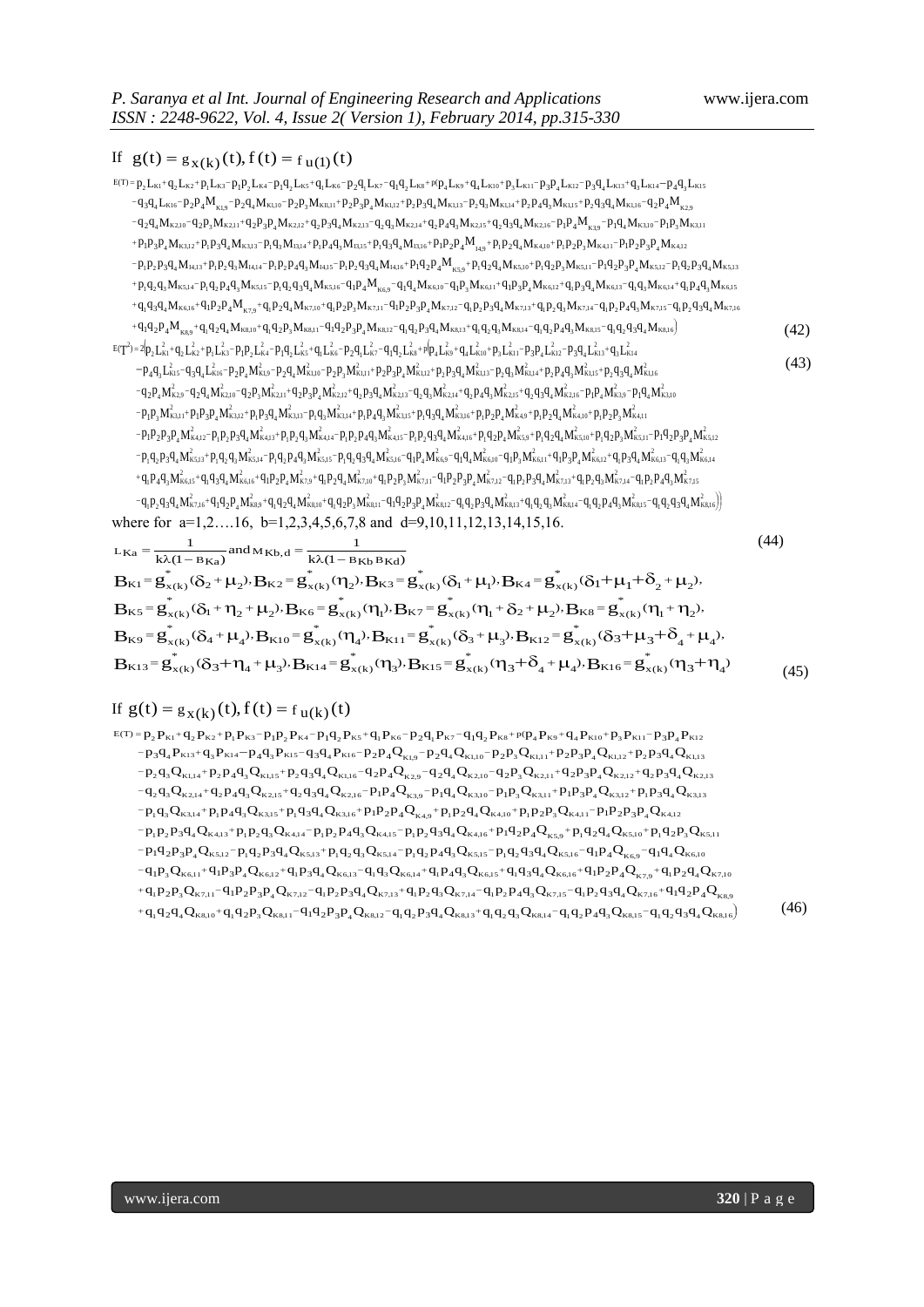| ISSN: 2248-9622, Vol. 4, Issue 2(Version 1), February 2014, pp.315-330                                                                                                                                                                                                                                                                                                                             |      |
|----------------------------------------------------------------------------------------------------------------------------------------------------------------------------------------------------------------------------------------------------------------------------------------------------------------------------------------------------------------------------------------------------|------|
| $E(T^2) = 2(p_1P_{K1}^2+q_2P_{K2}^2+p_1P_{K3}^2-p_1p_2P_{K4}^2-p_1q_2P_{K5}^2+q_1P_{K6}^2-p_2q_1P_{K7}^2-q_1q_2P_{K8}^2+p_1p_4P_{K9}^2+q_4P_{K10}^2+p_3P_{K11}^2-p_3p_4P_{K12}^2$                                                                                                                                                                                                                  |      |
| $-p_3q_4P_{K13}^2+q_3P_{K14}^2+p_4q_3P_{K15}^2-q_3q_4P_{K16}^2-p_2p_4Q_{K19}^2-p_2q_4Q_{K110}^2-p_2p_3Q_{K111}^2+p_2p_3p_4Q_{K112}^2$                                                                                                                                                                                                                                                              |      |
| +p <sub>2</sub> p <sub>3</sub> q <sub>4</sub> Q <sub>k113</sub> -p <sub>2</sub> q <sub>3</sub> Q <sub>k114</sub> +p <sub>2</sub> p <sub>4</sub> q <sub>3</sub> Q <sub>k115</sub> +p <sub>2</sub> q <sub>3</sub> q <sub>4</sub> Q <sub>k116</sub> -q <sub>2</sub> p <sub>4</sub> Q <sub>k29</sub> -q <sub>2</sub> q <sub>4</sub> Q <sub>k210</sub> -q <sub>2</sub> p <sub>3</sub> Q <sub>k211</sub> |      |
| $+q_2p_3p_4Q_{\kappa2,12}^2+q_2p_3q_4Q_{\kappa2,13}^2-q_2q_3Q_{\kappa2,14}^2+q_2p_4q_3Q_{\kappa2,15}^2+q_2q_3q_4Q_{\kappa2,16}^2-p_1p_4Q_{\kappa3,9}^2-p_1q_4Q_{\kappa3,10}^2$                                                                                                                                                                                                                     |      |
| $-p_1p_3Q_{\kappa3,11}^2+p_1p_3p_4Q_{\kappa3,12}^2+p_1p_3q_4Q_{\kappa3,13}^2-p_1q_3Q_{\kappa3,14}^2+p_1p_4q_3Q_{\kappa3,15}^2+p_1q_3q_4Q_{\kappa3,16}^2+p_1p_2p_4Q_{\kappa4,9}^2$                                                                                                                                                                                                                  |      |
| $+p_1p_2q_4Q_{\kappa4,10}^2+p_1p_2p_3Q_{\kappa4,11}^2-p_1p_2p_3p_4Q_{\kappa4,12}^2-p_1p_2p_3q_4Q_{\kappa4,13}^2+p_1p_2q_3Q_{\kappa4,14}^2-p_1p_2p_4q_3Q_{\kappa4,15}^2$                                                                                                                                                                                                                            |      |
| $-p_1p_2q_3q_4Q_{k4,16}^2+p_1q_2p_4Q_{k5,9}^2+p_1q_2q_4Q_{k5,10}^2+p_1q_2p_3Q_{k5,11}^2-p_1q_2p_3p_4Q_{k5,12}^2-p_1q_2p_3q_4Q_{k5,13}^2$                                                                                                                                                                                                                                                           |      |
| $+p_1q_2q_3Q_{\kappa5,14}^2-p_1q_2p_4q_3Q_{\kappa5,15}^2-p_1q_2q_3q_4Q_{\kappa5,16}^2-q_1p_4Q_{\kappa6,9}^2-q_1q_4Q_{\kappa6,10}^2-q_1p_3Q_{\kappa6,11}^2+q_1p_3p_4Q_{\kappa6,12}^2$                                                                                                                                                                                                               |      |
| $+q_{1}p_{3}q_{4}Q_{\kappa_{6,13}}^{2}-q_{1}q_{3}Q_{\kappa_{6,14}}^{2}+q_{1}p_{4}q_{3}Q_{\kappa_{6,15}}^{2}+q_{1}q_{3}q_{4}Q_{\kappa_{6,16}}^{2}+q_{1}p_{2}p_{4}Q_{\kappa_{7,9}}^{2}+q_{1}p_{2}q_{4}Q_{\kappa_{7,10}}^{2}+q_{1}p_{2}p_{3}Q_{\kappa_{7,11}}^{2}$                                                                                                                                    |      |
| $-q_1p_2p_3p_4Q_{K7,12}^2 - q_1p_2p_3q_4Q_{K7,13}^2 + q_1p_2q_3Q_{K7,14}^2 - q_1p_2p_4q_3Q_{K7,15}^2 - q_1p_2q_3q_4Q_{K7,16}^2 + q_1q_2p_4Q_{K8,9}^2$                                                                                                                                                                                                                                              |      |
|                                                                                                                                                                                                                                                                                                                                                                                                    |      |
| $+q_{1}q_{2}q_{4}Q_{\kappa8,10}^{2}+q_{1}q_{2}p_{3}Q_{\kappa8,11}^{2}-q_{1}q_{2}p_{3}p_{4}Q_{\kappa8,12}^{2}-q_{1}q_{2}p_{3}q_{4}Q_{\kappa8,13}^{2}+q_{1}q_{2}q_{3}Q_{\kappa8,14}^{2}-q_{1}q_{2}p_{4}q_{3}Q_{\kappa8,15}^{2}-q_{1}q_{2}q_{3}q_{4}Q_{\kappa8,16}^{2})$                                                                                                                              |      |
| $-\frac{1}{\lambda^2}(N^2-M)\left(\frac{p_2}{1-B_{K1}}+\frac{q_2}{1-B_{K2}}+\frac{p_1}{1-B_{K3}}-\frac{p_1p_2}{1-B_{K4}}-\frac{p_1q_2}{1-B_{K5}}+\frac{q_1}{1-B_{K6}}-\frac{q_1p_2}{1-B_{K7}}-\frac{q_1q_2}{1-B_{K8}}\right)-\frac{p}{\lambda^2}(N^2-M)\left(\frac{p_4}{1-B_{K9}}+\frac{q_4}{1-B_{K9}}-\frac{p_1q_2}{1-B_{K9}}-\frac{q_1q_2}{1-B_{K9}}\right)+\frac{p_2}{\$                        |      |
| $+\frac{p_3}{1-B_{K11}}-\frac{p_3p_4}{1-B_{K12}}-\frac{p_3q_4}{1-B_{K13}}+\frac{q_3}{1-B_{K14}}+\frac{q_3p_4}{1-B_{K15}}-\frac{q_3q_4}{1-B_{K16}}-\frac{p_4p_2}{1-B_{K1}B_{K9}}-\frac{p_2q_4}{1-B_{K1}B_{K10}}-\frac{p_2p_3}{1-B_{K1}B_{K11}}$                                                                                                                                                     |      |
|                                                                                                                                                                                                                                                                                                                                                                                                    |      |
| $+\frac{p_2p_3p_4}{1-B_{k1}B_{k12}}+\frac{p_2p_3q_4}{1-B_{k1}B_{k13}}-\frac{p_2q_3}{1-B_{k1}B_{k14}}+\frac{p_2q_3p_4}{1-B_{k1}B_{k15}}+\frac{p_2q_3q_4}{1-B_{k1}B_{k16}}-\frac{q_2p_4}{1-B_{k2}B_{k9}}-\frac{q_2q_4}{1-B_{k2}B_{k10}}-\frac{q_2p_3}{1-B_{k2}B_{k11}}$                                                                                                                              |      |
| $+\frac{q_2p_3p_4}{1-B_{K2}B_{K12}}+\frac{q_2p_3q_4}{1-B_{K2}B_{K13}}-\frac{q_2q_3}{1-B_{K2}B_{K14}}+\frac{q_2q_3p_4}{1-B_{K2}B_{K15}}+\frac{q_2q_3q_4}{1-B_{K2}B_{K16}}-\frac{p_4p_1}{1-B_{K3}B_{K9}}-\frac{p_1q_4}{1-B_{K3}B_{K10}}-\frac{p_1p_3}{1-B_{K3}B_{K11}}$                                                                                                                              |      |
|                                                                                                                                                                                                                                                                                                                                                                                                    |      |
| $+ \frac{p_1P_3P_4}{1-B_{K3}B_{K12}} + \frac{p_1P_3q_4}{1-B_{K3}B_{K13}} - \frac{p_1q_3}{1-B_{K3}B_{K14}} + \frac{p_1q_3P_4}{1-B_{K3}B_{K15}} + \frac{p_1q_3q_4}{1-B_{K3}B_{K16}} + \frac{p_1p_4p_2}{1-B_{K4}B_{K9}} + \frac{p_1p_2q_4}{1-B_{K4}B_{K10}} + \frac{p_1p_2p_3}{1-B_{K4}B_{K11}}$                                                                                                      |      |
| $-\frac{p_1p_2p_3p_4}{1-B_{\kappa4}B_{\kappa12}}-\frac{p_1p_2p_3q_4}{1-B_{\kappa4}B_{\kappa13}}+\frac{p_1p_2q_3}{1-B_{\kappa4}B_{\kappa14}}-\frac{p_1p_2q_3p_4}{1-B_{\kappa4}B_{\kappa15}}-\frac{p_1p_2q_3q_4}{1-B_{\kappa4}B_{\kappa16}}+\frac{p_1p_4q_2}{1-B_{\kappa5}B_{\kappa9}}+\frac{p_1q_2q_4}{1-B_{\kappa5}B_{\kappa10}}+\frac{p_1$                                                        |      |
|                                                                                                                                                                                                                                                                                                                                                                                                    |      |
| $-\frac{p_1q_2p_3p_4}{1-B_{K5}B_{K12}}-\frac{p_1q_2p_3q_4}{1-B_{K5}B_{K13}}+\frac{p_1q_2q_3}{1-B_{K5}B_{K14}}-\frac{p_1q_2q_3p_4}{1-B_{K5}B_{K15}}-\frac{p_1q_2q_3q_4}{1-B_{K5}B_{K16}}-\frac{p_4q_1}{1-B_{K6}B_{K9}}-\frac{q_1q_4}{1-B_{K6}B_{K10}}-\frac{q_1p_3}{1-B_{K6}B_{K11}}$                                                                                                               |      |
| $+\frac{q_{1}p_{3}p_{4}}{1-B_{K6}B_{K12}}+\frac{q_{1}p_{3}q_{4}}{1-B_{K6}B_{K13}}-\frac{q_{1}q_{3}}{1-B_{K6}B_{K14}}+\frac{q_{1}q_{3}p_{4}}{1-B_{K6}B_{K15}}+\frac{q_{1}q_{3}q_{4}}{1-B_{K6}B_{K16}}+\frac{q_{1}p_{4}p_{2}}{1-B_{K7}B_{K9}}+\frac{q_{1}p_{2}q_{4}}{1-B_{K7}B_{K10}}+\frac{q_{1}p_{2}p_{3}}{1-B_{K7}B_{K11}}$                                                                       |      |
|                                                                                                                                                                                                                                                                                                                                                                                                    |      |
| $\frac{q_{1}p_{2}p_{3}p_{4}}{1-B_{\kappa7}B_{\kappa12}}-\frac{q_{1}p_{2}p_{3}q_{4}}{1-B_{\kappa7}B_{\kappa13}}+\frac{q_{1}p_{2}q_{3}}{1-B_{\kappa7}B_{\kappa14}}-\frac{q_{1}p_{2}q_{3}p_{4}}{1-B_{\kappa7}B_{\kappa15}}-\frac{q_{1}p_{2}q_{3}q_{4}}{1-B_{\kappa7}B_{\kappa16}}+\frac{q_{1}p_{4}q_{2}}{1-B_{\kappa8}B_{\kappa9}}+\frac{q_{1}q_{2}q_{$                                               |      |
| $-\frac{q_{1}q_{2}p_{3}p_{4}}{1-B_{\kappa 8}B_{\kappa 12}}-\frac{q_{1}q_{2}p_{3}q_{4}}{1-B_{\kappa 8}B_{\kappa 13}}+\frac{q_{1}q_{2}q_{3}}{1-B_{\kappa 8}B_{\kappa 14}}-\frac{q_{1}q_{2}q_{3}p_{4}}{1-B_{\kappa 8}B_{\kappa 15}}-\frac{q_{1}q_{2}q_{3}q_{4}}{1-B_{\kappa 8}B_{\kappa 16}}\Bigg]$                                                                                                   |      |
|                                                                                                                                                                                                                                                                                                                                                                                                    |      |
| where for $a=1,2,16$ , $b=1,2,3,4,5,6,7,8$ and $d=9,10,11,12,13,14,15,16$ .                                                                                                                                                                                                                                                                                                                        |      |
|                                                                                                                                                                                                                                                                                                                                                                                                    | (4)  |
| $P_{Ka} = \frac{N}{\lambda(1 - B_{Ka})}$ and $Q_{Kb,d} = \frac{N}{\lambda(1 - B_{Kb} B_{Ka})}$                                                                                                                                                                                                                                                                                                     |      |
| If $g(t) = g_{x(1)}(t), f(t) = f_{u(k)}(t)$                                                                                                                                                                                                                                                                                                                                                        |      |
| $E(T) = p_2 R_{11} + q_2 R_{12} + p_1 R_{13} - p_1 p_2 R_{14} - p_1 q_2 R_{15} + q_1 R_{16} - p_2 q_1 R_{17} - q_1 q_2 R_{18} + p_1 q_4 R_{19} + q_4 R_{100} + p_3 R_{111} - p_3 p_4 R_{112} - p_3 q_4 R_{113}$                                                                                                                                                                                    |      |
| $+q_{3}R_{\mathrm{II}4}-p_{4}q_{3}R_{\mathrm{II}5}-q_{3}q_{4}R_{\mathrm{II}6}-p_{2}p_{4}S_{\mathrm{II},9}-p_{2}q_{4}S_{\mathrm{II},10}-p_{2}p_{3}S_{\mathrm{II},11}+p_{2}p_{3}p_{4}S_{\mathrm{II},12}+p_{2}p_{3}q_{4}S_{\mathrm{II},13}-p_{2}q_{3}S_{\mathrm{II},14}+p_{2}p_{4}q_{3}S_{\mathrm{II},15}-p_{2}q_{4}S_{\mathrm{II},14}+p_{2}p_{4}q_{3}S$                                              |      |
| $+p_2q_3q_4S_{11,16}-q_2p_4S_{12,9}-q_2q_4S_{12,10}-q_2p_3S_{12,11}+q_2p_3p_4S_{12,12}+q_2p_3q_4S_{12,13}-q_2q_3S_{12,14}+q_2p_4q_3S_{12,15}+q_2q_3q_4S_{12,16}$                                                                                                                                                                                                                                   |      |
| $-p_1p_4S_{13,9}-p_1q_4S_{13,10}-p_1p_3S_{13,11}+p_1p_3p_4S_{13,12}+p_1p_3q_4S_{13,13}-p_1q_3S_{13,14}+p_1p_4q_3S_{13,15}+p_1q_3q_4S_{13,16}+p_1p_2p_4S_{14,9}$                                                                                                                                                                                                                                    |      |
| $+p_1p_2q_4S_{14,10} + p_1p_2p_3S_{14,11} - p_1p_2p_3P_4S_{14,12} - p_1p_2p_3q_4S_{14,13} + p_1p_2q_3S_{14,14} - p_1p_2p_4q_3S_{14,15} - p_1p_2q_3q_4S_{14,16} + p_1q_2p_4S_{15,9}$                                                                                                                                                                                                                |      |
| $+p_1q_2q_4S_{15,10} + p_1q_2p_3S_{15,11} - p_1q_2p_3P_4S_{15,12} - p_1q_2p_3q_4S_{15,13} + p_1q_2q_3S_{15,14} - p_1q_2p_4q_3S_{15,15} - p_1q_2q_3q_4S_{15,16} - q_1p_4S_{16,16}$                                                                                                                                                                                                                  |      |
| $-q_1q_4S_{16,10}-q_1p_3S_{16,11}+q_1p_3p_4S_{16,12}+q_1p_3q_4S_{16,13}-q_1q_3S_{16,14}+q_1p_4q_3S_{16,15}+q_1q_3q_4S_{16,16}+q_1p_2p_4S_{17,19}+q_1p_2q_4S_{17,10}+q_1p_3s_4S_{16,16}+q_1p_3s_4S_{16,16}+q_1p_3s_4S_{16,16}+q_1p_3s_4S_{16,1$                                                                                                                                                     |      |
| $+q_{1}p_{2}p_{3}S_{17,11}-q_{1}p_{2}p_{3}p_{4}S_{17,12}-q_{1}p_{2}p_{3}q_{4}S_{17,13}+q_{1}p_{2}q_{3}S_{17,14}-q_{1}p_{2}p_{4}q_{3}S_{17,15}-q_{1}p_{2}q_{3}q_{4}S_{17,16}+q_{1}q_{2}p_{4}S_{18,9}$                                                                                                                                                                                               | (49) |
| $+q_1q_2q_4S_{18,10}+q_1q_2p_3S_{18,11}-q_1q_2p_3p_4S_{18,12}-q_1q_2p_3q_4S_{18,13}+q_1q_2q_3S_{18,14}-q_1q_2p_4q_3S_{18,15}-q_1q_2q_3q_4S_{18,16}$                                                                                                                                                                                                                                                |      |
|                                                                                                                                                                                                                                                                                                                                                                                                    |      |
|                                                                                                                                                                                                                                                                                                                                                                                                    |      |
|                                                                                                                                                                                                                                                                                                                                                                                                    |      |
|                                                                                                                                                                                                                                                                                                                                                                                                    |      |
|                                                                                                                                                                                                                                                                                                                                                                                                    |      |
| www.ijera.com<br>321   P a g e                                                                                                                                                                                                                                                                                                                                                                     |      |

$$
P_{Ka} = \frac{N}{\lambda(1 - B_{Ka})} \text{ and } Q_{Kb,d} = \frac{N}{\lambda(1 - B_{Kb} B_{Ka})}
$$
\nIf  $g(t) = g_{X(1)}(t), f(t) = f_{U(k)}(t)$   
\n
$$
E(T) = p_2 R_{I1} + q_2 R_{I2} + p_1 R_{I3} - p_1 p_2 R_{I4} - p_1 q_2 R_{I5} + q_1 R_{I6} - p_2 q_1 R_{I7} - q_1 q_2 R_{I8} + p_1 q_4 R_{I0} + p_3 R_{I1} - p_3 p_4 R_{I12} - p_3 q_4 R_{I13} + q_3 R_{I14} - p_4 q_3 R_{I15} - q_2 q_4 R_{I16} - p_2 p_4 S_{I1,0} - p_2 p_3 S_{I1,11} + p_2 p_3 P_4 S_{I1,12} + p_2 p_3 q_4 S_{I1,13} - p_2 q_3 S_{I1,14} + p_2 p_4 q_3 S_{I1,15} + p_2 q_3 q_4 S_{I1,16} - q_2 p_4 S_{I2,10} - q_2 p_4 S_{I2,10} - q_2 p_3 S_{I2,11} + q_2 p_3 P_4 S_{I2,12} + q_2 p_3 q_4 S_{I2,13} - q_2 q_3 S_{I2,14} + q_2 p_4 q_3 S_{I2,15} + q_2 q_3 q_4 S_{I1,15} - p_1 p_4 S_{I3,10} - p_1 p_3 S_{I3,11} + p_1 p_3 p_4 S_{I3,12} + p_1 p_3 q_4 S_{I3,13} - p_1 q_3 S_{I3,14} + p_1 p_4 q_3 S_{I3,15} + p_1 q_3 q_4 S_{I3,16} + p_1 p_2 p_4 S_{I4,10} + p_1 p_2 q_4 S_{I3,10} - p_1 p_2 S_{I3,11} + p_1 p_3 p_4 S_{I3,12} + p_1 p_3 q_4 S_{I3,13} - p_1 q_3 S_{I3,14} + p_1 p_4 q_3 S_{I3,15} + p_1 q_3 q_
$$

$$
+p_{1}q_{2}q_{4}S_{15,10}+p_{1}q_{2}p_{3}S_{15,11}-p_{1}q_{2}p_{3}p_{4}S_{15,12}-p_{1}q_{2}p_{3}q_{4}S_{15,13}+p_{1}q_{2}q_{3}S_{15,14}-p_{1}q_{2}p_{4}q_{3}S_{15,15}-p_{1}q_{2}q_{3}q_{4}S_{15,16}-q_{1}p_{4}S_{16,16}-q_{1}p_{4}S_{16,16}+q_{1}p_{3}p_{4}S_{16,12}+q_{1}p_{3}q_{4}S_{16,13}-q_{1}q_{3}S_{16,14}+q_{1}p_{4}q_{3}S_{16,15}+q_{1}q_{3}q_{4}S_{16,16}+q_{1}p_{2}p_{4}S_{17,9}+q_{1}p_{2}q_{4}S_{17,10}+q_{1}p_{2}p_{3}S_{16,11}+q_{1}p_{3}p_{4}S_{16,12}+q_{1}p_{3}q_{4}S_{16,13}-q_{1}q_{3}S_{16,14}+q_{1}p_{4}q_{3}S_{16,15}+q_{1}q_{3}q_{4}S_{16,16}+q_{1}p_{2}p_{4}S_{17,9}+q_{1}p_{2}q_{4}S_{17,10}+q_{1}p_{2}p_{3}P_{4}S_{17,12}-q_{1}p_{2}p_{3}q_{4}S_{17,13}+q_{1}p_{2}q_{3}S_{17,14}-q_{1}p_{2}p_{4}q_{3}S_{17,15}-q_{1}p_{2}q_{3}q_{4}S_{17,16}+q_{1}q_{2}p_{4}S_{18,9}+q_{1}q_{2}q_{4}S_{18,10}+q_{1}q_{2}p_{3}S_{18,11}-q_{1}q_{2}p_{3}p_{4}S_{18,12}-q_{1}q_{2}p_{3}q_{4}S_{18,13}+q_{1}q_{2}q_{3}S_{18,14}-q_{1}q_{2}p_{4}q_{3}
$$

(49)

(47)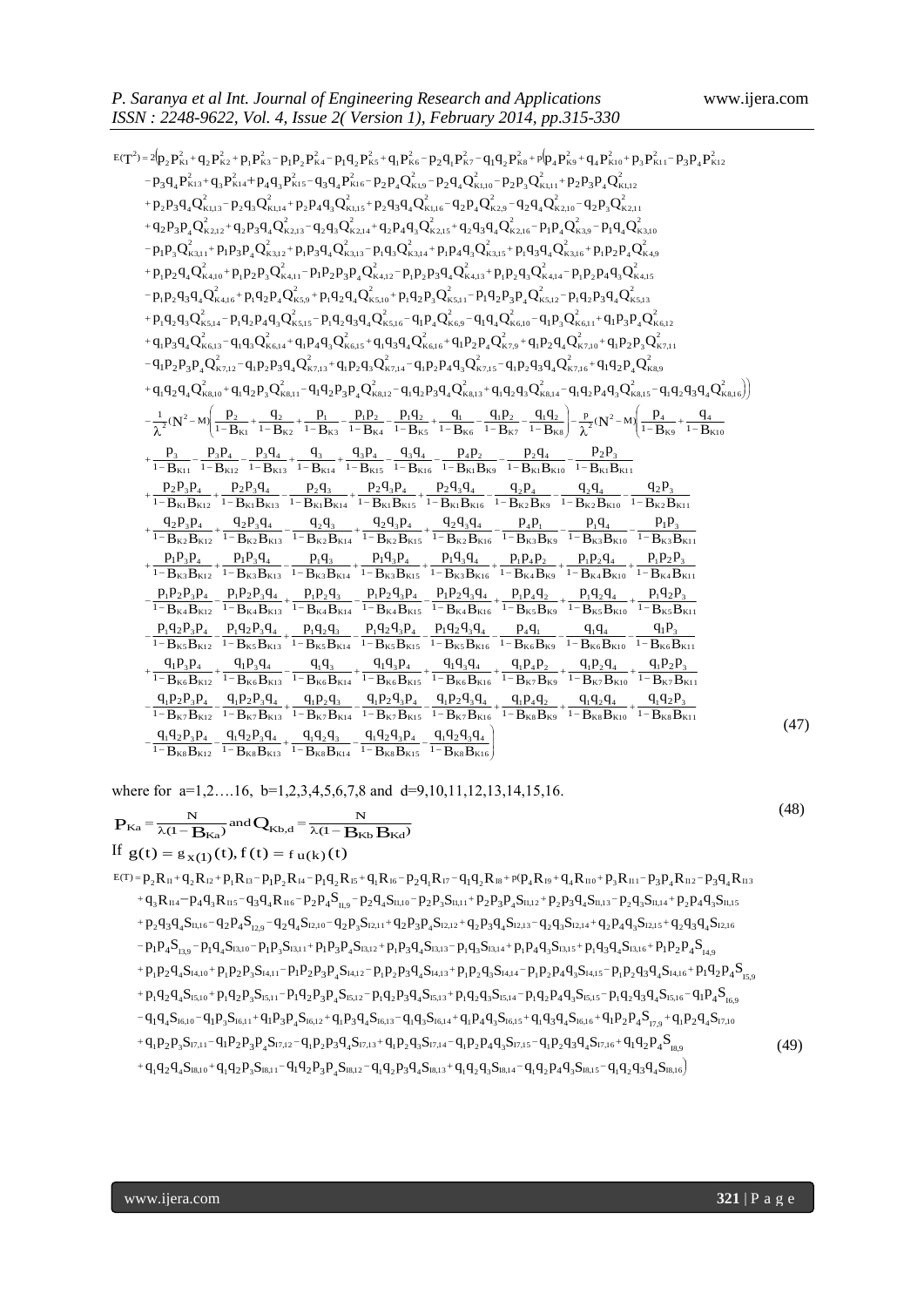(51)

155N: 2248-9622, Vol. 4, Issue 2(Version 1), Pebruary 2014, pp.315-330  
\n
$$
=r^2-4r_0R_0^2+q_0R_0^2+q_0R_0^2+q_0R_0^2+q_0R_0^2+q_0R_0^2+q_0R_0^2+q_0R_0^2+q_0R_0^2+q_0R_0^2+q_0R_0^2+q_0R_0^2+q_0R_0^2+q_0R_0^2+q_0R_0^2+q_0R_0^2+q_0R_0^2+q_0R_0^2+q_0R_0^2+q_0R_0^2+q_0R_0^2+q_0R_0^2+q_0R_0^2+q_0R_0^2+q_0R_0^2+q_0R_0^2+q_0R_0^2+q_0R_0^2+q_0R_0^2+q_0R_0^2+q_0R_0^2+q_0R_0^2+q_0R_0^2+q_0R_0^2+q_0R_0^2+q_0R_0^2+q_0R_0^2+q_0R_0^2+q_0R_0^2+q_0R_0^2+q_0R_0^2+q_0R_0^2+q_0R_0^2+q_0R_0^2+q_0R_0^2+q_0R_0^2+q_0R_0^2+q_0R_0^2+q_0R_0^2+q_0R_0^2+q_0R_0^2+q_0R_0^2+q_0R_0^2+q_0R_0^2+q_0R_0^2+q_0R_0^2+q_0R_0^2+q_0R_0^2+q_0R_0^2+q_0R_0^2+q_0R_0^2+q_0R_0^2+q_0R_0^2+q_0R_0^2+q_0R_0^2+q_0R_0^2+q_0R_0^2+q_0R_0^2+q_0R_0^2+q_0R_0^2+q_0R_0^2+q_0R_0^2+q_0R_0^2+q_0R_0^2+q_0R_0^2+q_0R_0^2+q_0R_0^2+q_0R_
$$

where for a=1,2...16, b=1,2,3,4,5,6,7,8 and d=9,10,11,12,13,14,15,16.  $\overline{(1 - B I b B I d)}$  $\frac{N}{(1 - B Ia)}$  and  $S_{Ib,d} = \frac{N}{\lambda(1 - B Ia)}$ N  $R_{Ia} = \frac{N}{\lambda (1 - B_{Ia})}$  and  $S_{Ib,d} = \frac{N}{\lambda (1 - B_{Ib} B_{Id})}$ 

### **III. MODEL DESCRIPTION AND ANALYSIS OF MODEL-II**

For this model, the optional and mandatory thresholds for the loss of man-hours in the organization are taken as Y=min (Y<sub>1</sub>, Y<sub>2</sub>) and Z=min (Z<sub>1</sub>, Z<sub>2</sub>). All the other assumptions and notations are as in model-I. **Case (i)**: The distribution of optional and mandatory thresholds follow exponential distribution For this case the first two moments of time to recruitment are found to be Proceeding as in model-I, it can be shown for the present model that

If 
$$
g(t) = g_{x(1)}(t), f(t) = f_{u(1)}(t)
$$
  
\n
$$
E(T) = C_{11} + p(C_{12} - H_{11})
$$
\n(52)

$$
E(T) = C_{13} + p(C_{16} - H_{13,6})
$$
\n
$$
E(T^2) = 2(C_{13}^2 + p(C_{16}^2 - H_{13,6}^2))
$$
\n(52)

where for  $a = 1, 2...6$ .  $b=1, 2, 3$  and  $d=4, 5, 6$   $C_{Ia}$ ,  $H_{Ib}$ , are given by (16)

If 
$$
g(t) = g_{x(k)}(t), f(t) = f_{u(1)}(t)
$$

$$
E(T) = L_{K3} + p(L_{K6} - M_{K3,6})
$$
\n
$$
(54)
$$

$$
E(T^{2}) = 2(L_{K3}^{2} + p(L_{K6}^{2} - M_{K3,6}^{2}))
$$
\n(55)

where for  $a = 1, 2...6$ .  $b=1, 2, 3$  and  $d=4, 5, 6$   $L_{Ka}$ ,  $M_{Kb,d}$  are given by (20).

If 
$$
g(t) = g_{x(k)}(t), f(t) = f_{u(k)}(t)
$$

$$
E(T) = P_{K3} + p(P_{K6} - Q_{K3,6})
$$
\n(56)

$$
E(T^{2}) = 2\left(\mathbf{p}_{K3}^{2} + p\left(\mathbf{p}_{K6}^{2} - \mathbf{Q}_{K3,6}^{2}\right)\right) - \frac{1}{\lambda^{2}}\left(\mathbf{N}^{2} - \mathbf{M}\left(\frac{1}{(1 - \mathbf{D}_{K3})}\right) - \frac{p}{\lambda^{2}}\left(\mathbf{N}^{2} - \mathbf{M}\left(\frac{1}{1 - \mathbf{D}_{K6}} - \frac{1}{1 - \mathbf{D}_{K3}\mathbf{D}_{K6}}\right)\right)
$$
(57)

where for a = 1, 2...6. b=1, 2, 3 and d=4, 5,  $6 P_{Ka}$ ,  $Q_{Kb,d}$  are given by (24)

If 
$$
g(t) = g_{x(1)}(t), f(t) = f_{u(k)}(t)
$$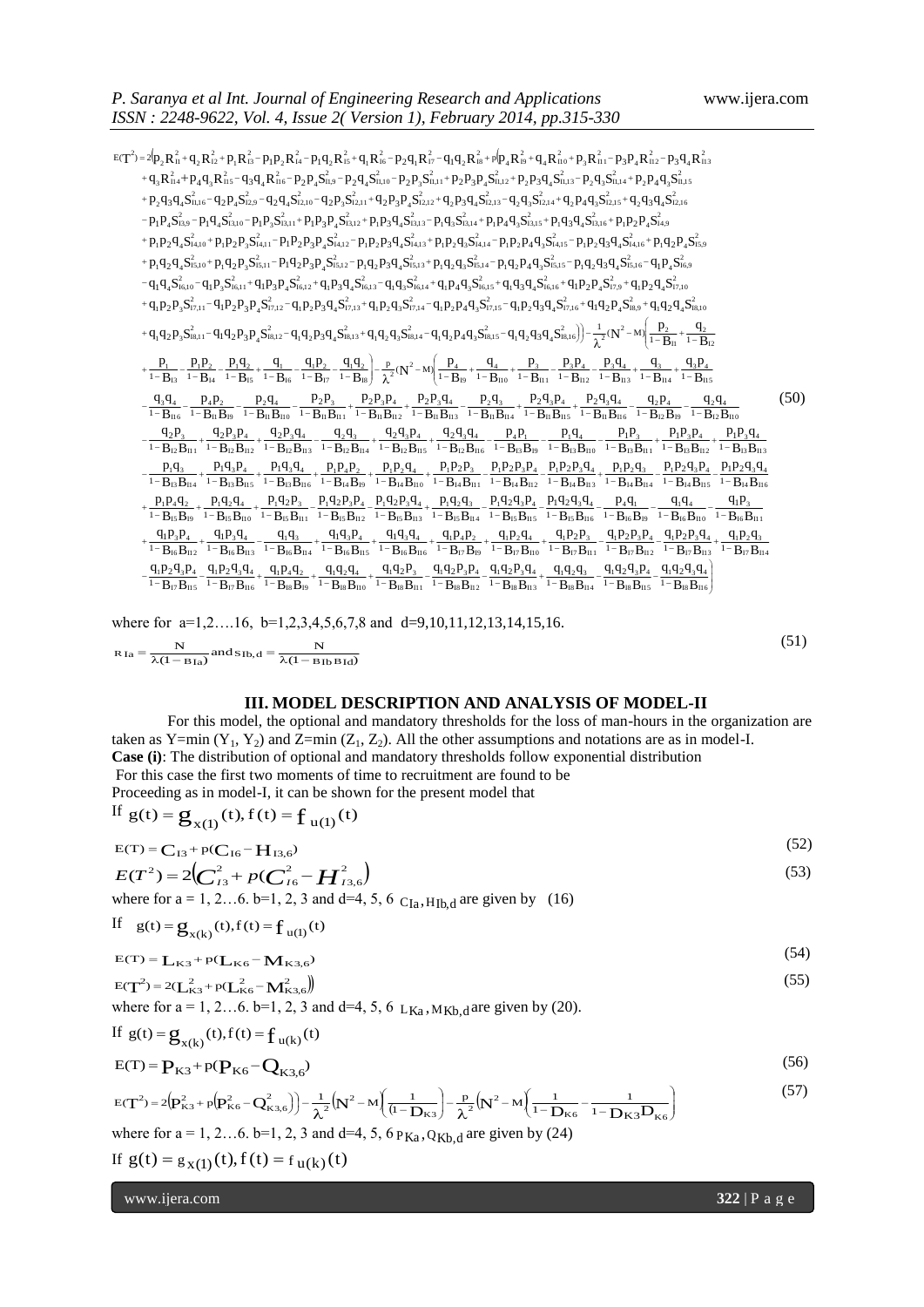E(T) = R<sub>13</sub> + p(R<sub>16</sub>-S<sub>13,6</sub>) (58)  
\n
$$
E(T^2) = 2(R_{23}^2 + p(R_{16}^2 - S_{23,6}^2) - \frac{1}{4^2}(N^2 - M\left(\frac{1}{(1-D_{16}}\right) - \frac{p}{A^2}(N^2 - M\left(\frac{1}{1-D_{16}} - \frac{1}{1-D_{13}D_{16}}\right))
$$
\nwhere for a = 1, 2...6. b=1, 2, 3 and d=4, 5, 6 R<sub>1a</sub>, S<sub>1b,d</sub> are given by (26).  
\nCase (ii): The distribution of optional and mandatory thresholds follow extended exponential distribution  
\nIf g(t) = g<sub>X(1)</sub>(t), f(t) = f<sub>u(1)</sub>(t)  
\n
$$
E(T) = 4C_{15} - 2C_{17} - 2C_{18} + C_{11} + p[4C_{16} - 2C_{12} - 2C_{13} + C_{116} - 16H_{13,6} + 8H_{13,12} + 8H_{13,13} - 4H_{13,16} + 8H_{17,6}
$$
\n
$$
-4H_{17,12} - 4H_{17,13} + 2H_{17,6} + 8H_{18,6} - 4H_{18,12} - 4H_{18,13} + 2H_{18,6} - 4H_{11,16} - 2H_{11,12} + 2H_{11,15} - H_{11,16}
$$
\n
$$
= T^2) = 2(2C_{12}^2 - 2C_{13}^2 + C_{111}^2 + p[4C_{16}^2 - 2C_{12}^2 - 2C_{13}^2 + C_{116}^2 - 16H_{13,6}^2 + 8H_{13,12}^2 + 8H_{13,12}^2 + 4H_{13,16}^2 + 8H_{17,6}^2 - 4H_{17,12}^2] - 4H_{17,13}^2 + 2H_{17,16}^2 + 8H_{18,12}^2 - 4H_{18,13}^2 + 2H_{18,16}^2 - 4H_{11
$$

$$
T^{2}=2(4P_{K3}^{2}-2P_{K7}^{2}-2P_{K8}^{2}+P_{K11}^{2}+p(4P_{K6}^{2}-2P_{K12}^{2}-2P_{K13}^{2}+P_{K16}^{2}-16Q_{K3,16}^{2}+8Q_{K3,12}^{2}+4Q_{K3,16}^{2}+8Q_{K3,12}^{2}-4Q_{K7,16}^{2}-4Q_{K7,13}^{2}+2Q_{K7,16}^{2}+8Q_{K7,15}^{2}-4Q_{K7,15}^{2}+2Q_{K7,16}^{2}+4Q_{K7,15}^{2}+2Q_{K7,16}^{2}+4Q_{K7,15}^{2}+2Q_{K7,16}^{2}+4Q_{K7,15}^{2}+2Q_{K7,16}^{2}+4Q_{K7,15}^{2}+2Q_{K7,16}^{2}+4Q_{K7,15}^{2}+2Q_{K7,16}^{2}+4Q_{K7,15}^{2}+2Q_{K7,16}^{2}+4Q_{K7,15}^{2}+2Q_{K7,16}^{2}+4Q_{K7,15}^{2}+2Q_{K7,16}^{2}+4Q_{K7,15}^{2}+4Q_{K7,15}^{2}+4Q_{K7,15}^{2}+4Q_{K7,15}^{2}+4Q_{K7,15}^{2}+4Q_{K7,15}^{2}+4Q_{K7,15}^{2}+4Q_{K7,15}^{2}+4Q_{K7,15}^{2}+4Q_{K7,15}^{2}+4Q_{K7,15}^{2}+4Q_{K7,15}^{2}+4Q_{K7,15}^{2}+4Q_{K7,15}^{2}+4Q_{K7,15}^{2}+4Q_{K7,15}^{2}+4Q_{K7,15}^{2}+4Q_{K7,15}^{2}+4Q_{K7,15}^{2}+4Q_{K7,15}^{2}+4Q_{K7,15}^{2}+4Q_{K7,15}^{2}+4Q_{K7,15}^{2}+4Q_{K7,15}^{2}+4Q_{K7,15}^{2}+4Q_{K7,15}^{2}+
$$

where for a=3, 6,7,8,11,12, 13,16 ,b=3,7,8,11,and d=6,12,13,16  $P_{Ka}$ , Q<sub>Kb,d</sub> are given by (24).

If g(t) g (t),f(t) f u(k)(t) x(1) I3 I7 I8 I1 1 I6 I1 2 I1 3 I1 6 I3,6 I3,1 2 I3,1 3 I3,1 6 I7,6 4S 4S 2S 8S 4S 4S 2S 4S 2S 2S S 4R 2R 2R R 4R 2R 2R R 16S 8S 8S 4S 8S I7,1 2 I7,1 3 I7,6 I8,6 I8,1 2 I8,1 3 I8,1 6 I1 1,6 I1 1,1 2 I1 1,1 3 I1 1,1 6 E(T) p (66) D D <sup>N</sup> <sup>D</sup> <sup>D</sup> <sup>D</sup> <sup>D</sup> 4S 4S 2S 4S 2S 2S S N <sup>T</sup> 4R 2R 2R <sup>R</sup> 4R 2R 2R <sup>R</sup> 1 6S 8S 8S 4S 8S 4S 4S 2S 8S I1 3 I1 6 I3 I6 I3I1 2 I3 I1 3 I3 I1 6 I7 I6 I7 I1 2 I7 I1 3 I7 IK6 I8 I6 I6I1 2 2 2 I3 I7 I8I1 1 2 2 2 I1 1,1 6 2 I1 1,1 3 2 I1 1,1 2 2 I1 1,6 2 I8,1 6 2 I8,1 3 2 I8,1 2 2 I8,6 2 I7,1 6 2 I7,1 3 2 I7,1 2 2 I7,6 2 I3,1 6 2 I3,1 3 2 I3,1 2 2 I3,6 2 1I6 2 I1 3 2 I1 2 2 I6 2 I1 1 2 I8 2 I7 2 I3 2 8 2 4 4 8 4 8 8 1 6 1 2 1 2 1 4 ( M) p 1 1 1 2 1 2 1 4 ( M) 1 E( ) 2 p

$$
-\frac{2}{1-D_{13}} + \frac{1}{1-D_{16}} - \frac{1}{1-D_{15}D_{16}} + \frac{1}{1-D_{13}D_{112}} + \frac{1}{1-D_{13}D_{112}} + \frac{1}{1-D_{15}D_{113}} - \frac{1}{1-D_{17}D_{16}} + \frac{1}{1-D_{17}D_{112}} - \frac{1}{1-D_{17}D_{113}} + \frac{1}{1-D_{17}D_{16}} + \frac{1}{1-D_{17}D_{16}} + \frac{1}{1-D_{17}D_{16}} + \frac{1}{1-D_{17}D_{16}} + \frac{1}{1-D_{18}D_{16}}
$$
\n
$$
-\frac{4}{1-D_{18}D_{112}} - \frac{4}{1-D_{18}D_{113}} + \frac{2}{1-D_{18}D_{116}} - \frac{4}{1-D_{11}D_{16}} - \frac{2}{1-D_{11}D_{112}} + \frac{2}{1-D_{11}D_{113}} - \frac{1}{1-D_{11}D_{116}}\right)
$$
\n
$$
(67)
$$

where for a=3, 6,7,8,11,12, 13,16 ,b=3,7,8,11,and d=6,12,13,16  $_{R_{Ia},S_{Ib,d}}$  are given by (26).

**Case (iii)**: The distributions of optional and mandatory thresholds possess SCBZ property. If  $g(t) = g_{x(1)}(t), f(t) = f_{u(1)}(t)$  $n_1 + p_3 q_4$  $I_{113} + P_4 Q_3$  $I_{115} + Q_3 Q_4$ I1 6

$$
E(T) = p_1 p_2 C_{14} + p_1 q_2 C_{15} + p_2 q_1 C_{17} + q_1 q_2 C_{18} + p_1 q_2 C_{18} + p_2 q_3 C_{112} + p_3 q_4 C_{113} + p_4 q_3 C_{115} + q_3 q_4 C_{116}
$$
\n
$$
- p_1 p_2 p_3 p_4 H_{14,12} - p_1 p_2 p_3 q_4 H_{14,13} - p_1 p_2 q_3 p_4 H_{14,15} - p_1 p_2 q_3 q_4 H_{14,16} - p_1 q_2 p_3 p_4 H_{15,12}
$$
\n
$$
- p_1 q_2 p_3 q_4 H_{15,13} - p_1 q_2 p_4 q_3 H_{15,15} - p_1 q_2 q_3 q_4 H_{15,16} - q_1 p_2 p_3 p_4 H_{17,12} - q_1 p_2 p_3 q_4 H_{17,13}
$$
\n
$$
- q_1 p_2 p_4 q_3 H_{17,15} - q_1 p_2 q_3 q_4 H_{17,16} - q_1 q_2 p_3 p_4 H_{18,12} - q_1 q_2 p_3 q_4 H_{18,13} - q_1 q_2 p_4 q_3 H_{18,15} - q_1 q_2 q_3 q_4 H_{18,16}
$$
\n(68)

www.ijera.com **323** | P a g e

$$
323 | P1 g
$$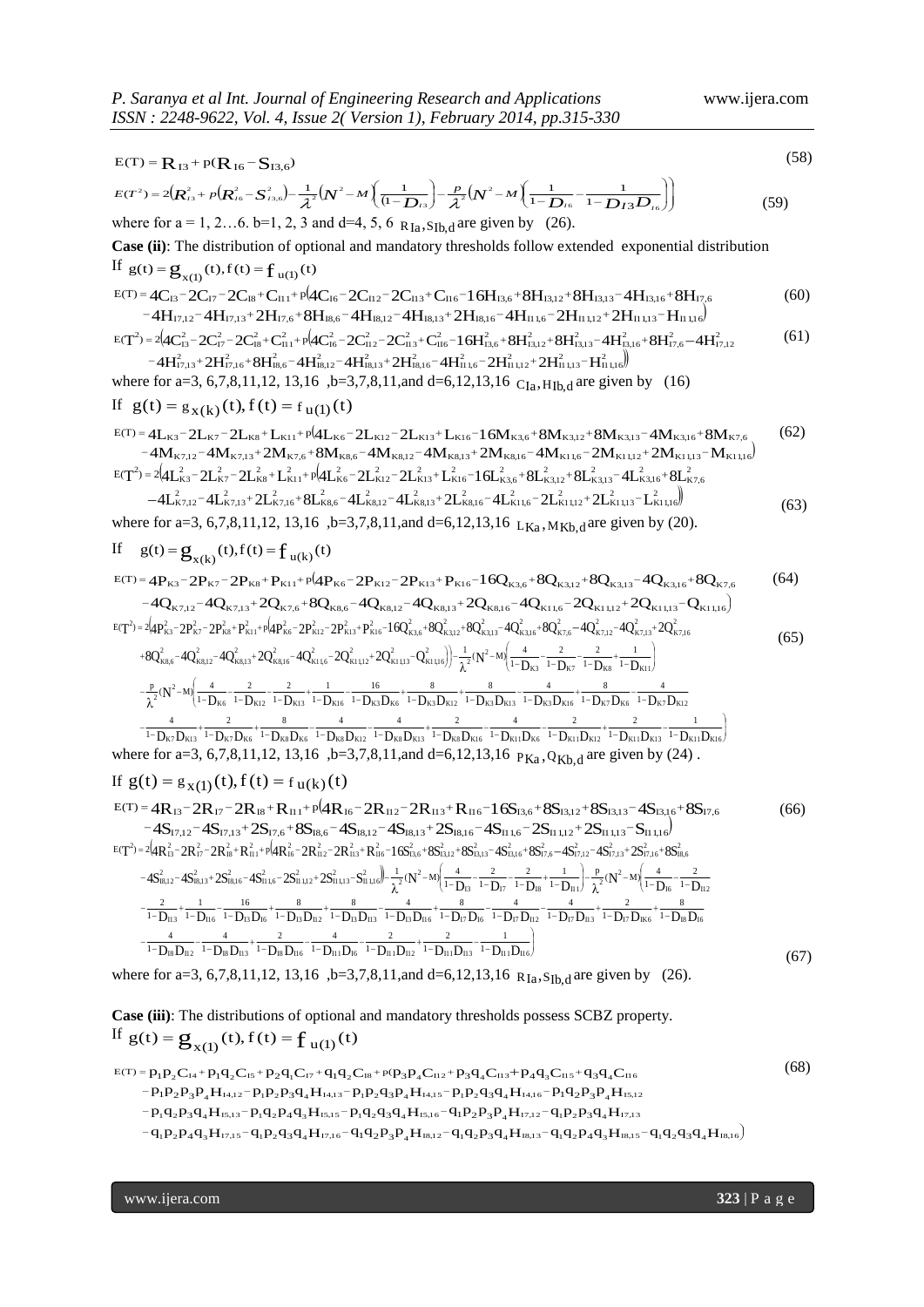ISSN : 2248-9622, Vol. 4, Isswe 2 (Version 1), February 2014, pp.315-330  
\n
$$
E(T^2)=4(p_1p_2C^2_{14}+p_1q_2C^2_{14}+p_2q_1C^2_{14}+q_1q_2C^2_{14}+p_2q_1C^2_{14}+p_2q_1C^2_{14}+p_2q_1C^2_{14}+p_2q_1C^2_{14}+p_2q_1C^2_{14}+p_2q_1C^2_{14}+p_2q_1C^2_{14}+p_2q_1C^2_{14}+p_2q_1C^2_{14}+p_2q_1C^2_{14}+p_2q_1C^2_{14}+p_2q_1C^2_{14}+p_2q_1R^2_{14}+p_2q_1R^2_{14}+p_2q_1R^2_{14}+p_2q_1R^2_{14}+p_2q_1R^2_{14}+p_2q_1R^2_{14}+p_2q_1R^2_{14}+p_2q_1R^2_{14}+p_2q_1R^2_{14}+p_2q_1R^2_{14}+p_2q_1R^2_{14}+p_2q_1R^2_{14}+p_2q_1R^2_{14}+p_2q_1R^2_{14}+p_2q_1R^2_{14}+p_2q_1R^2_{14}+p_2q_1R^2_{14}+p_2q_1R^2_{14}+p_2q_1R^2_{14}+p_2q_1R^2_{14}+p_2q_1R^2_{14}+p_2q_1R^2_{14}+p_2q_1R^2_{14}+p_2q_1R^2_{14}+p_2q_1R^2_{14}+p_2q_1R^2_{14}+p_2q_1R^2_{14}+p_2q_1R^2_{14}+p_2q_1R^2_{14}+p_2q_1R^2_{14}+p_2q_1R^2_{14}+p_2q_1R^2_{14}+p_2q_1R^2_{14}+p_2q_1R^2_{14}
$$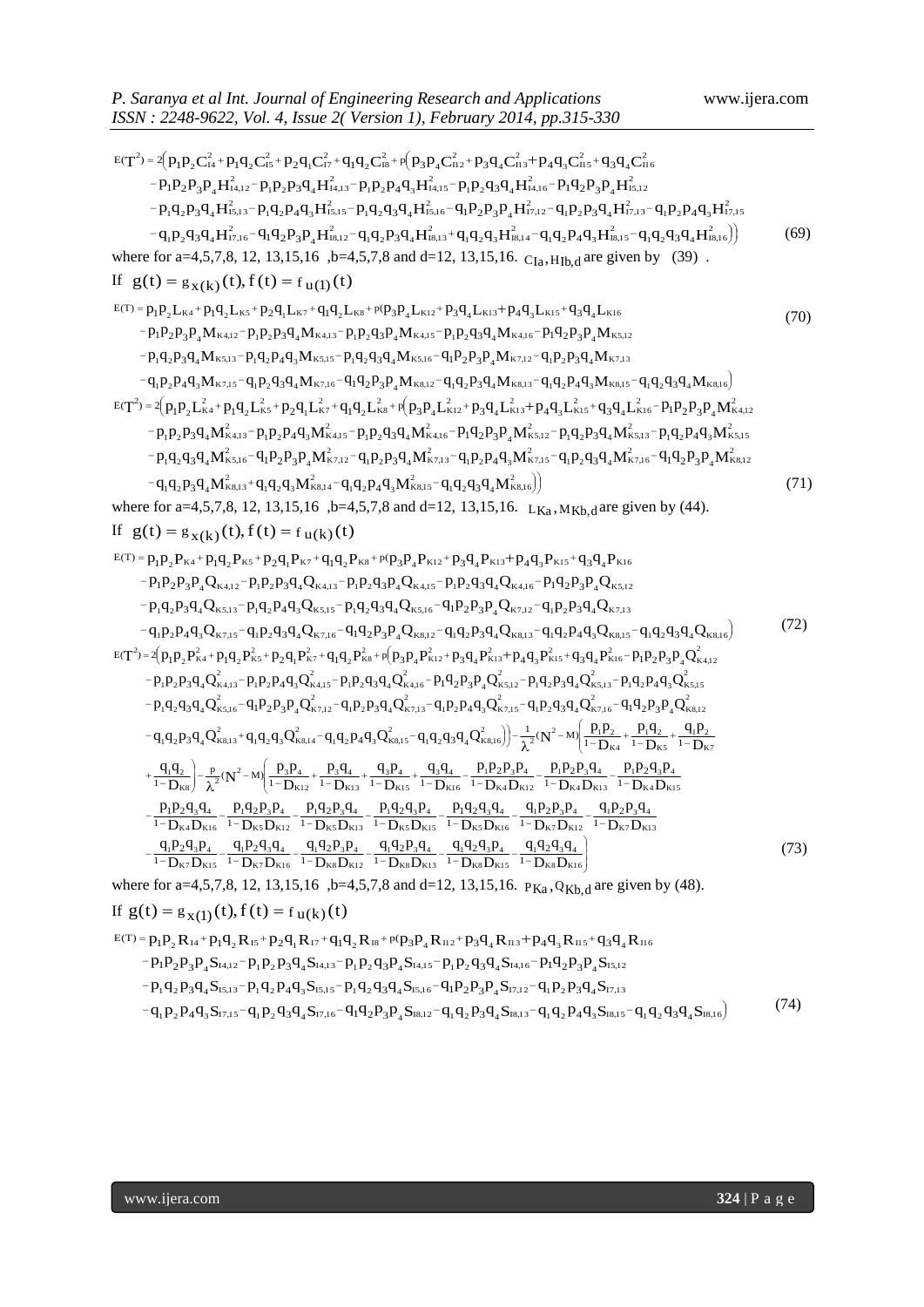$(7)$ 

*ISSN : 2248-9622, Vol. 4, Issue 2( Version 1), February 2014, pp.315-330*<br>  $E(T^2) = 2(p_1p_2R_{14}^2 + p_1q_2R_{15}^2 + p_2q_1R_{17}^2 + q_1q_2R_{18}^2 + p_1q_2R_{12}^2 + p_3q_4R_{13}^2 + p_4q_3R_{15}^2 + q_3q_4R_{16}^2 - p_1p_2p_3$  $\overline{\phantom{a}}$ J λ  $-\frac{\frac{111224314}{1124314}-\frac{11124314}{1124314}-\frac{11124314}{11124314}-\frac{11124314}{11124314}-\frac{11124314}{11124314}-\frac{11124314}{11124314}-\frac{11124314}{11124314}-\frac{11124314}{11124314}-\frac{11124314}{11124314}-\frac{11124314}{11124314}-\frac{111243$  $-\frac{1}{1-D_{14}D_{112}} - \frac{1}{1-D_{14}D_{113}} - \frac{1}{1-D_{14}D_{113}} - \frac{1}{1-D_{14}D_{15}} - \frac{1}{1-D_{14}D_{116}} - \frac{1}{1-D_{15}D_{112}} - \frac{1}{1-D_{15}D_{113}} - \frac{1}{1-D_{15}D_{113}} - \frac{1}{1-D_{15}D_{113}} - \frac{1}{1-D_{15}D_{113}} - \frac{1}{1-D_{15}D_{113}} - \frac{1}{1-D_{15}D_{113}} - \frac{1}{$  $\vert \cdot$ L ſ  $\left|-\frac{p}{\lambda^{2}}(N^{2}-M)\right|\frac{p_{3}p_{4}}{1-p_{12}}+\frac{p_{3}q_{4}}{1-p_{13}}+\frac{q_{3}p_{4}}{1-p_{13}}+\frac{q_{1}}{1-p_{1}}$ J λ  $\frac{P_1P_2}{1-P_{14}} + \frac{P_1Q_2}{1-P_{15}} + \frac{q_1P_2}{1-P_{17}} + \frac{q_1}{1-P_{17}}$ Ų ſ  $-q_1q_2q_3q_4S_{18,16}^2) - \frac{1}{\lambda^2}(N^2 - M) \frac{p_1p_2}{1 - D_{14}} + \frac{p_1q_2}{1 - D_{15}} + \frac{q_1p_2}{1 - D_{17}} + \frac{q_1q_2}{1 - D_{18}}) - \frac{p}{\lambda^2}(N^2 - M) \frac{p_3p_4}{1 - D_{112}} + \frac{p_3q_4}{1 - D_{113}} + \frac{q_3q_4}{1 - D_{115}}$  $-q_1p_2p_3q_4\mathcal{S}_{17,13}^2-q_1p_2p_4q_3\mathcal{S}_{17,15}^2-q_1p_2q_3q_4\mathcal{S}_{17,16}^2-q_1q_2p_3p_4\mathcal{S}_{18,12}^2-q_1q_2p_3q_4\mathcal{S}_{18,13}^2+q_1q_2q_3\mathcal{S}_{18,14}^2-q_1q_2p_4q_3\mathcal{S}_{18,16}^2$  $-p_1p_2p_4q_3S_{14,15}^2-p_1p_2q_3q_4S_{14,16}^2-p_1q_2p_3p_4S_{15,12}^2-p_1q_2p_3q_4S_{15,13}^2-p_1q_2p_4q_3S_{15,15}^2-p_1q_2q_3q_4S_{15,16}^2-q_1p_2p_3p_4S_{15,16}^2-p_1q_2q_3s_4S_{15,16}^2-p_1q_2q_3s_4S_{15,16}^2-p_1q_2q_3s_4S_{15,16}^2$  $T^2 = 2(p_1p_2R_{14}^2 + p_1q_2R_{15}^2 + p_2q_1R_{17}^2 + q_1q_2R_{18}^2 + p_1q_2R_{19}R_{112}^2 + p_3q_4R_{113}^2 + p_4q_3R_{115}^2 + q_3q_4R_{116}^2 - p_1p_2p_3p_4S_{14,12}^2 - p_1p_2p_3q_4S_{14,13}^2 - p_1p_2p_3q_4S_{14,16}^2 - p_1q_2p_3q_4S_{15,12}^2 - p$  $q_1 q_2 q_3 q_4$  $D_{18}D_{11}$  $q_1 q_2 q_3 p_4$  $D_{18}D_{11}$  $q_1 q_2 p_3 q_4$  $D_{18}D_{11}$  $q_1 q_2 p_3 p_4$  $D_{\rm I7}D_{\rm II}$  $q_1 p_2 q_3 q_4$  $D_{\rm I7}D_{\rm II}$  $q_1 p_2 q_3 p_4$  $D_{\rm I7}D_{\rm II}$  $q_1 p_2 p_3 q_4$  $D_{\rm I7}D_{\rm II}$  $q_1 p_2 p_3 p_4$  $p_1q_2q_3q_4$  $D_{15}D_{11}$  $p_1q_2q_3p_4$  $D_{15}D_{11}$  $p_1 q_2 p_3 q_4$  $\overline{D_{15}D_{11}}$  $p_1 q_2 p_3 p_4$  $D_{I4}D_{II}$  $p_1 p_2 q_3 q_4$  $\overline{D_{14}D_{15}}$  $p_1 p_2 q_3 p_4$  $\overline{D_{14}D_{11}}$  $p_1 p_2 p_3 q_4$  $\overline{D_{14}D_{11}}$  $p_1 p_2 p_3 p_4$  $q_3q_4$  $D_{II}$  $q_3p_4$  $D_{II}$  $p_3q_4$  $\left(\frac{q_2}{D_{\rm IB}}\right)$  -  $\frac{p}{\lambda^2}$  ( $N^2$  - M)  $\left(\frac{p_3 p_4}{1 - D_{\rm IB}}\right)$  $q_1q_2$  $\overline{D_{17}}$  $q_{1}p_{2}$  $D_{15}$  $p_{1}q_{2}$  $D_{I4}$  $q_1q_2q_3q_4S_{18,16}^2$  =  $-\frac{1}{2}N^2 - M\left(\frac{p_1p_2}{1-D_{14}} + \frac{p_1q_2}{1-D_{15}} + \frac{q_1p_2}{1-D_{17}} + \frac{q_1q_2}{1-D_{18}}\right) - \frac{p_2}{\lambda^2}(N^2 - M)\left(\frac{p_3p_4}{1-D_{112}} + \frac{p_3q_4}{1-D_{13}} + \frac{q_3p_4}{1-D_{15}} + \frac{q_3q_4}{1-D_{12}}\right)$  $\frac{q_3 q_4}{q_5 D_{116}}$ <br>  $\frac{2q_3 q_4}{q_5 D_{116}}$  $1$  42 43 44  $\frac{q_3 P_4}{q_5 D_{115}}$ <br>  $\frac{1}{2} \frac{q_3 P_4}{q_5 D_{115}}$  $1_1$ **42 43 P**<sub>4</sub>  $rac{P_3Q_4}{P_5D_{113}}$ <br>  $rac{P_3Q_4}{P_1B_{113}}$  $1\mathbf{4}2\mathbf{1}3\mathbf{4}4$  $\frac{P_3P_4}{P_5D_{112}}$ <br>  $\frac{P_2P_3P_4}{P_1BD_{112}}$  $1\mathbf{1}2\mathbf{1}3\mathbf{1}4$  $\frac{q_3 q_4}{q_4 D_{116}}$ <br> $\frac{1}{2} \frac{q_3 q_4}{q_7 D_{116}}$  $1P_2$  43 44  $\frac{[q_3P_4]}{[14D_{15}]}$ <br> $\frac{[q_3P_4]}{[17D_{15}]}$  $1 P_2 1 3 P_4$  $\frac{1}{14}P_3P_4$ <br>  $\frac{1}{14}P_{113}$ <br>  $\frac{1}{17}P_{113}$  $1P_2P_3$ 44  $\frac{1}{14} \frac{P_3 P_4}{P_{112}}$ <br> $\frac{1}{17} \frac{P_3 P_4}{P_{112}}$  $\frac{q_1p_2p_3p_4}{1-p_1p_2p_3p_4} - \frac{q_1p_2p_3q_4}{1-p_1p_3p_4} - \frac{q_1p_2q_3p_4}{1-p_1p_3p_4} - \frac{q_1p_2q_3q_4}{1-p_1p_3p_4} - \frac{q_1q_2p_3p_4}{1-p_1q_3p_4} - \frac{q_1q_2q_3p_4}{1-p_1q_3p_4} - \frac{q_1q_2q_3p_4}{1-p_1q_3p_4} - \frac{q_1q_2q_3p_4}{1-p_1q$ +  $\frac{q_3P_4}{1-P}$ <br> $\frac{q_2q_3q_4}{15D_{116}}$  $3 \text{ } 44$  $\frac{P_4}{D_{112}} + \frac{P_4}{11}$ <br> $\frac{Q_3 P_4}{P_{15} D_{115}}$  $T_1$ **4**  $2$ **4**  $3$   $P_4$  $(N^2 - N^2)$ <br>
I<sub>I5</sub> D<sub>113</sub><br>
I<sub>I5</sub> D<sub>113</sub>  $1$  42  $P_3$  44  $\frac{q_1 q_2}{1 - D_{18}}$ <br> $\frac{q_2 p_3 p_4}{15 D_{112}}$  $1\mathbf{4} 2 \mathbf{F}_3 \mathbf{F}_4$  $\frac{H_2}{D_{15}} + \frac{C_2}{1}$ <br> $\frac{Q_3 Q_4}{H_1 R_{16}}$  $3^{\prime}$ <sub>4</sub>  $\frac{P_1 P_2}{1 - D_{14}}$ <br> $\frac{[q_3 p_4]}{[14 D_{15}]}$  $1 P_2 1 3 P_4$  $\frac{1}{\lambda^2} (N)$ <br> $\frac{1}{2} P_3 Q_4$ <br> $\frac{1}{2} D_{113}$  $1 P 2 P_3$   $44$  $q_3 q_4 S$ <br>  $q_2 p_3 p_4$ <br>  $q_4 D_{112}$ <br>  $q_1 p_2$  $\frac{P_1P_2P_3P_4}{1-P_1P_2P_3P_4} - \frac{P_1P_2P_3P_4}{1-P_2P_4P_3P_4} - \frac{P_1P_2P_3P_4}{1-P_1P_4P_4} - \frac{P_1P_2P_3P_4}{1-P_1P_4P_4} - \frac{P_1P_2P_3P_4}{1-P_1P_4P_4} - \frac{P_1P_2P_3P_4}{1-P_1P_4P_4} - \frac{P_1P_2P_3P_4}{1-P_1P_4P_4} - \frac{P_1P_2P_3P_4}{1-P$  $15$ <br> $\frac{1}{4}$ <br>II6  $\frac{1}{2}P_{\frac{4}{115}}$  $\frac{1}{18,1}$ <br>I<sub>13</sub>  $q_1$ <br> $q_2$ <br> $q_3$  $1 - 12$ I7  $1\mathbf{P}_2$ I5  $1 - 12$ I4  $\left(\frac{2}{18,16}\right)$   $-\frac{1}{2}$   $\left(\mathbf{N}^2 - \mathbf{M}\right)$   $\left|\frac{\mathbf{P}_1 \mathbf{P}_2}{1 - \mathbf{D}_1}\right|$ I8,1 6 1 2 4 1 1 1 1 ( M) p 1 1 1 1 ( M) 1 3  $p_1p_2R_{14}^2 + p_1q_2R_{15}^2 + p_2q_1R_{17}^2 + q_1q_2R_{18}^2 + p_1q_3P_4R_{112}^2 + p_3q_4R_{113}^2 + p_4q_3R_{115}^2 + q_3q_4R_{116}^2 - p_1p_2p_3P_4S_{14,12}^2 - p_1p_2p_3P_4S_{14,14}^2 - p_1p_2q_3q_4S_{14,16}^2 - p_1p_2q_3q_4S_{14,16}^2 - p_1p_2q_3$ 2  $P_1 P_2 P_3 Q_4 S_{14,13}^2$ 2  $\frac{1}{4} S_{14,12}^2$  $E(T^2) = 2(p_1p_2R_A^2 + p_1q_2R_B^2 + p_2q_1R_B^2 + q_1q_2R_B^2 + p(p_3p_4R_{12}^2 + p_3q_4R_{13}^2 + p_4q_3R_{115}^2 + q_3q_4R_{116}^2 - p_1p_2p_3p_4S_{14,12}^2 - p_1p_2p_3p_4S_{14,12}^2 - p_1p_2p_3p_4S_{14,12}^2 - p_1p_2p_3p_4S_{14,12}^2 - p_1p_2p_3p_4S_{14,$ (75)

where for a=4,5,7,8, 12, 13,15,16 ,b=4,5,7,8 and d=12, 13,15,16.  $R_{Ia}$ ,  $S_{Ib,d}$  are given by (51).

#### **IV. MODEL DESCRIPTION AND ANALYSIS OF MODEL-III**

For this model, the optional and mandatory thresholds for the loss of man-hours in the organization are taken as  $Y=Y_1+Y_2$  and  $Z=Z_1+Z_2$ . All the other assumptions and notations are as in model-I. Proceeding as in model-I, it can be shown for the present model that

**Case (i)**: The distributions of optional and mandatory thresholds follow exponential distribution. If  $g(t) = g_{x(1)}(t), f(t) = f_{u(1)}(t)$ 

$$
E(T) = A_2 C_{12} - A_1 C_{11} + p(A_5 C_{15} - A_4 C_{14} - A_1 A_4 H_{11,4} + A_2 A_4 H_{11,4} + A_1 A_5 H_{11,5} - A_2 A_5 H_{12,5})
$$
\n<sup>(76)</sup>

$$
E(T^{2}) = 2(A_{2}C_{12}^{2} - A_{1}C_{11}^{2} + p(A_{5}C_{15}^{2} - A_{4}C_{14}^{2} - A_{1}A_{4}H_{11,4}^{2} + A_{2}A_{4}H_{11,4}^{2} + A_{1}A_{5}H_{11,5}^{2} - A_{2}A_{5}H_{12,5}^{2})
$$
\n
$$
(77)
$$

where

$$
A_1 = \frac{\theta_2}{\theta_1 - \theta_2}, A_2 = \frac{\theta_1}{\theta_1 - \theta_2}, A_4 = \frac{\alpha_2}{\alpha_1 - \alpha_2}, A_5 = \frac{\alpha_1}{\alpha_1 - \alpha_2}
$$

for a=1, 2, 4, 5, b=1,2and d=4, 5  $C_{Ia}$ , H<sub>Ib,d</sub> are given by equation (16).

If 
$$
g(t) = g_{x(k)}(t), f(t) = f_{u(1)}(t)
$$

$$
E(T) = A_2 L_{K2} - A_1 L_{K1} + P(A_5 L_{K5} - A_4 L_{K4} - A_1 A_4 M_{K1,4} + A_2 A_4 M_{K1,4} + A_1 A_5 M_{K1,5} - A_2 A_5 M_{K2,5})
$$
\n(78)

$$
E(T^{2}) = 2(A_{2}L_{K2}^{2} - A_{1}L_{K1}^{2} + p(A_{5}L_{K5}^{2} - A_{4}L_{K4}^{2} - A_{1}A_{4}M_{K1,4}^{2} + A_{2}A_{4}M_{K1,4}^{2} + A_{1}A_{5}M_{K1,5}^{2} - A_{2}A_{5}M_{K2,5}^{2})
$$
\n
$$
(17)
$$

where for a=1, 2, 4, 5, b=1,2and d=4, 5  $L_{Ka}$ ,  $M_{Kb,d}$  are given by (20).

If 
$$
g(t) = g_{X(k)}(t), f(t) = f_{U(k)}(t)
$$
  
\n
$$
E(T) = A_2 P_{K2} - A_1 P_{K1} + p(A_5 P_{K5} - A_4 P_{K4} - A_1 A_4 Q_{K1,4} + A_2 A_4 Q_{K1,4} + A_1 A_5 Q_{K1,5} - A_2 A_5 Q_{K2,5})
$$
\n(80)

$$
E(T^{2}) = 2(A_{2}P_{K2}^{2} - A_{1}P_{K1}^{2} + p(A_{5}P_{K5}^{2} - A_{4}P_{K4}^{2} - A_{1}A_{4}Q_{K1,4}^{2} + A_{2}A_{4}Q_{K1,4}^{2} + A_{1}A_{5}Q_{K1,5}^{2} - A_{2}A_{5}Q_{K2,5}^{2}) - \frac{1}{\lambda^{2}}(N^{2} - M)\left(\frac{A_{2}}{1 - D_{K2}} - \frac{B_{1}}{1 - D_{K1}}\right)\n- \frac{p}{\lambda^{2}}(N^{2} - M)\left(\frac{A_{5}}{1 - D_{K5}} - \frac{A_{4}}{1 - D_{K4}} - \frac{A_{1}A_{4}}{1 - D_{K1}D_{K4}} + \frac{A_{2}A_{4}}{1 - D_{K1}D_{K4}} + \frac{A_{1}A_{5}}{1 - D_{K1}D_{K5}} - \frac{A_{2}A_{5}}{1 - D_{K2}D_{K5}}\right)
$$
\n(81)

where for a=1, 2, 4, 5, b=1,2and d=4,  $5 P_{Ka}$ , Q<sub>Kb,d</sub> are given by (24).

If 
$$
g(t) = g_{x(1)}(t), f(t) = f_{u(k)}(t)
$$

$$
E(T) = A_2 R_{I2} - A_1 R_{I1} + p(A_5 R_{I5} - A_4 R_{I4} - A_1 A_4 S_{II,4} + A_2 A_4 S_{II,4} + A_1 A_5 S_{II,5} - A_2 A_5 S_{I2,5})
$$
\n(82)\n
$$
E(T^2) = 2(A_2 R_{I2}^2 - A_1 R_{I1}^2 + p(A_5 R_{I5}^2 - A_4 R_{I4}^2 - A_1 A_4 S_{II,4}^2 + A_2 A_4 S_{II,4}^2 + A_1 A_5 S_{II,5}^2 - A_2 A_5 S_{I2,5}^2)
$$

$$
-\frac{1}{\lambda^2}(N^2-M)\left(\frac{A_2}{1-D_{12}}-\frac{A_1}{1-D_{11}}\right)-\frac{p}{\lambda^2}(N^2-M)\left(\frac{A_5}{1-D_{15}}-\frac{A_4}{1-D_{14}}-\frac{A_1A_4}{1-D_{11}D_{14}}+\frac{A_2A_4}{1-D_{11}D_{14}}+\frac{A_1A_5}{1-D_{11}D_{15}}-\frac{A_2A_5}{1-D_{12}D_{15}}\right)
$$
(83)

where for a=1, 2, 4, 5, b=1,2and d=4, 5  $_{R_{Ia},S_{Ib,d}}$  are given by (27).

**Case (ii)**: If the distributions of optional and mandatory thresholds follow extended exponential distribution with shape parameter 2.

If 
$$
g(t) = g_{x(1)}(t), f(t) = f_{u(1)}(t)
$$

 $\rm S_{1}C_{II}$  =  $\rm S_{2}C_{19}$  +  $\rm S_{3}C_{12}$  =  $\rm S_{4}C_{10}$  + p( $\rm S_{5}C_{14}$  =  $\rm S_{6}C_{114}$  +  $\rm S_{7}C_{15}$  =  $\rm S_{8}C_{15}$  =  $\rm S_{1}S_{3}H_{11,4}$  +  $\rm S_{1}S_{6}H_{11,4}$  =  $\rm S_{1}S_{3}H_{11,5}$  +  $\rm S_{1}S_{8}H_{11,5}$  +  $\rm$  ${\rm S_2S_7H_{19.5}}-{\rm S_2S_8H_{19.15}}-{\rm S_3S_5H_{12.4}}+{\rm S_3S_6H_{12.14}}-{\rm S_3S_7H_{12.5}}+{\rm S_3S_8H_{12.15}}+{\rm S_4S_5H_{14.10}}-{\rm S_4S_6H_{10.14}}+{\rm S_4S_7H_{10.5}}-{\rm S_4S_8H_{10.15}}-{\rm S_4S_8H_{10.15}}-{\rm S_4S_8H_{10.15}}-{\rm S_4S_8H_{10.15}}-{\rm S$  $\mathcal{L}_1 = \mathbf{g}_{\mathbf{x}(1)}(t)$ ,  $\mathbf{f}(t) = \mathbf{f}_{\mathbf{u}(1)}(t)$ <br>  $C_{\mathbf{u}}$  - S<sub>2</sub>C<sub>19</sub>+ S<sub>3</sub>C<sub>12</sub> - S<sub>4</sub>C<sub>110</sub>+ p(S<sub>5</sub>C<sub>14</sub> - S<sub>6</sub>C<sub>114</sub> + S<sub>7</sub>C<sub>15</sub> - S<sub>8</sub>C<sub>15</sub> - S<sub>1</sub>S<sub>5</sub>H<sub>11,4</sub> + S<sub>1</sub>S<sub>6</sub>H<sub>11,14</sub> - S<sub>1</sub>S<sub>5</sub>H<sub>11,5</sub> + S<sub>1</sub>S<sub>5</sub>H shape parameter 2.<br>  $\mathbf{t} = \mathbf{g}_{\mathbf{x}(1)}(\mathbf{t}), \mathbf{f}(\mathbf{t}) = \mathbf{f}_{\mathbf{u}(1)}(\mathbf{t})$ <br>  $\mathbf{g}_{\mathbf{u}(1)} = \mathbf{g}_{\mathbf{v}(2)} = \mathbf{g}_{\mathbf{u}(1)} + \mathbf{g}_{\mathbf{v}(2)} = \mathbf{g}_{\mathbf{v}(1)} + \mathbf{g}_{\mathbf{v}(2)} = \mathbf{g}_{\mathbf{v}(1)} + \mathbf{g}_{\mathbf{v}(2)} = \mathbf{g}_{\mathbf{v}(1)} + \math$  $+ S_2 S_7 H_{_{19,5}} - S_2 S_8 H_{_{19,15}} - S_3 S_5 H_{_{12,4}} + S_3 S_6 H_{_{12,14}} - S_3 S_7 H_{_{12,5}} + S_3 S_8 H_{_{12,15}} + S_4 S_5 H_{_{14,10}} - S_4 S_6 H_{_{110,14}} + S_4 S_7 H_{_{10,5}} - S_5 S_7 H_{_{15,15}}$  $E(T) = S_1 C_{11} - S_2 C_{19} + S_3 C_{12} - S_4 C_{110} + p S_5 C_{14} - S_6 C_{114} + S_7 C_{15} - S_8 C_{15} - S_1 S_5 H_{11.4} + S_1 S_6 H_{11.14} - S_1 S_7 H_{11.5} + S_1 S_8 H_{11.15} + S_2 S_5 H_{19.4} - S_2 S_6 H_{10.4}$ (84)

www.ijera.com **325** | P a g e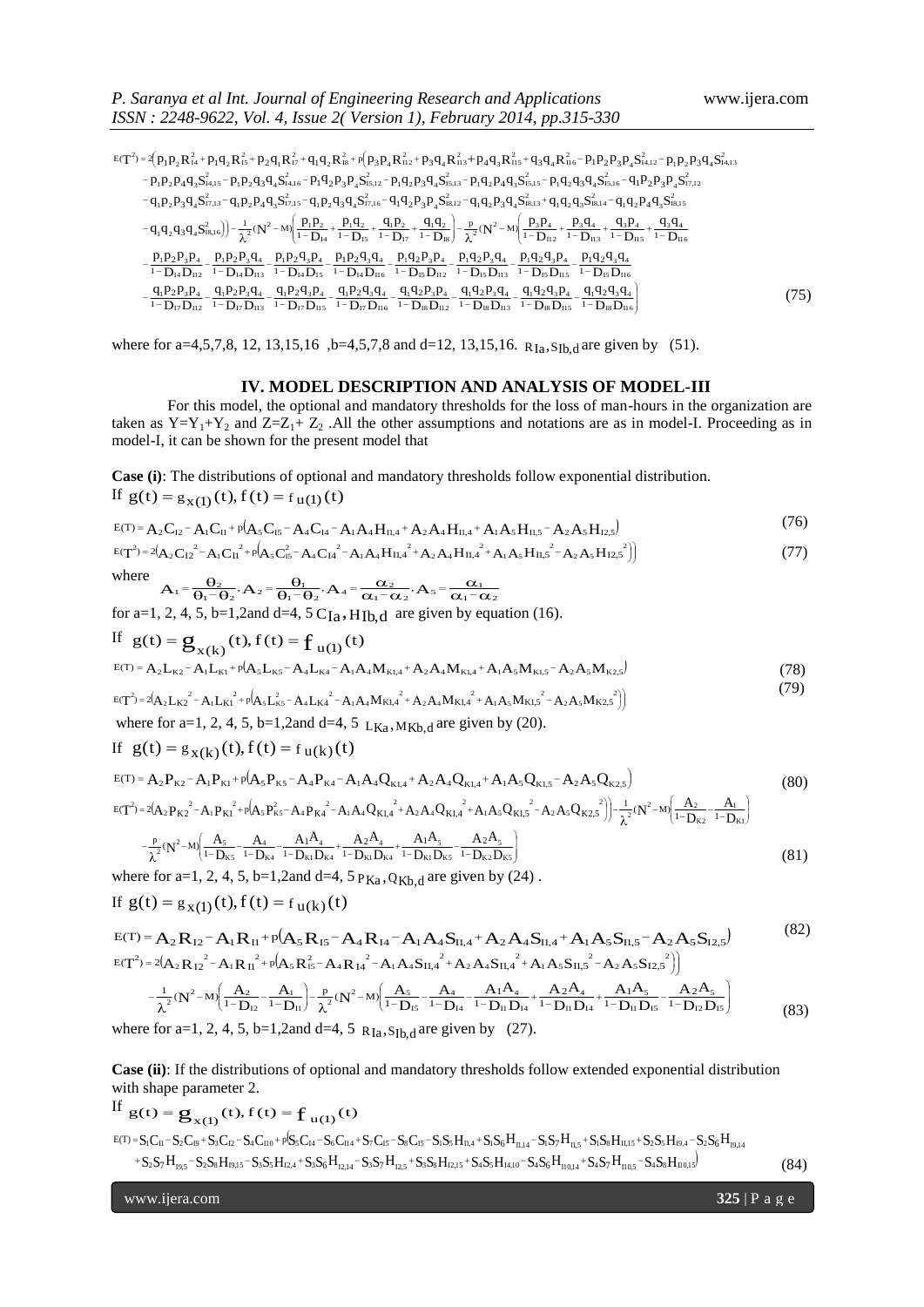F. sumup at min. *om* permin. *om* 880  
\n
$$
r_1^2 - 8r_0^2 + 8r_0^2 - 5r_0^2r_0^2 + 8r_0^2 - 8r_0^2r_0^2 - 8r_0^2r_0^2 - 8r_0^2r_0^2 - 8r_0^2r_0^2 - 8r_0^2r_0^2 - 8r_0^2r_0^2 - 8r_0^2r_0^2 - 8r_0^2r_0^2 - 8r_0^2r_0^2 - 8r_0^2r_0^2 - 8r_0^2r_0^2 - 8r_0^2r_0^2 - 8r_0^2r_0^2 - 8r_0^2r_0^2 - 8r_0^2r_0^2 - 8r_0^2r_0^2 - 8r_0^2r_0^2 - 8r_0^2r_0^2 - 8r_0^2r_0^2 - 8r_0^2r_0^2 - 8r_0^2r_0^2 - 8r_0^2r_0^2 - 8r_0^2r_0^2 - 8r_0^2r_0^2 - 8r_0^2r_0^2 - 8r_0^2r_0^2 - 8r_0^2r_0^2 - 8r_0^2r_0^2 - 8r_0^2r_0^2 - 8r_0^2r_0^2 - 8r_0^2r_0^2 - 8r_0^2r_0^2 - 8r_0^2r_0^2 - 8r_0^2r_0^2 - 8r_0^2r_0^2 - 8r_0^2r_0^2 - 8r_0^2r_0^2 - 8r_0^2r_0^2 - 8r_0^2r_0^2 - 8r_0^2r_0^2 - 8r_0^2r_0^2 - 8r_0^2r_0^2 - 8r_0^2r_0^2 - 8r_0^2r_0^2 - 8r_0^2r_0^2 - 8r_0^2r_0^2 - 8r_0^2r_0^2 - 8r_0^2r_0^2 - 8r_0^2r_0^2 - 8r_0^2r_0^2 - 8r_0^2r_0^2 - 8r_0^2r_0^2 - 8r_0^2
$$

If 
$$
g(t) = g_{x(1)}(t), f(t) = f_{u(k)}(t)
$$
  
\n
$$
g_{(T)} = S_{1}R_{11} - S_{2}R_{19} + S_{3}R_{12} - S_{4}R_{110} + p(S_{5}R_{14} - S_{6}R_{114} + S_{7}R_{15} - S_{8}R_{15} - S_{1}S_{5}S_{11,4} + S_{1}S_{6}S_{11,14} - S_{1}S_{7}S_{11,5} + S_{1}S_{8}S_{11,15} + S_{2}S_{5}S_{19,4} - S_{2}S_{6}S_{19,14} + S_{2}S_{7}S_{19,5} - S_{2}S_{8}S_{19,15} - S_{3}S_{5}S_{12,4} + S_{3}S_{6}S_{12,14} - S_{3}S_{7}S_{12,5} + S_{3}S_{8}S_{12,15} + S_{4}S_{5}S_{5}S_{14,10} - S_{4}S_{6}S_{110,14} + S_{4}S_{7}S_{10,5} - S_{4}S_{8}S_{110,15})
$$
\n
$$
g_{(T)} = 2(S_{1}R_{11}^{2} - S_{2}R_{19}^{2} + S_{3}R_{12}^{2} - S_{4}R_{110}^{2} + p(S_{5}R_{14}^{2} - S_{6}R_{114}^{2} + S_{7}R_{15}^{2} - S_{8}R_{15}^{2} - S_{1}S_{5}S_{11,4}^{2} + S_{1}S_{6}S_{11,14}^{2} - S_{1}S_{7}S_{11,5}^{2} + S_{1}S_{8}S_{11,15}^{2} + S_{2}S_{5}S_{19,4}^{2} - S_{2}S_{6}S_{19,14}^{2} + S_{2}S_{7}S_{19,5}^{2} - S_{2}S_{8}S_{19,15}^{2} - S_{5}S_{5}S_{12,4}^{2} + S_{5}S_{6}S_{12,14}^{2}
$$
\n
$$
-S_{3}S_{7}S_{12,5}^{2} + S_{3}S_{8}S_{12,15}^{2
$$

**Case (iii)**:The distributions of optional and the mandatory thresholds possess SCBZ property.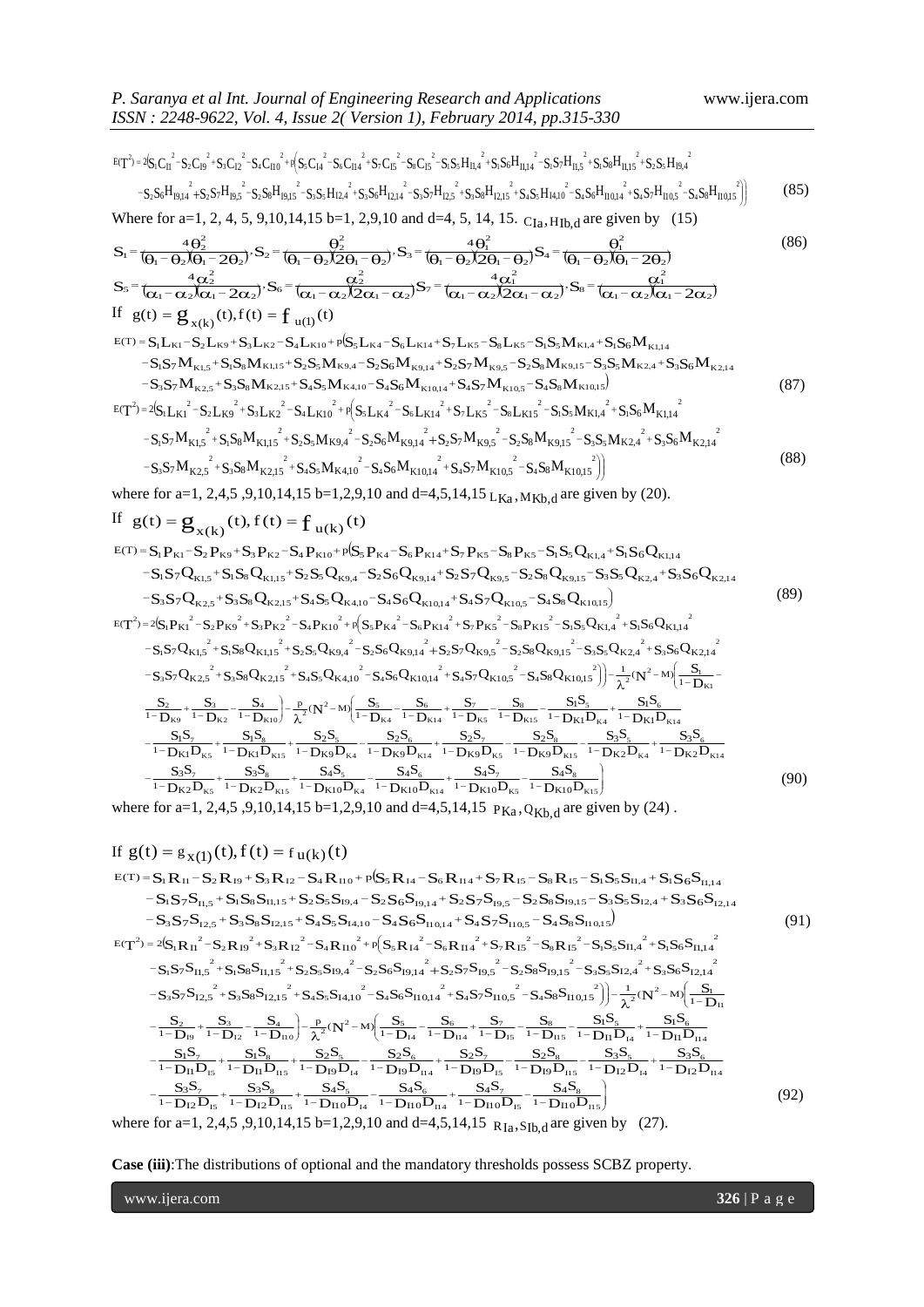If  $g(t) = g_{x(1)}(t), f(t) = f_{u(1)}(t)$  $(R_1+R_2)C_{11}-(R_3+R_4)C_{13}-(R_5+R_6)C_{16}+(R_7+R_8)C_{12}+p(R_9+R_{10})C_{19}+(R_{13}+R_{14})C_{11}-(R_{14}+R_{12})C_{14}+(R_{13}+R_{14})C_{15}+(R_{14}+R_{12})C_{16}$  $(R_{15}+R_{16})H_{114}$   $-R_{2}+R_{8}$   $(R_{0}+R_{10})H_{12,0}$   $+ (R_{12}+R_{14})H_{12,10}$   $- (R_{11}+R_{12})H_{12,11}$   $- (R_{15}+R_{16})H_{12,14}$  $(\overline{R}_{3}^+R_{4})(\overline{R}_{9}^+R_{10})\overline{H}_{13,9}^+ (\overline{R}_{13}^+R_{14})\overline{H}_{13,10}^+ (\overline{R}_{11}^+R_{12})\overline{H}_{13,11}^+ (\overline{R}_{11}^+R_{12})\overline{H}_{13,11}^- (\overline{R}_{13}^+R_{16})\overline{H}_{13,14}^+ + \overline{R}_{16}^+ (\overline{R}_{15}^+R_{16})\overline{H}_{13,14}^+ + \overline{R}_{16}^+ (\overline{R$  $R_{15}+R_{16}H_{11,14}-R_{15}+R_{18}H_{19}+R_{19}H_{12,9}+R_{15}+R_{14}H_{12,10}-R_{11}+R_{12}H_{12,11}-R_{15}+R_{16}H_{11}$  $\begin{array}{l} \rm R_1 + R_2)C_{11} - (R_8 + R_4)C_{13} - (R_5 + R_6)C_{16} + (R_7 + R_8)C_{12} + p(R_8 + R_{10})C_{19} + (R_{13} + R_{14})C_{110} \ \rm R_{11} + R_{12}C_{111} - (R_{15} + R_{16})C_{114} - (R_1 + R_2)(R_9 + R_{10})H_{11,9} + (R_{13} + R_{14})H_{11,10} - (R_{11} + R_{12})H_{11} \ \rm R_{15} + R_{16}$ + R<sub>2</sub>)C<sub>H</sub> - (R<sub>2</sub>+ R<sub>4</sub>)C<sub>13</sub>- (R<sub>5</sub>+ R<sub>6</sub>)C<sub>16</sub>+(R<sub>7</sub>+ R<sub>8</sub>)C<sub>12</sub>+p((R<sub>9</sub>+ R<sub>10</sub>)C<sub>19</sub>+ (R<sub>13</sub>+ R<sub>14</sub>)C<sub>H10</sub><br>11+ R12)C<sub>H1</sub> - (R15 + R16)C<sub>H4</sub> - (R<sub>1</sub>+ R<sub>2</sub>)(R<sub>9</sub> + R<sub>10</sub>)H<sub>H9</sub>+ (R<sub>13</sub>+ R14)H<sub>H1</sub>0 - (R<sub>11</sub>+ R12)H<sub>H111</sub><br>1  $\begin{array}{l} \displaystyle{S_{\textbf{X}(1)}(t), t(t) - \textbf{I}_{\textbf{u}(1)}(t) }\\ \displaystyle{S_{\textbf{X}(2)}[c_{11} - (R_{\textbf{2}}+R_{\textbf{4}})C_{13} - (R_{\textbf{5}}+R_{\textbf{6}})C_{16} + (R_{\textbf{7}}+R_{\textbf{8}})C_{12} + p((R_{\textbf{9}}+R_{\textbf{10}})C_{19} + (R_{\textbf{4}3}+R_{\textbf{14}})C_{\textbf{110}}\\ \displaystyle{S_{\textbf{11}} + R_{\$ 1  $g(t) = g_{x(1)}(t), f(t) = f_{u(1)}(t)$ <br>  $g(t) = (R_1 + R_2)C_{u} - (R_3 + R_4)C_{u} - (R_5 + R_6)C_{u} + (R_7 + R_8)C_{u} + p((R_9 + R_{u})C_{u} + (R_{u} + R_{u})C_{u} - (R_1 + R_{u} + R_{u})C_{u} - (R_1 + R_{u} + R_{u})C_{u} - (R_1 + R_{u} + R_{u})C_{u} - (R_1 + R_{u} + R_{u})C_{u} - (R_1 + R_{u} + R_{u})C_{u}$  $+({\bf R}_{12}+{\bf R}_{14}){\bf H}_{1610} - ({\bf R}_{11}+{\bf R}_{12}){\bf H}_{1611} - ({\bf R}_{15}+{\bf R}_{16})$  $-(R_{12}+R_{4})(R_{9}+R_{10})H_{12,0}+(R_{12}+R_{14})H_{12,10}-(R_{11}+R_{32})H_{12,11}-(R_{15}+R_{16})H_{12,14}+(R_{5}+R_{6})(R_{0}+R_{16})H_{12,14}$  $-(R_{15}+R_{16})H_{114}-(R_{7}+R_{8})(R_{9}+R_{19})H_{12.9}+(R_{12}+R_{14})H_{12.10}-(R_{11}+R_{12})H_{12.14}-(R_{15}+R_{16})H_{13.15}$  $=[R_{1}+R_{2})C_{11} - [R_{3}+R_{4})C_{13} - [R_{5}+R_{6})C_{16} + [R_{7}+R_{8}]C_{12} + p([R_{9}+R_{10})C_{19} + [R_{43}+R_{10}+R_{10}+R_{10}+R_{10}+R_{10}+R_{10}+R_{10}+R_{11}+R_{10}+R_{11}+R_{10}+R_{11}+R_{10}+R_{11}+R_{10}+R_{11}+R_{10}+R_{11}+R_{10}+R_{11}+R_{10}+R_{11}$  (93)  $(\mathbf{R}_{1}+\mathbf{R}_{2})\mathbf{C}_{11}^{2}-(\mathbf{R}_{3}+\mathbf{R}_{4})\mathbf{C}_{13}^{2}-(\mathbf{R}_{5}+\mathbf{R}_{6})\mathbf{C}_{16}^{2}+(\mathbf{R}_{7}+\mathbf{R}_{8})\mathbf{C}_{12}^{2}+p((\mathbf{R}_{9}+\mathbf{R}_{10})\mathbf{C}_{12}^{2})$  $({\bf R}_{13}+{\bf R}_{14}){\bf C}_{110}^2-({\bf R}_{11}+{\bf R}_{12}){\bf C}_{111}^2-({\bf R}_{15}+{\bf R}_{16}){\bf C}_{114}^2-({\bf R}_{1}+{\bf R}_{2})(\bar{\bf R}_{9}+{\bf R}_{10})$  $+(R_{13}+R_{14})H_{11,10}^2-(R_{11}+R_{12})H_{11,11}^2-(R_{15}+R_{16})H_{11,14}^2)-(R_7+R_8)(R_9+R_{10})$ +  $(R_{13} + R_{14})H_{11,10} - (R_{11} + R_{12})H_{11,11} - (R_{15} + R_{16})H_{11,14} - (R_{7} + R_{8})(R_{9} + R_{10})H_{12}$ <br>
+  $(R_{13} + R_{14})H_{12,10}^2 - (R_{11} + R_{12})H_{12,11}^2 - (R_{15} + R_{16})H_{12,14}^2) - (R_{3} + R_{4})(R_{9} + R_{10})H_{13}$ <br>
+  $(R_{13} + R_{14})H_{13,10}^2 - (R_{$  $+({R_{13}}+{R_{14}})H_{13,10}^2 -({R_{11}}+{R_{12}})H_{13,11}^2 -({R_{15}}+{R_{16}})H_{13,14}^2) +({R_{5}}+{R_{6}})(R_{9}+R_{10})H_{13,14}^2$  $(R_{13}+R_{14})H_{16,10}^2-(R_{11}+R_{12})H_{16,11}^2-(R_{15}+R_{16})H_{16,14}^2))$  $\bigg) \bigg)$  $+\big(\mathbf{R}_{13}+\mathbf{R}_{14}\big)\mathbf{H}_{16,10}^2-\big(\mathbf{R}_{11}+\mathbf{R}_{12}\big)\mathbf{H}_{16,11}^2-\big(\mathbf{R}_{15}+\mathbf{R}_{16}\big)\mathbf{H}_{16,14}^2\bigg)\bigg)$  $+({R_{13}}+{R_{14}})C_{110}^2-({R_{11}}+{R_{12}})C_{111}^2-({R_{15}}+{R_{16}})C_{114}^2-({R_{1}}+{R_{2}})(R_{9}+$  $=2({R_1+R_2})C_{11}^2-({R_3+R_4})C_{13}^2-({R_5+R_6})C_{16}^2+({R_7+R_8})C_{12}^2+{\rm p}({R_9+R_8})$  ${\rm (R_{13}+R_{14})H_{II,10}}^2 - {\rm (R_{11}+R_{12})H_{II,11}}^2 - {\rm (R_{15}+R_{16})H_{II,14}}^2 - {\rm (R_{7}+R_{8})({\rm (R_{9}+R_{10})H_{14}})}^2$  $R_{13}$ + $R_{14}$ ) $C_{110}$ <sup>2</sup> -  $(R_{11}$ + $R_{12}$ ) $C_{111}$ <sup>2</sup> -  $(R_{15}$ + $R_{16})C_{114}$ <sup>2</sup> -  $(R_{1}$ + $R_{2})$  $(R_{9}$ + $R_{10})H_{15}$  $T^2 = 2((R_1 + R_2)C_{11}^2 - (R_3 + R_4)C_{13}^2 - (R_5 + R_6)C_{16}^2 + (R_7 + R_8)C_{12}^2 + p((R_9 + R_{10})C_{16}^2 + R_9C_{17}^2 + q)(R_9 + R_9C_{18}^2 + R_9C_{19}^2 + R_9C_{10}^2 + R_9C_{10}^2 + R_9C_{10}^2 + R_9C_{10}C_{10}^2 + R_9C_{10}C_{10}^2 + R_9C_{10}C_{10}^2 + R_9C_{11$  $\frac{1}{100}$   $\frac{1}{100}$   $\frac{1}{100}$   $\frac{1}{100}$   $\frac{1}{100}$   $\frac{1}{100}$   $\frac{1}{100}$   $\frac{1}{100}$   $\frac{1}{100}$   $\frac{1}{100}$   $\frac{1}{100}$   $\frac{1}{100}$   $\frac{1}{100}$   $\frac{1}{100}$   $\frac{1}{100}$   $\frac{1}{100}$   $\frac{1}{100}$   $\frac{1}{100}$   $\frac{1$  $I_{1,10}^2 - (R_{11} + R_{12})C_{13} - (R_{15} + R_6)C_{16} + (R_7 + R_8)C_{12} + p((R_9 + R_{10})C_{19})$ <br>  $I_{1,10}^2 - (R_{11} + R_{12})C_{11} + (R_{15} + R_{16})C_{114} - (R_{11} + R_2)(R_9 + R_{10})H_{11,9}$ <br>  $I_{1,10}^2 - (R_{11} + R_{12})H_{11,11} - (R_{15} + R_{16})H_{11,14} - (R_7 + R_8)(R$  $\frac{1}{11}$  - (R<sub>3</sub> + R<sub>4</sub>)C<sub>13</sub><sup>2</sup> - (R<sub>5</sub> + R<sub>6</sub>)C<sub>16</sub><sup>2</sup> + (R<sub>7</sub> + R<sub>8</sub>)C<sub>12</sub><sup>2</sup> + p((R<sub>9</sub> + R<sub>10</sub>)C<sub>19</sub><sup>2</sup><br>  $\frac{1}{110}$  - (R<sub>11</sub> + R<sub>12</sub>)C<sub>11</sub><sup>2</sup> - (R<sub>15</sub> + R<sub>16</sub>)C<sub>114</sub><sup>2</sup> - (R<sub>1</sub> + R<sub>2</sub>)((R<sub>9</sub> + R<sub>10</sub>)H<sub>11,9</sub><sup>2</sup><br>  $\frac$  $\begin{aligned} &\frac{1}{2} \left( \mathbf{R}_{11} + \mathbf{R}_{12} \right) \mathbf{H}_{16,11} - \left( \mathbf{R}_{15} + \mathbf{R}_{16} \right) \mathbf{H}_{16,14} \right) \\ &\frac{1}{2} \left( \mathbf{R}_{3} + \mathbf{R}_{4} \right) \mathbf{C}_{13}^{-2} - \left( \mathbf{R}_{5} + \mathbf{R}_{6} \right) \mathbf{C}_{16}^{-2} + \left( \mathbf{R}_{7} + \mathbf{R}_{8} \right) \mathbf{C}_{12}^{-2} + p \left( \left( \mathbf{R$  $E(T^2) = 2((R_1 + R_2)C_{11}^2 - (R_3 + R_4)C_{13}^2 - (R_5 + R_6)C_{16}^2 + (R_7 + R_8)C_{12}^2 + p((R_9 + R_{10})C_{19}^2)$ 13 + R<sub>14</sub>)H<sub>12,10</sub> - (R<sub>11</sub>+ R<sub>12</sub>)H<sub>12,11</sub> - (R<sub>15</sub>+ R<sub>16</sub>)H<sub>12,14</sub> ) - (R<sub>3</sub> + R<sub>4</sub>)(R<sub>9</sub> + R<sub>10</sub>)H<sub>13,9</sub><br>
13 + R<sub>14</sub>)H<sub>13,10</sub><sup>2</sup> - (R<sub>11</sub>+ R<sub>12</sub>)H<sub>13,11</sub><sup>2</sup> - (R<sub>15</sub>+ R<sub>16</sub>)H<sub>13,14</sub><sup>2</sup> + (R<sub>5</sub> + R<sub>6</sub>)((R<sub>9</sub> + R<sub>10</sub>)H<sub></sub>  $\frac{2}{\pi}$  (x x )  $\frac{2}{\pi}$  (x x )  $\frac{2}{\pi}$  (x x )  $\frac{2}{\pi}$  (x x )  $\frac{2}{\pi}$  (x x )  $\frac{2}{\pi}$ 13 + R<sub>14</sub>) $C_{10}^2 - (R_{11} + R_{12})C_{11}^2 - (R_{15} + R_{16})C_{11}^2 - (R_1 + R_2)(R_9 + R_{10})H_{11,9}^2$ <br>
13 + R<sub>14</sub>) $H_{11,10}^2 - (R_{11} + R_{12})H_{11,11}^2 - (R_{15} + R_{16})H_{11,14}^2 - (R_7 + R_8)(R_9 + R_{10})$ <br>
13 + R<sub>14</sub>) $H_{12,10}^2 - (R_{11} + R_{12})H_{12,1$ 2 <sup>2</sup> + p(( $\mathbf{R}_9$  +  $\mathbf{R}_{10}$ )C<br>
2)( $\mathbf{R}_9$  +  $\mathbf{R}_{10}$ )H<sub>11</sub>,<br>
7 +  $\mathbf{R}_8$ )( $\mathbf{R}_9$  +  $\mathbf{R}_{10}$ ) 2  $C_{16}^{2}$  + (<br>  $R_{16}$ )C<br>  $C_{15}$  + R<sub>16</sub> 2  $R_4$ )C<sub>13</sub><br>  $+ R_{12}$ )C<br>  $+ R_{12}$ <br>  $+ R_{12}$ 2  $R_1 + R_2$ <br>
13 + R<sub>14</sub><br>
13 + R<sub>14</sub>  $\frac{3}{2}$  $\sum_{12}$  2 + p(( $\mathbf{R}_9$  +  $\mathbf{R}_1$ <br>  $\sum_{i=1}^{3}$  +  $\mathbf{R}_2$ )( $\mathbf{R}_9$  +  $\mathbf{R}_{10}$ <br>  $\sum_{i=1}^{3}$  =  $\sum_{i=1}^{3}$  +  $\mathbf{R}_1$ )  $\frac{1}{2}$  $R_6$ )C<sub>16</sub><sup>2</sup><br>
15<sup>+</sup> R<sub>16</sub><br>
(**p** + **t**  $\overline{2}$ +  $R_4$ )C<sub>1</sub><br><sub>11</sub> +  $R_{12}$ <br>P + P 2  $R_1 + R_2$ <br>  $13 + R_{14}$ <br>  $+ R_1$ 2  $9 + R_{10}$ <br> $9 + R_{10}$ <br> $R_{10}$ <sup>2</sup>) = 2(( $R_1 + R_2$ ) $C_{11}^2 - (R_3 + R_4)C_{13}^2 - (R_5 + R_6)C_{16}^2 + (R_7 + R_8)C_{12}^2$  (94) where for a=1, 2, 3,6,9,10,11,14 b=1, 2,3,6and d=9,10,11,14.  $C_{Ia}$ ,  $H_{Ib}$ , are given by (39).  $\delta_1 + \mu_1 p_1 p_2$   $\delta_2 + \mu_2 p_1 p_2$   $\delta_3 + \mu_3 p_1 p_2$   $\delta_4 + \mu_2 p_1 p_2$   $\delta_5 + \mu_3 p_1 q_2$   $\delta_6 + \mu_2 q_1 p_2$  $(\delta_0 - \delta_2 + \mu_1 - \mu_2)^{N-2}$   $(n_1 - \delta_2 - \mu_2)^{N-1}$  $\delta$ <sub>2</sub>+u<sub>2</sub>b  $(\delta_1-\delta_2+\mu_1-\mu_2)^{T-4}$   $(\delta_1-\mu_2+\mu_1)^T$  $\delta$ -tu $\alpha$  $(n - \delta_2 - \mu_2)^{1}$   $(1 - n_2)$ (Տ. + u. lp  $(\delta_1 + \mu_1 - \eta_2)^{1.18}$   $(\eta_1 - \eta_2)^{1.1}$  $\delta_2$ + $\mu$ <sub>o</sub>lp  $\left( \delta_2 - \delta_4 + \mu_2 - \mu_1 \right)^{1 \times 10}$   $\left( \eta_2 - \delta_4 - \mu_1 \right)^{11}$  $\delta_4$ +u.h  $\left[\delta_{2} - \delta_{4} + \mu_{2} - \mu_{1}\right]^{1}$   $\left[\delta_{2} - \mu_{1} + \mu_{2}\right]$  $\delta_2$ +u, a  $(\delta_2 - n. + \mu)$ <sup>N<sub>14</sub>  $(n, -n.)^T$ </sup>  $\delta_4$ +u.b  $(\eta_3 - \delta_4 - \mu_4)$ <sup>,  $\mathbf{K}_{16} = (\eta_3 - \eta_4)$ </sup>  $\overline{\mathsf{n}}_{\scriptscriptstyle{A}}$  $\sqrt{\eta_3-\delta_4-\mu_4}$  $\delta_4$ + $\mu$  $\overline{\mathfrak{m}_\mathrm{a}\text{-}\mathfrak{n}_\mathrm{a}}$  $\mathbf{m}$  $\overline{\delta_3 - \eta_4 + \mu_3}$  $\delta_3$ + $\mu$ <sub>3</sub>  $\sqrt{\delta_3 - \eta_4 + \mu_3}$  $\ddot{\eta}_{_4}$  $\sqrt{\delta_3-\delta_4+\mu_3-\mu_4}$  $\delta_4 + \mu$  $\sqrt{\eta_3 - \delta_4 - \mu_4}$  $\eta_{\scriptscriptstyle 3}$  $\overline{\delta_3} - \overline{\delta_4} + \mu_3 - \mu_4$  $\delta_3$ + $\mu$ <sub>3</sub>  $\overline{\eta_{\scriptscriptstyle1}-\eta_{\scriptscriptstyle2}}$  $\eta_{\rm r}$  $\overline{\delta_1^+\mu_1^-\eta_2^+}$  $\dot{\delta}_1 + \mu_1$ (ղ,−ղ,  $\eta$ ,  $(\eta_1 - \delta_2 - \mu_2)$  $\delta_2$ + $\mu_{_2}$  $\delta_1 - \eta_2 + \mu_1$  $\eta$ ,  $\delta_1 - \delta_2 + \mu_1 - \mu_2$  $\delta_2$ + $\mu_{_2}$  $\overline{\eta_1-\delta_2-\mu_2}$  $\eta_{\rm r}$  $\delta_1 - \delta_2 + \mu_1 - \mu_2$  $\delta_1$ + $\mu_1$  $-\frac{\mu_{4}/\mu_{4}\mu_{3}}{\lambda_{4}-\mu_{4}}$ ,  $R_{16} = \frac{\mu_{4}\mu_{3}}{m_{2}-\mu_{4}}$  $+\mu_3\overline{Q_4P_3}R_{14} = \frac{\eta_3q_3q_4}{\eta_2-\eta_1}R_{15} = \frac{(\delta_4+\delta_5)}{\eta_3-\eta_2}$  $=\frac{6^{3}}{1}$  $-\frac{\kappa_4 \cdot \kappa_4 \cdot \kappa_3 \cdot \kappa_4}{-\kappa_4 + \mu_3 - \mu_4}$ ,  $R_{12} = \frac{\kappa_4 \cdot \kappa_3 \cdot \kappa_4}{(\kappa_3 - \mu_1 + \mu_2)}$  $\frac{(\delta_3 + \mu_3)p_3p_4}{(\delta_4 + \mu_5 - \mu_6)}R_{10} = \frac{\eta_3 q_3 p_4}{(\eta_3 - \delta_4 - \mu_6)}R_{11} = \frac{(\delta_4 + \mu_5 - \mu_6)}{(\delta_3 - \delta_6)}$ +  $\mu_1$   $p_1 q_2$ <br>+  $\mu_2$  -  $n_3$   $R_8$  =  $\frac{n_1 q_1 q_2}{n_1 n_2}$   $R_9$  =  $\frac{8a_3 + b_4}{8a_3 n_3 n_4}$  $=\frac{6}{1}$  $\frac{F_{2}/T_{1}F_{2}}{-\delta_{2}-\mu_{2}}$ ,  $R_{6} = \frac{12T_{1}}{(n_{1}-\mu_{1})}$  $\left(\frac{S_2 + \mu_2}{P_1 P_2}\right)$ <br>-  $S_3 + \mu_1 - \mu_2$   $R_4 = \frac{\eta_2 p_1 q_2}{\left(S_1 - \eta_2 + \mu_1\right)} R_5 = \frac{\left(S_2 + \mu_2\right)}{\eta_1 - \eta_2}$  $\frac{S_1 + \mu_1 p_1 p_2}{S_2 + \mu_1 - \mu_2}$   $R_2 = \frac{\eta_1 q_1 p_2}{\eta_1 - \delta_2 - \mu_2}$   $R_3 = \frac{S_2 + \mu_2}{S_1 - \delta_2}$  $= +\frac{6}{1}$ 3 4  $4\frac{4}{3}\frac{4}{4}$  $\frac{1}{16}$  $3 - 04 - \mu_4$  $4 \mu_4$ / $P_4$  $q_3$  $\frac{1}{15}$  $3 - 14$ 3 **43 4**  $-8$ <br> $-14$  $3 - 1$ <sub>4</sub>  $\mu$ <sub>3</sub>  $3 \text{ }\mu_3 \mu_4 \mu_3$  $\frac{1}{3}$  $3 - 11_4$  $4P_3$  4  $R_{0}$  $3$  –  $O_4$  –  $\mu$ <sub>3</sub> –  $\mu$ <sub>4</sub>  $4 \frac{1}{4} \frac{\mu_4}{\mu_3 \mu_4}$  $\frac{1}{2}$ <br>11  $3 - 04 - \mu_4$  $3\frac{4}{3}P_4$  $\frac{p_1}{p_2}$  $3^{\circ}$  04  $^{\circ}$   $\mu$ <sub>3</sub>  $^{\circ}$   $\mu$ <sub>4</sub>  $\frac{1}{2} \frac{q_1 q_2}{q_1 - q_2}$ ,  $R_9 = \frac{163 + \mu_3 p_3 p_4}{(83 - \delta_4 + \mu_3 - \mu_4)}$  $\frac{1 + \mu_1 \mu_1 \mu_2}{\mu_1 + \mu_1 - \eta_2}$ ,  $R_8 = \frac{\mu_1 \mu_1 \mu_2}{\mu_1 - \eta_2}$  $7 = \frac{Q_1 + \mu_1 / P_1 Q_2}{S_1 + \mu_2 Q_2}$  $\mathbf{1}$   $\mathbf{1}_2$  $\frac{1}{2}$   $\frac{\mu_2}{4_1}$   $\frac{\mu_2}{2}$   $\frac{\mu_2}{4_1}$   $\frac{\mu_2}{2}$   $\frac{\mu_2}{4_1}$   $\frac{\mu_2}{4_1}$   $\frac{\mu_2}{4_1}$  $\left(\frac{\mathbf{u}_2 \mathbf{p}_1 \mathbf{q}_2}{\mathbf{u}_1 - \mathbf{p}_2 + \mathbf{\mu}_1}\right) \mathbf{R}_5 = \frac{(\mathbf{v}_2 + \mathbf{\mu}_2) \mathbf{q}_1 \mathbf{p}_2}{(\mathbf{p}_1 - \mathbf{\delta}_2 - \mathbf{\mu}_2)}$  $\left(\frac{1}{2} + \frac{\mu_2}{\mu_1 - \mu_2}\right)$ ,  $R_4 = \frac{1}{2} + \frac{1}{2} + \frac{1}{2}$  $\frac{11_1q_1p_2}{q_1-\delta_2-\mu_2}$ ,  $R_3 = \frac{Q_2+\mu_2}{Q_1-\delta_2+\mu_1-\mu_2}$  $\frac{1}{\sqrt{1-\delta_2+\mu_1-\mu_2}}$   $\frac{1}{\sqrt{1-\delta_2+\mu_1-\mu_2}}$   $\frac{1}{\sqrt{1-\delta_2-\mu_1-\mu_2}}$  $1 = \frac{Q_1 + \mu_1}{Q_2 - Q_1 + \mu_2}$  $R_{13} = \frac{{\left( {\delta _3 + \mu _3 } \right)}\eta _4 \overline{p}_3}{{\left( {\kappa _3 - \mu _1 + 1} \right)}R_{14}} = \frac{{\eta _3 q_3 \overline{q}_4}}{{\left( {\kappa _3 - \mu _1 } \right)}R_{15}} = \frac{{\left( {\delta _4 + \mu _4 } \right)}\overline{p}_4 \overline{q}_3}{{\left( {\kappa _3 - \kappa _2 + 1} \right)}^3}R_{16} = \frac{{\eta _4 \overline{q}_3 \overline{q}_4 }}{{\left( {\kappa _3 - \kappa _1 } \right)}}$  $R_7 = \frac{\left(\delta_1 + \mu_1\right)p_1q_2}{\left(s_1 + \mu_1\right)p_1q_2}$ <br> $R_8 = \frac{\eta_1q_1q_2}{\left(p_1 - p_1\right)}$ <br> $R_9 = \frac{\left(\delta_3 + \mu_3\right)p_3p_4}{\left(s_2 - s_1 + \mu_1 - \mu_1\right)}$ <br> $R_{10} = \frac{\eta_3q_3p_4}{\left(p_1 - s_1\right)}$ <br> $R_{11} = \frac{\left(\delta_4 + \mu_4\right)p_3p_4}{\left(s_2 - s_1 + \mu_1 - \mu_1\right)}$ <br> $R_{$  $R_1 = \frac{\left(\delta_1 + \mu_1\right)p_1p_2}{\left(s - s + \mu_1 - \mu_1\right)}$ <br> $R_2 = \frac{\eta_1q_1p_2}{\left(n - s - \mu_1\right)}$ <br> $R_3 = \frac{\left(\delta_2 + \mu_2\right)p_1p_2}{\left(s - s + \mu_1 - \mu_1\right)}$ <br> $R_4 = \frac{\eta_2p_1q_2}{\left(s - n + \mu_1\right)}$ <br> $R_5 = \frac{\left(\delta_2 + \mu_2\right)q_1p_2}{\left(n - s - \mu_1\right)}$ <br> $R_6 = \frac{\eta_2q_1q_2}{$  $R_{15} = \frac{64}{1} = \frac{124}{1}$ , 3  $R_7 = \frac{V_1}{V_2} + \frac{V_2}{V_1} + \frac{V_3}{V_2} + \frac{V_4}{V_3} + \frac{V_5}{V_4} + \frac{V_6}{V_5} + \frac{V_7}{V_5} + \frac{V_8}{V_5} + \frac{V_9}{V_5} + \frac{V_9}{V_6} + \frac{V_1}{V_6} + \frac{V_1}{V_6} + \frac{V_1}{V_6} + \frac{V_1}{V_6} + \frac{V_1}{V_6} + \frac{V_1}{V_6} + \frac{V_1}{V_6} + \frac{V_1}{V_6} +$ ,  $R_2 = f(\frac{1}{2})^2 R_1 = f(\frac{1}{2})^2 R_2 = f(\frac{1}{2})^2 R_1 = f(\frac{1}{2})^2 R_2 = f(\frac{1}{2})^2 R_2 = f(\frac{1}{2})^2 R_1 = f(\frac{1}{2})^2 R_2 = f(\frac{1}{2})^2 R_1 = f(\frac{1}{2})^2 R_2 = f(\frac{1}{2})^2 R_1 = f(\frac{1}{2})^2 R_2 = f(\frac{1}{2})^2 R_1 = f(\frac{1}{2})^2 R_1 = f(\frac{1}{2})^2 R_1 = f(\frac{1}{2})^2 R_1 = f(\frac{$  (95) If  $g(t) = g_{x(k)}(t), f(t) = f_{u(1)}(t)$  $(\mathbf{R}_1 + \mathbf{R}_2) \mathbf{L}_{\mathbf{K}1} - (\mathbf{R}_3 + \mathbf{R}_4) \mathbf{L}_{\mathbf{K}3} - (\mathbf{R}_5 + \mathbf{R}_6) \mathbf{L}_{\mathbf{K}6} + (\mathbf{R}_7 + \mathbf{R}_3) \mathbf{L}_{\mathbf{K}2} + p (\mathbf{R}_9 + \mathbf{R}_{10}) \mathbf{L}_{\mathbf{K}9} + (\mathbf{R}_{13} + \mathbf{R}_{14}) \mathbf{L}_{\mathbf{K}1} + (\mathbf{R}_{14} + \mathbf{R}_{15}) \mathbf{L}_{\mathbf{$  $(R_{15}+R_{16})W_{K114} - (\tilde{R}_{7}+R_{8})(\tilde{R}_{9}+R_{19})W_{K29} + (\tilde{R}_{13}+R_{14})W_{K210} - (\tilde{R}_{11}+R_{12})W_{K211} - (\tilde{R}_{15}+R_{16})W_{K214})$  $R_{3}+R_{4}$  ( $R_{9}+R_{10}$ )  $M_{K3,9}+R_{13}+R_{14}$ )  $M_{K3,10}-R_{11}+R_{12}$ )  $M_{K3,11}-R_{15}+R_{16}$  ( $K_{15}+R_{16}$ )  $M_{K3,14}$ )<br> $R_{5}+R_{6}$  ( $R_{9}+R_{10}$ )  $M_{K6,9}+R_{13}+R_{14}$ )  $M_{K6,10}-R_{11}+R_{12}$ )  $M_{K6,11}-R_{15}+R_{16}$  ( $M$  $R_{15} + R_{16}M_{K1,14} + (R_7 + R_8)(R_9 + R_{10})M_{K2,9} + (R_{13} + R_{14})M_{K2,10} - (R_{11} + R_{12})M_{K2,11} - (R_{15} + R_{16})M_{K2,11}$  $R_1 + R_2$ ) $L_{K11} - (R_3 + R_4)L_{K3} - (R_5 + R_6)L_{K6} + (R_7 + R_8)L_{K2} + p((R_9 + R_{10})L_{K9} + (R_{13} + R_{14})L_{K10} - (R_{11} + R_{12})L_{K11} - (R_{15} + R_{16})L_{K14} - (R_1 + R_2)(R_9 + R_{10})M_{K1,9} + (R_{13} + R_{14})M_{K1,10} - (R_{11} + R_{12})M_{K1,14} - (R_7 + R_8)(R_9 + R_{10})M$  $\begin{array}{l} {}_{1}+R_{2})L_{\mathrm{K}1} -{}_{2}+R_{4}L_{\mathrm{K}3} -{}_{3}+R_{6}L_{\mathrm{K}6} +{}_{3}+R_{7}L_{\mathrm{K}2} -{}_{4}+R_{8}L_{\mathrm{K}2} \\ {}_{11}+R_{12})L_{\mathrm{K}11} -{}_{3}+R_{15}L_{\mathrm{K}14} -{}_{3}+R_{16}L_{\mathrm{K}14} \\ {}_{15}+R_{16}M_{\mathrm{K}1,14} -{}_{3}+R_{16}L_{\mathrm{K}2} \\ {}_{15}+R_{16$  $\begin{array}{l} =\mathbf{g}_{\mathbf{x}(k)}(t), t(t)=\mathbf{I}_{\mathbf{u}(1)}(t)\\ +R_{2})L_{\mathbf{K}1}-(\mathbf{R}_{3}+\mathbf{R}_{4})L_{\mathbf{K}3}-(\mathbf{R}_{5}+\mathbf{R}_{6})L_{\mathbf{K}6}+(\mathbf{R}_{7}+\mathbf{R}_{8})L_{\mathbf{K}2}+p([\mathbf{R}_{9}+\mathbf{R}_{10})L_{\mathbf{K}9}+(\mathbf{R}_{13}+\mathbf{R}_{14})L_{\mathbf{K}10}\\ +\mathbf{R}_{12}L_{\mathbf{K}11}-(\mathbf$ 1 1  $g(t) = g_{x(k)}(t), f(t) = f_{u(1)}(t)$ <br>  $F(t) = g_{x(k)}(t), f(t) = f_{u(1)}(t)$ <br>  $F(t) = (R_1 + R_2)I_{xk1} - (R_3 + R_4)I_{xk3} - (R_5 + R_6)I_{xk6} + (R_7 + R_8)I_{xk2} + p((R_9 + R_{10})I_{xk9} + (R_{13} + R_{14})I_{xk10} - (R_{11} + R_{12})I_{xk11} - (R_{15} + R_{16})I_{xk14} - (R_1 + R_2)I_{x$  $+({\bf R}_{5}+{\bf R}_{6})({\bf R}_{9}+{\bf R}_{10}){\bf M}_{K6.9}+({\bf R}_{13}+{\bf R}_{14}){\bf M}_{K6.19} -({\bf R}_{11}+{\bf R}_{12}){\bf M}_{K6.11} -({\bf R}_{15}+{\bf R}_{16})$  $-(R_{15}+R_{4})(R_{9}+R_{10})M_{K39}+(R_{13}+R_{14})M_{K310}-(R_{11}+R_{12})M_{K311}-(R_{15}+R_{16})M_{K311}$  $-(R_{15}+R_{16})W_{K114} - (\tilde{R}_{7}+R_{8})(\tilde{R}_{9}+R_{19})W_{K2.9} + (\tilde{R}_{12}+R_{14})W_{K2.19} - (\tilde{R}_{11}+R_{12})W_{K2.11} - (\tilde{R}_{15}+R_{16})W_{K2.11}$  $=[R_{1}+R_{2})I_{\nu\kappa1} - [R_{3}+R_{4}]L_{\kappa3} - [R_{5}+R_{6}]L_{\kappa6} + [R_{7}+R_{8}]L_{\kappa2} + p([R_{9}+R_{10}]L_{\kappa9} + [R_{13}+R_{10}]L_{\kappa1} - [R_{11}+R_{10}]L_{\kappa10} + [R_{11}+R_{11}]L_{\kappa10} - [R_{11}+R_{10}]L_{\kappa11} - [R_{11}+R_{10}]L_{\kappa11} - [R_{11}+R_{11}]L_{\kappa11} - [$  (96)  $(\mathbf{R}_1 + \mathbf{R}_2)$  $\mathbf{I}_{\mathcal{K}1} - (\mathbf{R}_2 + \mathbf{R}_3)$  $\mathbf{I}_{\mathcal{K}2} + (\mathbf{R}_3 + \mathbf{R}_4)$  $\mathbf{I}_{\mathcal{K}6} + (\mathbf{R}_7 + \mathbf{R}_8)$  $\mathbf{I}_{\mathcal{K}6} + (\mathbf{R}_7 + \mathbf{R}_9)$  $\mathbf{I}_{\mathcal{K}2} + p(\mathbf{R}_8 + \mathbf{R}_{10})$  $\mathbf{I}_{\mathcal{K}0} + (\mathbf{R}_{12} + \mathbf{R}_{13})$  $-(R_{15}+R_{16})L_{K14}^2-(R_1+R_2)(R_9+R_{10})M_{K1,9}^2+(R_{13}+R_{14})M_{K1,10}^2-(R_{11}+R_{12})M_{K1,11}^2-(R_{15}+R_{16})M_{K1,14})^2$  $-\left(\mathbf{R}_{7}+\mathbf{R}_{8}\right)\left(\mathbf{R}_{9}+\mathbf{R}_{10}\right)\mathbf{M}_{K2,9}^{2}+\left(\mathbf{R}_{13}+\mathbf{R}_{14}\right)\mathbf{M}_{K2,10}^{2}-\left(\mathbf{R}_{11}+\mathbf{R}_{12}\right)\mathbf{M}_{K2,11}^{2}-\left(\mathbf{R}_{15}+\mathbf{R}_{16}\right)\mathbf{M}_{K2,14}^{2}\right)$  $-\left(\mathbf{R}_3 + \mathbf{R}_4\right)\left(\mathbf{R}_9 + \mathbf{R}_{10}\right)\mathbf{M}_{K3,9}^2 + \left(\mathbf{R}_{13} + \mathbf{R}_{14}\right)\mathbf{M}_{K3,10}^2 - \left(\mathbf{R}_{11} + \mathbf{R}_{12}\right)\mathbf{M}_{K3,11}^2 - \left(\mathbf{R}_{15} + \mathbf{R}_{16}\right)\mathbf{M}_{K3,14}^2\right)$  $(R_5 + R_6)(R_9 + R_{10})M_{K6,9}^2 + (R_{13} + R_{14})M_{K6,10}^2 - (R_{11} + R_{12})M_{K6,11}^2 - (R_{15} + R_{16})M_{K6,14}^2)]$  $\bigg)$  $+\big(R_5+R_6\big)(R_9+R_{10})M_{K6,9}^2+\big(R_{13}+R_{14}\big)M_{K6,10}^2-\big(R_{11}+R_{12}\big)M_{K6,11}^2-\big(R_{15}+R_{16}\big)M_{K6,14}^2\big)\big)$  $=2(\mathbf{R}_{1}+\mathbf{R}_{2})\mathbf{I}_{1}\mathbf{I}_{2}\mathbf{I}_{3}+\mathbf{R}_{3}\mathbf{I}_{2}\mathbf{I}_{3}\mathbf{I}_{4}\mathbf{I}_{5}+\mathbf{R}_{4}\mathbf{I}_{1}\mathbf{I}_{5}\mathbf{I}_{6}+\mathbf{R}_{6}\mathbf{I}_{1}\mathbf{I}_{6}\mathbf{I}_{7}\mathbf{I}_{8}\mathbf{I}_{8}\mathbf{I}_{9}\mathbf{I}_{10}\mathbf{I}_{10}\mathbf{I}_{10}\mathbf{I}_{10}\mathbf{I}_{10}\mathbf{I}_{10}\mathbf{I}_{10}\mathbf{I}_{10}\math$  $R_{15}+R_{16}L_{K14}^2-(R_1+R_2)(R_9+R_{10})M_{K1,9}^2+(R_{13}+R_{14})M_{K1,10}^2-(R_{11}+R_{12})M_{K1,11}^2-(R_{15}+R_{16})M_{K1,11}^2$ T<sup>2</sup>) = 2((R<sub>1</sub> + R<sub>2</sub>)L<sub>K1</sub><sup>2</sup> - (R<sub>3</sub> + R<sub>4</sub>)L<sub>K3</sub><sup>2</sup> - (R<sub>5</sub> + R<sub>10</sub>)L<sub>K6</sub><sup>2</sup> + (R<sub>7</sub> + R<sub>2</sub>)L<sub>K2</sub><sup>2</sup> + p((R<sub>9</sub> + R<sub>10</sub>)L<sub>K9</sub><sup>2</sup> + (R<sub>13</sub> + R<sub>14</sub>)L<sub>K10</sub><sup>2</sup> - (R<sub>14</sub> + R<sub>14</sub>)L<sub>K10</sub><sup>2</sup> - (R<sub>14</sub> + R<sub>14</sub>)L<sub>K10</sub><sup>2</sup> - (R<sub>14</sub>  $K_1 + R_2 + R_3 + R_{10} + R_{10} + R_{12} + R_{13} + R_{14} + R_{12}$ <br>  $K_1 + R_2 + R_3 + R_{10} + R_{12} + R_{13} + R_{14} + R_{12}$ <br>  $K_2 + R_3 + R_4 + R_5 + R_{10} + R_{13} + R_{14} + R_{14} + R_{12}$ <br>  $K_3 + R_4 + R_5 + R_{10} + R_{12} + R_{13} + R_{14} + R_{14} + R_{13}$ <br>  $K_3 + R_4 + R_5 + R_{10} + R_{12} +$ 5+R<sub>6</sub> $\sqrt{(R_9+R_{10})}$  $N_{K6,9}$ + $(R_{13}+R_{14})$  $N_{K6,10}$  - $(R_{11}+R_{12})$  $N_{K6,11}$  - $(R_{15}+R_{16})$ <br>  $R_1+R_2$  $L_{K1}^2$  - $(R_3+R_4)$  $L_{K3}^2$  - $(R_5+R_6)$  $L_{K6}^2$  + $(R_7+R_8)$  $L_{K2}^2$  + $p$  $((R_9+R_{10})$  $L_{K9}^2$  + $(R_{13}$ <br>  $R_16)$  $W_{K1,14} = (K_7 + K_8)(K_9 + K_{19})W_{K2,9} + (K_{13} + K_{14})W_{K2,10} - (K_{11} + K_{12})W_{K2,11} - (K_{15} + K_{16})W_{K3,14})$ <br>  $K_9 + R_{10}M_{K6,9} + (R_{13} + R_{14})M_{K6,10} - (R_{11} + R_{12})M_{K6,11} - (R_{15} + R_{16})M_{K6,14})$ <br>  $K_1^2 - (R_3 + R_4)L_{K3}^2 - (R_5 + R_6)L_{K6}^$  $\begin{array}{l} -(\mathbf{R}_{11}+\mathbf{R}_{12})\mathbf{L}_{K11}-(\mathbf{R}_{15}+\mathbf{R}_{16})\mathbf{L}_{K14}-(\mathbf{R}_{11}+\mathbf{R}_{2})(\mathbf{R}_{9}+\mathbf{R}_{10})\mathbf{M}_{K1,9}+(\mathbf{R}_{13}+\mathbf{R}_{14})\mathbf{M}_{K1,10}-(\mathbf{R}_{11}+\mathbf{R}_{12})\mathbf{M}_{K1,11} \\
-(\mathbf{R}_{15}+\mathbf{R}_{16})\mathbf{M}_{K1,14}-(\mathbf{R}_{7}+\mathbf{R}_{8$ 2  $(R_{12})M$ <br> $(15 + R_{16})$ <br> $(15 + R_{16})$ 2 +  $R_{14}$ )M<br> $(11 + R_{12})$ <br> $(11 + R_{12})$ 2 +  $R_{10}$ )<br>  $R_{13}$  +  $R_{14}$ <br>  $R_{13}$  +  $R_{14}$ 2 15 +  $R_{16}L_{K14}^{2-1}$ <br>
7 +  $R_8/(R_9 + R_{10})$ <br>
3 +  $R_4/(R_9 + R_{10})$ 2  $\frac{1}{\text{R}_{\text{K6,14}}}$ <br>  $\text{R}_{\text{14}}$ <br>  $\text{R}_{\text{15}}$  +  $\text{R}_{\text{16}}$ 2  $R_{6,11} = \begin{cases} 1 \\ 0 \end{cases}$ <br>  $R_{9} + R_{10}$ <br>  $R_{11} + R_{12}$ 2  $^{1,10}_{5,10}$   $(R_7 + R_8)$ <br> $^{13}$   $R_1 + R_1$ 2  $\frac{1}{2}$ <br>  $\frac{1}{2}$ <br>  $\frac{1}{2}$ <br>  $\frac{1}{2}$ <br>  $\frac{1}{2}$ <br>  $\frac{1}{2}$ <br>  $\frac{1}{2}$ <br>  $\frac{1}{2}$ <br>  $\frac{1}{2}$ <br>  $\frac{1}{2}$ <br>  $\frac{1}{2}$ <br>  $\frac{1}{2}$ 2  $1.3 + R_6$ <br>  $R_1 + R_2$ <br>  $1.5 + R_1$ <br>  $1.5 + R_1$  $e^{2}=2((R_{1}+R_{2})L_{K1}^{2}-(R_{3}+R_{4})L_{K3}^{2}-(R_{5}+R_{6})L_{K6}^{2}+(R_{7}+R_{8})L_{K2}^{2}+p((R_{9}+R_{10})L_{K9}^{2}+(R_{13}+R_{14})L_{K10}^{2}-(R_{11}+R_{12})L_{K11}^{2}$  (97) where for a=1, 2, 3,6,9,10,11,14 b=1, 2,3,6and d=9,10,11,14 L<sub>Ka</sub>, M<sub>Kb</sub>,d are given by (44).<br>
If g(t) = g<sub>x(k)</sub>(t), f(t) = f<sub>u(k)</sub>(t)<br>  $E(T) = (R_1 + R_2)P_{K1} - (R_3 + R_4)P_{K3} - (R_5 + R_6)P_{K6} + (R_7 + R_8)P_{K2} + p((R_9 + R_{10})P_{K9} + (R_{$ If  $g(t) = g_{x(k)}(t)$ ,  $f(t) = f_{u(k)}(t)$ 

$$
\begin{array}{ll}\n\text{If } g(t) = g_{X(k)}(t), f(t) = f_{u(k)}(t) \\
E(T) = \left(R_{1}+R_{2}\right)P_{K1} - \left(R_{3}+R_{4}\right)P_{K3} - \left(R_{5}+R_{6}\right)P_{K6} + \left(R_{7}+R_{8}\right)P_{K2} + p\left(\left(R_{9}+R_{10}\right)P_{K9} + \left(R_{13}+R_{14}\right)P_{K10} \\
- \left(R_{11}+R_{12}\right)P_{K11} - \left(R_{15}+R_{16}\right)P_{K14} - \left(R_{1}+R_{2}\right)\left(R_{9}+R_{10}\right)Q_{K1,9} + \left(R_{13}+R_{14}\right)Q_{K1,10} - \left(R_{11}+R_{12}\right)Q_{K1,11} \\
- \left(R_{15}+R_{16}\right)Q_{K1,14}\right) - \left(R_{7}+R_{8}\right)\left(R_{9}+R_{10}\right)Q_{K2,9} + \left(R_{13}+R_{14}\right)Q_{K2,10} - \left(R_{11}+R_{12}\right)Q_{K2,11} - \left(R_{15}+R_{16}\right)Q_{K2,11} \\
- \left(R_{3}+R_{4}\right)\left(\left(R_{9}+R_{10}\right)Q_{K6,9} + \left(R_{13}+R_{14}\right)Q_{K6,10} - \left(R_{11}+R_{12}\right)Q_{K6,11} - \left(R_{15}+R_{16}\right)Q_{K6,14}\right)\right) \\
+ \left(R_{5}+R_{6}\right)\left(R_{8}+R_{10}\right)Q_{K6,9} + \left(R_{13}+R_{14}\right)Q_{K6,10} - \left(R_{11}+R_{12}\right)Q_{K6,11} - \left(R_{15}+R_{16}\right)Q_{K6,14}\right) \\
- \left(R_{11}+R_{12}\right)P_{K11}^2 - \left(R_{15}+R_{16}\right)P_{K14}^2 - \left(R_{15}+R_{16}\right)P_{K6}^2 + \left(R_{13}+R_{14}\right)Q_{K6,10} - \left(R_{11}+R_{12}\right)Q_{K6
$$

where for a=1, 2, 3,6,9,10,11,14 b=1, 2,3,6and d=9,10,11,14  $P_{Ka}$ , Q<sub>Kb,d</sub> are given by (48).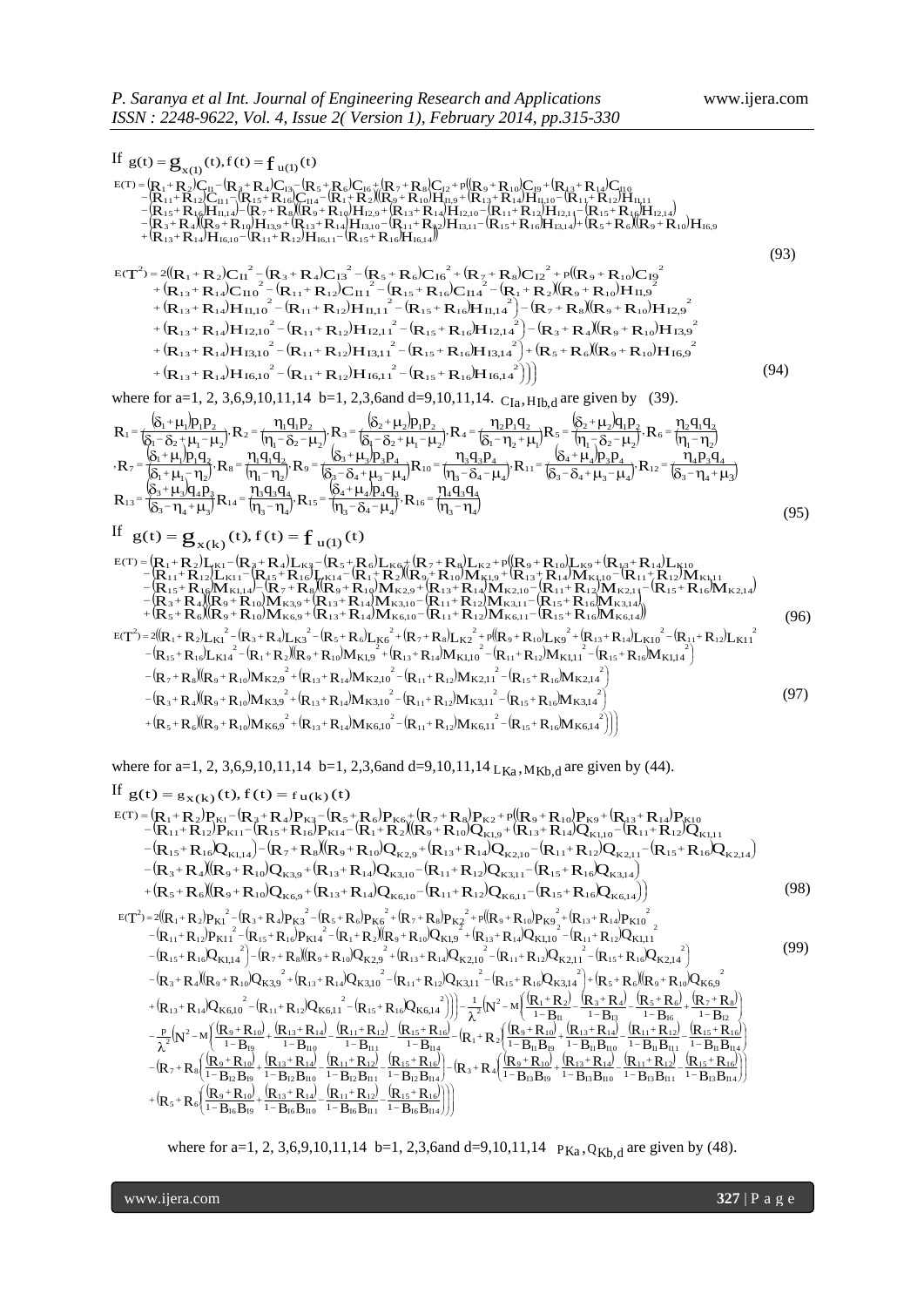If  $g(t) = g_{x(1)}(t), f(t) = f_{u(k)}(t)$  $(R_1 + R_2)R_{11} - (R_3 + R_4)R_{13} - (R_5 + R_6)R_{16} + (R_7 + R_8)R_{12} + p((R_9 + R_{10})R_{19} + (R_{13} + R_{14})R_{110} - (R_{11} + R_{12})R_{111} - (R_{15} + R_{16})R_{11} - (R_{15} + R_{16})R_{11} - (R_{15} + R_{16})R_{11} - (R_{15} + R_{16})R_{11} - (R_{16} + R_{17})R_{12} + (R_{17} + R_{18})R_{13$  $R = (R_1 + R_2)(R_9 + R_{10})S_{11,9} + (R_{13} + R_{14})S_{11,10} - (R_{11} + R_{12})S_{11,11} - (R_{15} + R_{16})S_{11,14}) - (R_7 + R_8)(R_9 + R_{10})S_{12,9} + (R_{13} + R_{14})S_{12,10} - (R_{14} + R_{12})S_{11,10} - (R_{15} + R_{16})S_{11,10} - (R_{16} + R_{16})S_{11,10} - (R_{17} + R_{18})S_{11,10$  $(R_{11}+R_{12})S_{12,11}-(R_{15}+R_{16}S_{12,14})-(R_3+R_4)(R_9+R_{10})S_{13,9}+(R_{13}+R_{14})S_{13,10}-(R_{11}+R_{12})S_{13,11}-(R_{15}+R_{16}S_{13,14})$  $R_1 + (R_5 + R_6)(R_9 + R_{10})S_{16,9} + (R_{13} + R_{14})S_{16,10} - (R_{11} + R_{12})S_{16,11} - (R_{15} + R_{16})S_{16,14})$ <sup>5</sup> <sup>6</sup> 91 0 I6,9 1 3 1 4 I6,1 0 1 1 1 2 I6,1 1 1 5 1 6 I6,1 4 =  $\mathbf{g}_{\mathbf{x}(1)}(t)$ , f (t) =  $\mathbf{f}_{\mathbf{u}(k)}(t)$ <br>
+  $R_2$ ) $R_{\mathbf{u}}$  -  $(R_3 + R_4)R_{\mathbf{B}}$  -  $(R_5 + R_6)R_{\mathbf{b}}$  +  $(R_7 + R_8)R_{\mathbf{12}}$  +  $p(R_9 + R_{10})R_{\mathbf{B}}$  +  $(R_{13} + R_{14})R_{\mathbf{H}0}$  -  $(R_{11} + R_{12})R_{\mathbf{H}1}$  -  $(R_{15} + R_{1$ If  $g(t) = g_{x(1)}(t), f(t) = f_{u(k)}(t)$ <br>  $g(t) = g_{x(1)}(t), f(t) = f_{u(k)}(t)$ <br>  $g(t) = (R_1 + R_2)R_1 - (R_3 + R_4)R_1 - (R_5 + R_6)R_{16} + (R_7 + R_8)R_{12} + p(R_9 + R_{10})R_{19} + (R_{13} + R_{14})R_{110} - (R_{11} + R_{12})R_{111} - (R_{15} + R_{16})R_{114}$ <br>  $g(t) = g_{x(1)}(t), f(t) = f_{u(k)}($  $-|R_{11}+R_{12}|S_{1211}-|R_{15}+R_{16}|S_{1214}| - |R_{2}+R_{4}|$  $=$   $(R_1 + R_2)R_{11} - (R_2 + R_3)R_{12} - (R_5 + R_4)R_{13} + (R_7 + R_2)R_{12} + P_1(R_3 + R_{10})R_{10} + (R_{12} + R_{14})R_{11} - (R_{11} + R_{12})R_{111} - (R_{15} + R_{16})R_{12}$  (100)  $T^2 = 2(R_1 + R_2)R_{11}^{2} - (R_3 + R_4)R_{13}^{2} - (R_5 + R_6)R_{16}^{2} + (R_7 + R_8)R_{12}^{2} + p((R_9 + R_{10})R_{19}^{2} + (R_{13} + R_{14})R_{11}^{2} - (R_{11} + R_{12})R_{11}^{2})$  $-\left(\mathbf{R}_{15}+\mathbf{R}_{16}\right)\mathbf{R}_{11}^2-\left(\mathbf{R}_{1}+\mathbf{R}_{2}\right)\left(\mathbf{R}_{9}+\mathbf{R}_{10}\right)\mathbf{S}_{11,9}^2+\left(\mathbf{R}_{13}+\mathbf{R}_{14}\right)\mathbf{S}_{11,10}^2-\left(\mathbf{R}_{11}+\mathbf{R}_{12}\right)\mathbf{S}_{11,11}^2-\left(\mathbf{R}_{15}+\mathbf{R}_{16}\mathbf{S}_{11,14}^2\right)-\left(\mathbf{R}_{7}+\mathbf{R}_{8}\right)\left(\mathbf{R}_{9}+\$  $+({\bf R}_{13}+{\bf R}_{14}){\bf S}_{12,10}^2-({\bf R}_{11}+{\bf R}_{12}){\bf S}_{12,11}^2-({\bf R}_{15}+{\bf R}_{16}){\bf S}_{12,14}^2]-({\bf R}_{3}+{\bf R}_{4})({\bf R}_{9}+{\bf R}_{10}){\bf S}_{13,9}^2+({\bf R}_{13}+{\bf R}_{14}){\bf S}_{13,10}^2-({\bf R}_{11}+{\bf R}_{12}){\bf S}_{13,11}^2-({\bf R}_{11}+{\bf R}_{12}){\bf S}_{13,11}^2+({\bf R$  $R_{15}+R_{16}S_{1314}^{2}+ (R_{5}+R_{6})(R_{9}+R_{10})S_{160}^{2}+(R_{12}+R_{14})S_{1610}^{2}-(R_{11}+R_{12})S_{1611}^{2}-(R_{15}+R_{16}S_{1614}^{2}))=-\frac{1}{2}(N^{2}-M)(R_{1}+R_{2})$  $\frac{(\mathbf{R}_3+\mathbf{R}_4)}{(\mathbf{R}_5+\mathbf{R}_6)}-\frac{(\mathbf{R}_5+\mathbf{R}_6)}{(\mathbf{R}_2+\mathbf{R}_8)}\bigg\rbrack = \frac{\mathbf{p}}{(\mathbf{N}^2-\mathbf{M})}\left(\frac{(\mathbf{R}_9+\mathbf{R}_{10})}{(\mathbf{R}_9+\mathbf{R}_{10})}+\frac{(\mathbf{R}_{13}+\mathbf{R}_{14})}{(\mathbf{R}_{11}+\mathbf{R}_{12})}-\frac{(\mathbf{R}_{15}+\mathbf{R}_{16})}{(\mathbf{R}_1+\mathbf{R}_8)}-(\mathbf{$  $\frac{[R_{11}+R_{12}]}{[R_{15}+R_{16}]} - [R_{15}+R_{16}]\frac{[R_{9}+R_{10}]}{[R_{17}+R_{10}]} + \frac{[R_{13}+R_{14}]}{[R_{11}+R_{12}]} - \frac{[R_{15}+R_{16}]}{[R_{15}+R_{10}]} - [R_{17}+R_{10}]\frac{[R_{13}+R_{14}]}{[R_{13}+R_{14}]} - \frac{[R_{11}+R_{12}]}{[R_{11}+R_{12}]}$  $\left. \frac{R_{15}+R_{16}}{R_{15}+R_{16}}\right)\right\} + \left. \left(R_{15}+R_{16}\right)\left(\frac{R_{19}+R_{10}}{R_{13}+R_{14}}\right) - \frac{R_{11}+R_{12}}{R_{15}+R_{16}}\right)$ Ι 1. Ϊ  $\frac{R_{11}+R_{12}}{R_{16}R_{11}} - \frac{R_{15}+R_{16}}{R_{16}}$  $\frac{R_{13}+R_{14}}{R_{16}R_{110}} - \frac{R_{11}+R_{12}}{R_{16}}$  $\left(\frac{R_9 + R_{10}}{1 - R_{11} - R_{21}} + \frac{R_{13} + R_{12}}{1 - R_{21}}\right)$ O  $\left| + (R_5 + R_6) \frac{(R_9 + R_9)}{1 - R_9} \right|$ λ -1  $\frac{R_{13}+R_{14}}{R_{12}R_{110}} - \frac{R_{11}+R_{12}}{R_{12}R_{12}}$  $\left(\frac{({\bf R}_9 + {\bf R}_{10})}{1 - {\bf R}_{10} {\bf R}_{10}} + \frac{({\bf R}_{13} + {\bf R}_{11})}{1 - {\bf R}_{10}}\right)$ Ų ſ -1  $-\left(R_3 + R_4\right)\frac{\left(R_9 + R_4\right)}{1 - R_4}$  $\frac{R_{11}+R_{12}}{-B_{12}B_{111}} - \frac{(R_{15}+R_{16})}{1-B_{12}B_{114}}$  $\frac{R_{13}+R_{14}}{-R_{12}R_{110}} - \frac{R_{11}+R_{12}}{1-R_{12}}$  $\left(\frac{R_9 + R_{10}}{1 - R_{12}R_{12}} + \frac{R_{13} + R_{14}}{1 - R_{12}}\right)$ Ų ſ -1  $-\left(\mathbf{R}_{7}+\mathbf{R}_{8}\right)\frac{\left(\mathbf{R}_{9}+\mathbf{R}_{9}\right)}{1-\mathbf{R}_{12}}$  $\frac{R_{11}+R_{12}}{-B_{11}B_{111}} - \frac{(R_{15}+R_{16})}{1-B_{11}B_{114}}$  $-\frac{(R_{11}+)}{2}$  $\left(\frac{({\bf R}_9 + {\bf R}_{10})}{1 - {\bf R}_{11} {\bf R}_{12}} + \frac{({\bf R}_{13} + {\bf R}_{12})}{1 - {\bf R}_{11}}\right)$ L ſ -1  $\frac{15^{+}R_{16}^{-}}{-R_{114}^{-}} - (R_{1} + R_{2}) \frac{(R_{9} + R_{11})^{-}}{1 - R_{114}^{-}}$  $\frac{11^{+}R_{12}^{+}}{R_{11}} - \frac{R_{15}^{+}}{R_{15}}$  $\frac{13^+R_{14}^{-}}{-R_{110}^{-}} - \frac{R_{11}^{}}{1-R_{11}^{-}}$  $\left(\frac{R_9 + R_{10}}{1 - R_{10}} + \frac{R_{13} + R_{14}}{1 - R_{15}}\right)$ V ſ. -1  $-\frac{p}{2}(N^2-M)\frac{(R_9+1)}{1-R}$ J Ι -1  $\frac{1}{2}$  + R<sub>6</sub> + R<sub>7</sub> + I<br>- R<sub>16</sub> +  $\frac{1-R}{1-R}$  $\frac{1}{3}$  + R<sub>4</sub>) –  $\frac{R_5 + R_1}{1 - R_2}$  $\frac{R_3+1}{2}$ ŀ Ţ ſ -1  $\left(-\frac{1}{\lambda^{2}}(N^{2}-M)\right)\frac{R_{1}+1}{1-R}$  $\big)$  $-(R_{15}+R_{16}R_{13,4}^2)+(R_5+R_6)(R_9+R_{10}S_{16,2}^2+(R_{13}+R_{14}S_{16,10}^2-(R_{11}+R_{12}S_{16,11}^2-(R_{15}+R_{16}S_{16,14}^2))$  $\lambda_i^2$  $\lambda_i^2$  $R_{15}$  +  $R_{16}$  $R_{11}$ +  $R_{12}$  $R_{13}$ + $R_{14}$  $R_{15} + R_{16}$  $B_{13}B_{11}$  $R_{11}$  +  $R_{12}$  $B_{13}B_{11}$  $R_{13}$  +  $R_{14}$  $B_{13}B_{19}$  $\left(\frac{15 + R_{16}}{B_{12}B_{114}}\right) - \left(R_3 + R_4\right)\left(\frac{R_9 + R_{10}}{1 - B_{13}B_{15}}\right)$  $R_{15}$  +  $R_{16}$  $B_{12}B_{11}$  $R_{11}$  +  $R_{12}$  $B_{12}B_{11}$  $R_{13}$  +  $R_{14}$  $B_{12}B_{19}$  $\left(\frac{15 + R_{16}}{B_{11}B_{114}}\right) - \left(R_7 + R_8\right)\left(\frac{R_9 + R_{10}}{1 - B_{12}B_{19}}\right)$  $R_{15}$  +  $R_{16}$  $B_{\rm II}B_{\rm II}$  $R_{11}$ +  $R_{12}$  $B_{\rm II}B_{\rm II}$  $R_{13}$  +  $R_{14}$  $B_{11}B_{19}$  $+\frac{R_{16}}{B_{114}} - (R_1 + R_2) \left(\frac{(R_9 + R_{10})}{1 - B_{11}B_{19}}\right)$  $R_{15}$  +  $R_{16}$  $B_{\rm II}$  $R_{11}$ +  $R_{12}$  $B_{\rm II}$  $R_{13}$  +  $R_{14}$  $\left(\frac{+R_8}{B_{12}}\right) - \frac{p}{\lambda^2} \left(N^2 - M\right) \left(\frac{R_9 + R_{10}}{1 - B_{19}}\right)$  $R_7$  +  $R_8$ )  $B_{16}$  $R_5$  +  $R_6$  $B_{13}$  $R_3 + R_4$  $\mathbf{B}_{\rm II}$  $(R_{15}+R_{16}S_{13,14}^2)+R_{5}+R_{6}R_{16}R_{9}+R_{10}S_{16,9}^2+(R_{13}+R_{14}S_{16,10}^2-(R_{11}+R_{12}S_{16,11}^2-(R_{15}+R_{16}S_{16,14}^2)))-\frac{1}{2}(N^2-M)(R_1+R_2)$  $\frac{R_{12}}{R_{2}B_{11}}$ <br>+  $R_{16}$ <br> $\frac{1}{16}B_{114}$  $\frac{1 + R_{12}}{1 + R_{12}}$ <br> $\frac{1 + R_{12}}{15 + R_{16}}$  $\frac{R_{14}}{R_{2}B_{110}}$ <br>+  $R_{12}$ <br><sub>16</sub>  $B_{111}$  $\frac{1}{12} \text{B}_{19} \text{B}_{12} \text{B}_{11} \text{B}_{12} \text{B}_{11} \text{B}_{16} \text{B}_{11} \text{B}_{16} \text{B}_{11}$  $\frac{R_{10}}{12B_{19}}$  +<br>  $+ R_{14}$ <br>  $+ R_{14}$ <br>  $= 16B_{110}$  $\frac{1}{\lambda_{16}} + \frac{1}{1 - B_{12}} - \frac{1}{\lambda_{12}}$ <br>  $\frac{1}{\lambda_{11}} + R_{16}$ <br>  $\frac{1}{\lambda_{11}} + R_{16}$ <br>  $\frac{1}{\lambda_{12}} + R_{17}$ <br>  $\frac{1}{\lambda_{13}} + R_{18}$ <br>  $\frac{1}{\lambda_{13}} + R_{19}$ <br>  $\frac{1}{\lambda_{13}} + R_{19}$ <br>  $\frac{1}{\lambda_{13}} + R_{19}$ <br>  $\frac{1}{\lambda_{13}} + R_{19}$  $\frac{+R_{12}^{2}}{+R_{11}^{2}}$ <br> $+\frac{R_{16}^{2}}{+R_{16}^{2}}$  $\begin{array}{l} -\mathbf{B}_{13} \\ \frac{11}{1} + \mathbf{R}_{12} \\ \hline \mathbf{B}_{11} \mathbf{B}_{111} \\ \frac{15}{1} + \mathbf{R}_{16} \\ \hline \mathbf{B}_{13} \mathbf{B}_{114} \end{array}$  $\frac{I_{14}}{I_{110}}$ <br>+ R<sub>12</sub>)<br>13 B<sub>111</sub> –<br>1 R<sub>14</sub>)<br>1 B<sub>110</sub><br>11 + R<sub>12</sub>)<br>B13 B11  $\frac{R_{10}}{B_{19}} + \frac{I_1}{I_1}$ <br>+ R<sub>14</sub>)<br>13 B<sub>110</sub>  $\begin{array}{c}\n\text{minimize} \\
\text{minimize} \\
1 + R_2 \left( \frac{R_9 + R_{10}}{1 - B_{11}B_{19}} + \frac{1}{1} \right. \\
\text{minimize} \\
\text{minimize} \\
B_{13}B_{19} + \frac{1}{1 - B_{13}B_{10}} \\
\text{minimize} \\
\text{minimize} \\
\text{minimize} \\
\text{minimize} \\
\text{minimize} \\
\text{minimize} \\
\text{minimize} \\
\text{minimize} \\
\text{minimize} \\
\text{minimize} \\
\text{minimize} \\
\text{minimize} \\
\text{minimize} \\
\text{minimize} \\
\text{minimize} \\
\text{minimize$  $\frac{R_{12}}{R_{11}} = \frac{(R_{15} + R_{16})}{1 - B_{114}}$ <br>  $\frac{+R_{16}}{R_{12}} = (R_3 + R_4)$  $\frac{16,11}{16,11}$ <br> $\frac{16,11}{15}$ <br> $\frac{15+R_{16}}{15,16}$  $\frac{R_{14}}{10}$  -  $+$ <br> $\frac{10}{12}$   $\frac{1}{12}$   $\frac{1}{12}$ <br> $\frac{1}{5}$  + R<sub>16</sub>  $\frac{+R_{14}+R_{14}}{+R_{10}}$ <br> $\frac{+R_{14}}{+R_{12}}$  $\frac{R_{10}}{R_{19}}$  +<br>+  $R_{14}$ <br>12  $B_{110}$ <br>1<sup>+</sup>  $R_{12}$  $S_{16,9}$  +  $R_{13}$  +  $R_{14}$   $S_{1}$ <br>  $N^2 - M \left( \frac{R_9 + R_{10}}{1 - B_{19}} \right)$ <br>  $\frac{9 + R_{10}}{B_{12} B_{19}} + \frac{R_{13} + R_{14}}{1 - B_{12} B_{110}}$  $\frac{R_6}{\text{H}_6} + \frac{(R_7 + R_8)}{1 - B_{12}} - \frac{R_1}{\text{H}_6} + \frac{R_1}{\text{H}_6} + \frac{R_1}{\text{H}_6} + \frac{R_1}{\text{H}_6} + \frac{R_1}{\text{H}_6}$ 1 5 1 6  $\frac{R_4}{B_{13}}$ <br>  $+ R_{12}$ <br>  $\frac{R_{11}}{R_{11}}$ <br>  $+ R_{16}$  $\frac{15 + R_{16}l}{11 + R_{12}}$ <br>  $\frac{11 + R_{12}}{11 + R_{12}}$  $\frac{R_{2}}{11}$ <br>
II<br>
II  $B_{110}$ <br>  $R_{11}$  + R  $\begin{aligned} &\text{(S12,11)}-\text{(R}_{15}+\text{R}_{16}\text{S12,14})-\text{(R}_{3}+\text{R}_{4}\text{(R}_{9}+\text{R}_{10}\text{S13,9})^{-}+\text{(R}_{13}+\text{R}_{14}\text{S13,10})-\text{(R}_{11}+\text{R}_{12}\text{S13,11})\\ &\text{(R}_{9}+\text{R}_{10}\text{S16,9}^{2}+\text{(R}_{13}+\text{R}_{14}\text{S16,10}^{2}-\text{(R}_{11}+\text{R}_{12}\text{S16,11}^{2}-\text{(R}_{15$  $R_{16}$ <br> $R_{14}$ <br> $...$  $R_1$ <br>  $R_1$ <br>  $\cdots$ <br>  $+F_1$  $R_1$ <br> $R_1$ <br> $n_0$ <br> $+ F_1$ 7 ' **K** 8 I6 5  $K_6$ I3  $3 \cdot K_4$ I1  $\binom{2}{1}$   $\left(-\frac{1}{2}\left(\mathbf{N}^2-\mathbf{M}\right)\frac{|\mathbf{R}_1+\mathbf{R}_2|}{1-\mathbf{R}}\right)$ +  $R_{16}S_{II}$ <br> $R_{13}$  +  $R_{14}$ <br> $R_{15}$  +  $R_{16}$ 2 +  $R_{12}$  $S_I$ <br> $R_9$  +  $R_{10}$ <br> $(11 + R_{12})$ 2 +  $R_{14}$  $S_1$ <br> $S_{12,14}$  $S_2$ <br> $S_{13}$  +  $R_{14}$ 2 + R<sub>2</sub> $\mathbb{R}_9$  + R<sub>10</sub> $\mathbb{S}$ <br>  $_1$  + R<sub>12</sub> $\mathbb{S}$ I<sub>2,11</sub><sup>2</sup> – (I<br>  $_5$  + R<sub>6</sub> $(\mathbb{R}_9$  + R<sub>10</sub>) 2 15 +  $R_{16}$ <br>
13 +  $R_{14}$ <br>
15 +  $R_{16}$  $R_1 + R_2 R_{11}^2 - (R_3 + R_4)R_{13}^2 - (R_5 + R_6)R_{16}^2 + (R_7 + R_8)R_{12}^2 + p((R_9 + R_{10})R_{19}^2 + (R_{13} + R_{14})R_{110}^2 - (R_{11} + R_{12})R_{15} + R_{16}R_{114}^2 - (R_1 + R_2)(R_9 + R_{10})S_{11,9}^2 + (R_{13} + R_{14}S_{11,10}^2 - (R_{11} + R_{12})S_{11,11}^2 - (R_1 + R_{1$ 2  $(11 + R_{12})R_{II1}^{2}$ <br>  $(7 + R_{8})(R_{9} + R_{10})$ 2  $R_{13} + R_{1}$ <br> $R_{13} + R_{1}$ <br> $R_{15} + R_{16}$ 2  $\sqrt{(R_9 + R_1 + R_1)}$ 2  $+$   $(R_7 +$ <br> $R_{13} + R_{14})$ 2  $+ R_4 R_{13}^2 - (R_5 +$ <br>  $+ R_4 R_{13}^2 - (R_5 +$ <br>  $+ R_2)(R_9 + R_{10})$ 2  $15 + R_6/(R_9 + R_{10})S_{16,9} + (R_{13} + R_{14})S_{16,10} - (R_{11} + R_{12})S_{16,11} - (R_{15} + R_{16})S_{16,14})$ <br>  $15 + R_{12}R_{11}^2 - (R_3 + R_4)R_{13}^2 - (R_5 + R_6)R_{16}^2 + (R_7 + R_8)R_{12}^2 + p((R_9 + R_{10})R_{19}^2 + (R_{13} + R_{14})R_{110}^2 - (R_{11} + R_{12})R_{111}^2)$ <br>  $11 + R_{12}$ <br>  $- + R_{2}$  (1) 2  $\begin{pmatrix} 6,14 \\ 13 + R_{14} \\ + R_{12} \end{pmatrix}$ 2  $-({\bf R}_{15})$ <br>  $(8.10)$ <br>  $-8.10$ <br>  $-8.15$ <sup>2</sup>) = 2(( $R_1 + R_2$ ) $R_{11}^2 - (R_3 + R_4)R_{13}^2 - (R_5 + R_6)R_{16}^2 + (R_7 + R_8)R_{12}^2$  $1 - R_{11}R_{11}$   $1 - R_{11}R_{114}$   $\mathbf{W}$ <sup>7</sup>  $\mathbf{W}$ <sup>3</sup>  $1 - R_{12}R_{10}$   $1 - R_{13}R_{110}$   $1 - R_{12}R_{111}$   $1 - R_{12}R_{114}$   $\mathbf{W}$ <sup>3</sup>  $\mathbf{W}$ <sup>4</sup>  $\mathbf{W}$ <sup>4</sup>  $\mathbf{W}$ <sub>4</sub>  $1 - R_{12}R_{10}$   $1 - R_{13}R_{110}$   $1 - R_{14}R_{111}$  $\frac{R_3+R_4}{1-P_{12}} - \frac{[R_5+R_6]}{1-P_{16}} + \frac{[R_7+R_8]}{1-P_{12}} - \frac{p}{2}(N^2-M_1\frac{|R_9+R_{10}|}{1-P_{10}} + \frac{[R_{13}+R_{14}]}{1-P_{10}} - \frac{[R_{11}+R_{12}]}{1-P_{111}} - \frac{[R_{13}+R_{16}]}{1-P_{114}} - [R_1+R_2]\frac{[R_9+R_{10}]}{1-P_{111}P_{12}} + \frac{[R_{12}+R_{12}]}{P_{$  $\frac{1}{\sqrt{2}}$ **(N**<sup>2</sup> – M)  $\frac{R_1}{1}$  $\frac{1}{2}$  If  $\frac{1}{2}$  If  $\frac{1}{2}$  If  $\frac{1}{2}$  If  $\frac{1}{2}$  If  $\frac{1}{2}$  If  $\frac{1}{2}$  If  $\frac{1}{2}$  If  $\frac{1}{2}$  If  $\frac{1}{2}$  If  $\frac{1}{2}$  If  $\frac{1}{2}$  If  $\frac{1}{2}$  If  $\frac{1}{2}$  If  $\frac{1}{2}$  If  $\frac{1}{2}$  If  $\frac{1}{2}$  If  $\begin{array}{l} \n\frac{n^2 - (R_3 + R_4)R_{13}^2 - (R_5 + R_6)R_{16}^2 + (R_7 + R_8)R_{12}^2 + p((R_9 + R_{10})R_{19}^2 + (R_{13} + R_{14})R_{110}^2 - (R_{11} + R_{12})R_{111}^2) \n\end{array}$  $\begin{aligned} &\mathbf{S}_{13,9} + (\mathbf{R}_{13} + \mathbf{R}_{14} \mathbf{S}_{13,10} - (\mathbf{R}_{11} + \mathbf{R}_{12} \mathbf{S}_{13,11} - (\mathbf{R}_{15} + \mathbf{R}_{16} \mathbf{S}_{16,14}))\ &\mathbf{S}_{16,11} - (\mathbf{R}_{15} + \mathbf{R}_{16} \mathbf{S}_{16,14}))\ &\mathbf{S}_{16,1} + \mathbf{R}_{12} \mathbf{S}_{111} - (\mathbf{R}_{13} + \mathbf{R}_{14} \mathbf{R}_{11$  $E(T^2) = 2(|R_1 + R_2|R_{11}|^2 - (R_3 + R_4)R_{13}|^2 - (R_5 + R_6)R_{16}|^2 + (R_7 + R_8)R_{12}|^2$ (101)

 $\overline{\phantom{a}}$ J  $\overline{\phantom{a}}$ J, I Ι, -1 Ų -1 у I  $-\frac{({\bf R}_{15} + {\bf R}_{16})}{1 - {\bf B}_{13} {\bf B}_{114}}$  $B_{16}B_{11}$  $B_{16}B_{11}$  $B_{16}B_{110}$  $B_{16}B_{19}$  $\left(\frac{15 + R_{16}}{B_{13}B_{114}}\right) + \left(R_5 + R_6\right)\left(\frac{R_9 + R_{10}}{1 - B_{16}B_{19}}\right)$  $1 - R_{12} R_{114}$  |  $1 - R_{16} R_{10}$   $1 - R_{16} R_{10}$   $1 - R_{16} R_{110}$   $1 - R_{16} R_{111}$   $1 - R_{17} R_{111}$ 

where for a=1, 2, 3,6,9,10,11,14 b=1, 2,3,6and d=9,10,11,14  $R_{Ia}$ , S<sub>Ib,d</sub> are given by (51).

#### **V. NUMERICAL ILLUSTRATIONS**

The mean and variance of the time to recruitment for the above models are given in the following tables for the cases(i),(ii),(iii) respectively by keeping  $\theta_1 = 0.4, \theta_2 = 0.6, \alpha_1 = 0.5, \alpha_2 = 0.8, p = 0.8$ .  $\delta_1 = 0.6, \eta_1 = 0.3, \mu_1 = 0.7, \delta_2 = 0.4, \eta_2 = 0.7, \mu_2 = 0.4, \delta_3 = 0.8, \eta_3 = 0.9, \mu_3 = 0.5, \delta_4 = 1, \eta_4 = 1.5, \mu_4 = 0.2, \lambda = 1.5, \lambda = 1.5, \lambda = 1.5, \lambda = 1.5, \lambda = 1.5, \lambda = 1.5, \lambda = 1.5, \lambda = 1.5, \lambda = 1.5, \lambda = 1.5, \lambda = 1.5, \lambda = 1.5, \lambda = 1.$ fixed and varying c, k one at a time and the results are tabulated below .

|           |         |         | $\mathbf{c}$            | 1.5     | 1.5            | 1.5      | 0.5     | $\mathbf{1}$   | 1.5            |
|-----------|---------|---------|-------------------------|---------|----------------|----------|---------|----------------|----------------|
| MODEL-I   |         |         | $\mathbf k$             | 1       | $\overline{2}$ | 3        | 2       | $\overline{2}$ | $\overline{2}$ |
|           |         |         |                         |         |                |          |         |                |                |
|           |         |         | λ                       | 1       | $\mathbf{1}$   | 1        | 1       | $\mathbf{1}$   | $\mathbf{1}$   |
|           | $r=1$   | $n=1$   | ${\bf E}$               | 6.9679  | 6.3557         | 6.1484   | 2.5225  | 4.4423         | 6.3557         |
|           |         |         | $\mathbf{V}$            | 25.6665 | 19.3505        | 17.3979  | 3.6283  | 9.9659         | 19.3505        |
|           |         | $n = k$ | E                       | 6.9679  | 2.3650         | 1.3080   | 1.0798  | 1.7248         | 2.3650         |
|           |         |         | $\mathbf{V}$            | 25.6665 | 3.1717         | 1.0148   | 0.8753  | 1.8559         | 3.1717         |
| Case (i)  |         |         | ${\bf E}$               | 6.9679  | 19.0671        | 33.8154  | 7.5676  | 13.3270        | 19.0671        |
|           | $r = k$ | $n=1$   | V                       | 25.6665 | 161.4276       | 488.6549 | 28.1272 | 81.0386        | 161.4276       |
|           |         |         | E                       | 6.9679  | 7.0959         | 7.1940   | 3.2394  | 5.1745         | 7.0959         |
|           |         | $n = k$ | $\mathbf{V}$            | 25.6665 | 24.4003        | 24.2223  | 6.6552  | 13.9834        | 24.4003        |
|           | $r=1$   | $n=1$   | E                       | 7.7324  | 7.0834         | 6.8728   | 2.7970  | 4.9371         | 7.0834         |
|           |         |         | $\overline{\mathbf{V}}$ | 43.6104 | 36.0639        | 33.5832  | 5.7270  | 17.6908        | 36.0639        |
|           |         | $n = k$ | E                       | 7.7324  | 3.5027         | 1.4977   | 1.2753  | 2.1966         | 3.5027         |
| Case(ii)  |         |         | V                       | 43.6104 | 3.1907         | 1.4998   | 1.0853  | 2.3381         | 3.1907         |
|           | $r = k$ | $n=1$   | ${\bf E}$               | 7.7324  | 21.2503        | 37.7996  | 8.3909  | 14.8114        | 21.2503        |
|           |         |         | $\overline{\mathbf{V}}$ | 43.6104 | 319.2949       | 998.6626 | 50.7338 | 156.1554       | 319.2949       |
|           |         | $n = k$ | E                       | 7.7324  | 8.0163         | 8.2373   | 3.7368  | 5.8959         | 8.0163         |
|           |         |         | V                       | 43.6104 | 38.4822        | 35.3702  | 7.2110  | 19.4178        | 38.4822        |
|           | $r=1$   | $n=1$   | E                       | 6.7761  | 6.1834         | 5.9831   | 2.4527  | 4.3208         | 6.1834         |
| Case(iii) |         |         | V                       | 29.2323 | 23.1644        | 21.2936  | 3.9963  | 11.6062        | 23.1644        |
|           |         | $n = k$ | ${\bf E}$               | 6.7761  | 2.2433         | 1.2782   | 1.0315  | 1.6384         | 2.2433         |
|           |         |         | V                       | 29.2323 | 3.6124         | 1.1285   | 0.8973  | 2.0285         | 3.6124         |
|           | $r = k$ | $n=1$   | ${\bf E}$               | 6.7761  | 18.5503        | 32.9067  | 7.3582  | 12.9625        | 18.5503        |
|           |         |         | $\mathbf{V}$            | 29.2323 | 196.1130       | 608.2081 | 31.0609 | 87.1721        | 196.1130       |
|           |         | $n = k$ | ${\bf E}$               | 6.7761  | 6.7298         | 7.0299   | 3.0944  | 4.9151         | 6.7298         |
|           |         |         | $\mathbf{V}$            | 29.2323 | 28.0247        | 26.4670  | 6.0124  | 14.9796        | 28.0247        |

**Table – I** (Effect of c, k,  $\Box$  on performance measures)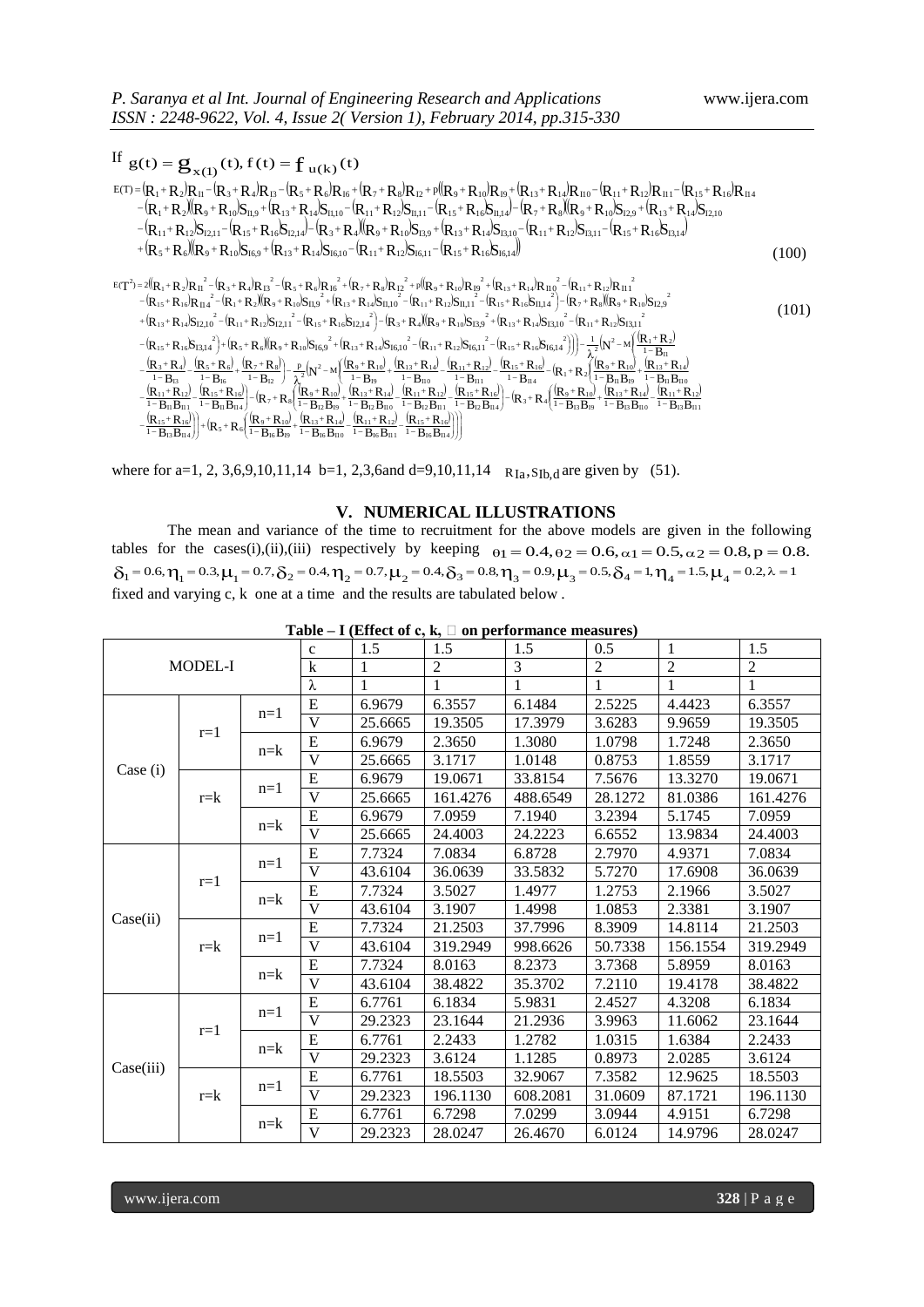|           |           |                  | $\mathbf c$                  | 1.5     | 1.5            | 1.5          | 0.5                 | 1              | 1.5            |
|-----------|-----------|------------------|------------------------------|---------|----------------|--------------|---------------------|----------------|----------------|
| MODEL-II  |           |                  | $\mathbf k$                  | 1       | $\mathfrak{2}$ | 3            | $\overline{2}$      | $\overline{2}$ | $\mathfrak{2}$ |
|           |           |                  | λ                            | 1       | 1              | $\mathbf{1}$ | $\mathbf{1}$        | 1              | $\mathbf{1}$   |
|           |           |                  |                              |         |                |              |                     |                |                |
|           | $r=1$     | $n=1$            | E<br>$\overline{\mathsf{V}}$ | 3.0491  | 2.4841         | 2.2929       | $\overline{1.1966}$ | 1.8442         | 2.4841         |
|           |           |                  |                              | 7.1810  | 4.4459         | 3.6707       | 1.1672              | 2.5502         | 4.4459         |
|           |           | $n = k$          | ${\bf E}$                    | 3.0491  | 1.0669         | 0.6046       | 0.6467              | 0.8546         | 1.0669         |
| Case (i)  |           |                  | $\overline{\mathsf{V}}$      | 7.1810  | 0.9564         | 0.3209       | 0.4026              | 0.6514         | 0.9564         |
|           |           | $n=1$            | ${\bf E}$                    | 3.0441  | 7.4522         | 12.6107      | 3.5897              | 5.5326         | 7.4522         |
|           | $r = k$   |                  | $\overline{\mathsf{V}}$      | 7.1810  | 40.0132        | 111.0337     | 10.5046             | 22.9520        | 40.0132        |
|           |           | $n = k$          | ${\bf E}$                    | 3.0441  | 3.2008         | 3.3253       | 1.9402              | 2.5638         | 3.2008         |
|           |           |                  | $\overline{\mathsf{V}}$      | 7.1810  | 6.4733         | 6.0806       | 2.3297              | 4.1530         | 6.4733         |
|           |           | $n=1$            | ${\bf E}$                    | 4.4497  | 3.8440         | 3.6369       | 1.6790              | 2.7663         | 3.8440         |
|           | $r=1$     |                  | $\overline{\mathsf{V}}$      | 10.6673 | 6.6718         | 5.4893       | 1.7016              | 3.8162         | 6.6718         |
|           |           |                  | ${\bf E}$                    | 4.4497  | 1.5259         | 0.8502       | 0.7959              | 1.1631         | 1.5259         |
|           |           | $n = k$          | $\overline{\mathsf{V}}$      | 10.6673 | 1.4048         | 0.4678       | 0.5362              | 0.9324         | 1.4048         |
| Case(ii)  |           |                  | ${\bf E}$                    | 4.4497  | 11.5320        | 20.0024      | 5.0370              | 8.2990         | 11.5320        |
|           | $r = k$   | $n=1$            | $\overline{\mathsf{V}}$      | 10.6673 | 52.3579        | 144.2232     | 11.9566             | 28.8134        | 52.3579        |
|           |           |                  | ${\bf E}$                    | 4.4497  | 4.5776         | 4.6762       | 2.3877              | 3.4894         | 4.5776         |
|           |           | $n = k$          | $\overline{V}$               | 10.6673 | 9.5917         | 9.0489       | 3.2339              | 6.0657         | 9.5917         |
|           |           |                  | ${\bf E}$                    | 2.9380  | 2.3862         | 2.1980       | 1.1588              | 1.7761         | 2.3862         |
|           |           | $n=1$            | $\overline{V}$               | 7.1321  | 4.5063         | 3.7663       | 1.1488              | 2.5532         | 4.5063         |
|           | $r=1$     |                  | E                            | 2.9380  | 1.0271         | 0.5761       | 0.6355              | 0.8291         | 1.0271         |
|           |           | $n = k$          | $\overline{V}$               | 7.1321  | 0.9467         | 0.3126       | 0.3945              | 0.6393         | 0.9467         |
| Case(iii) |           |                  | E                            |         |                |              |                     |                |                |
|           |           | $n=1$<br>$n = k$ | $\overline{V}$               | 2.9380  | 7.1587         | 12.0889      | 3.4765              | 5.3284         | 7.1587         |
|           | $r = k$   |                  |                              | 7.1321  | 33.4547        | 94.9477      | 6.4008              | 17.4633        | 33.4547        |
|           |           |                  | Ε                            | 2.9380  | 1.0271         | 0.5761       | 0.6355              | 0.8291         | 1.0271         |
|           |           |                  | V                            | 7.1321  | 0.9467         | 0.3126       | 0.3945              | 0.6393         | 0.9467         |
|           |           |                  |                              |         |                |              |                     |                |                |
|           |           |                  | $\mathbf c$                  | 1.5     | 1.5            | 1.5          | 0.5                 | 1              | 1.5            |
|           | MODEL-III |                  | $\mathbf k$                  | 1       | $\overline{2}$ | 3            | $\overline{2}$      | $\overline{2}$ | $\overline{2}$ |
|           |           |                  | λ                            | 1       | 1              | 1            | $\mathbf{1}$        | 1              | 1              |
|           |           | $n=1$            | E                            | 8.7025  | 8.0800         | 7.8698       | 3.1046              | 5.5952         | 8.0800         |
| Case (i)  | $r=1$     |                  | $\overline{\mathbf{V}}$      | 34.8211 | 26.8975        | 24.4103      | 4.8250              | 13.6770        | 26.8975        |
|           |           | $n = k$          | E                            | 8.7025  | 2.9422         | 1.6226       | 1.2767              | 2.118          | 2.9422         |
|           |           |                  | $\overline{\mathbf{V}}$      | 34.8211 | 4.2573         | 1.3523       | 1.0932              | 2.4337         | 4.2573         |
|           |           | $n=1$            | E                            | 8.7025  | 24.2401        | 43.2829      | 9.3139              | 16.7855        | 24.2401        |
|           | $r = k$   |                  | $\overline{V}$               | 34.8211 | 225.9177       | 691.1652     | 37.2158             | 111.9030       | 225.9177       |
|           |           |                  | E                            | 8.7025  | 8.8266         | 8.9241       | 3.83                | 6.3355         | 8.8266         |
|           |           | $n = k$          | $\overline{\mathbf{V}}$      | 34.8211 | 32.4314        | 31.1711      | 7.2859              | 17.6793        | 32.4314        |
| Case(ii)  | $r=1$     | $n=1$            | E                            | 11.9437 | 11.2767        | 11.0507      | 4.1989              | 7.7414         | 11.2767        |
|           |           |                  | V                            | 44.2200 | 33.4379        | 30.0115      | 6.1929              | 17.2159        | 33.4379        |
|           |           | $n = k$          | E                            | 11.9437 | 4.0179         | 2.2079       | 1.6500              | 2.8369         | 4.0179         |
|           |           |                  | $\overline{V}$               | 44.2200 | 5.4334         | 1.7299       | 1.4021              | 3.1300         | 5.4334         |
|           |           |                  |                              |         |                |              |                     |                |                |
|           |           | $n=1$            | E<br>V                       | 11.9437 | 33.8301        | 60.7777      | 12.5968             | 23.2243        | 33.8301        |
|           | $r = k$   |                  |                              | 44.2200 | 278.3881       | 841.5110     | 47.3386             | 139.4601       | 278.3881       |
|           |           | $n = k$          | E                            | 11.9437 | 12.0536        | 12.1431      | 4.95                | 8.5106         | 12.0536        |
|           |           |                  | $\overline{V}$               | 44.2200 | 40.8646        | 39.0814      | 9.3189              | 22.4964        | 40.8646        |
|           |           | $n=1$            | E                            | 8.4755  | 7.8757         | 7.6735       | 3.0222              | 5.4512         | 7.8757         |
|           | $r=1$     |                  | V                            | 40.0820 | 32.4776        | 30.0962      | 5.3736              | 16.0863        | 32.4776        |
|           |           |                  | Е                            | 8.4755  | 2.8689         | 1.5833       | 1.2449              | 2.0589         | 2.8689         |
| Case(iii) |           | $n = k$          | $\overline{\mathsf{V}}$      | 40.0820 | 4.8388         | 1.5246       | 1.1397              | 2.6751         | 4.8388         |

r=k n=1 E 8.4755 23.6271 42.2037 9.0665 16.3536 23.6271<br>r=k n=1  $\frac{10000}{N}$  10.0920 276.5466 964.2247 42.2192 122.9742 276.546

n=k | E | 8.4755 | 8.6067 | 8.7081 | 3.7341 | 6.1768 | 8.6067

V 40.0820 276.5466 864.3347 42.3183 133.8743 276.5466

www.ijera.com **329** | P a g e